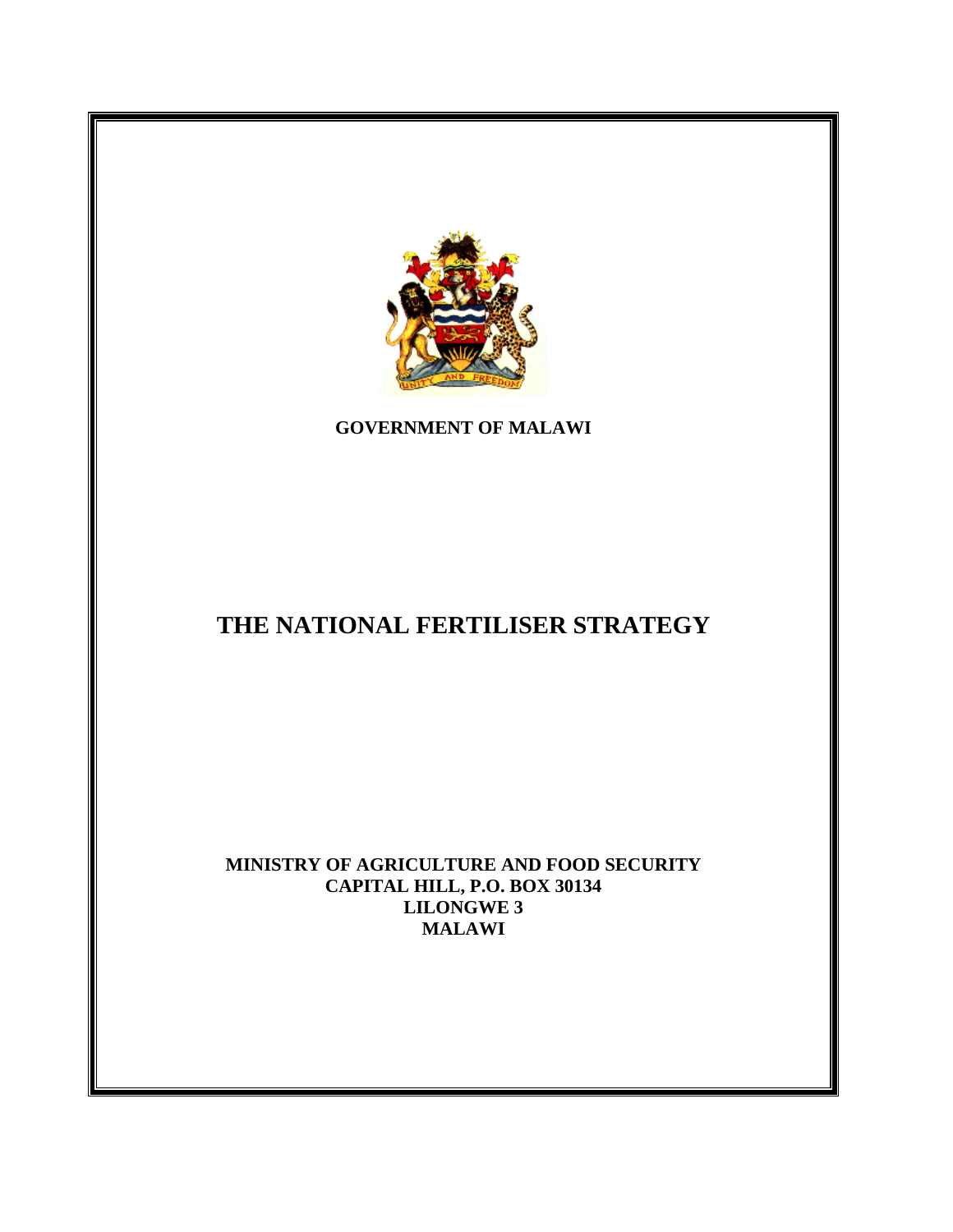# **TABLE OF CONTENTS**

| 1.1                                                |                                                                                                                                                                               |                |
|----------------------------------------------------|-------------------------------------------------------------------------------------------------------------------------------------------------------------------------------|----------------|
| 1.2                                                |                                                                                                                                                                               |                |
| 1.3                                                | <b>Agriculture Sector Development Policy and Role of Agro-input markets in</b>                                                                                                |                |
| 1.3.1                                              |                                                                                                                                                                               |                |
| 1.4                                                |                                                                                                                                                                               |                |
|                                                    |                                                                                                                                                                               |                |
| 2.1<br>years 4<br>2.1.1<br>2.1.3                   | Main fertiliser types, current levels of use, trend in fertiliser use for the past 20<br>Current Levels of Use and Trends in Fertiliser Use for the past 20 years ___________ | $\overline{4}$ |
|                                                    |                                                                                                                                                                               |                |
| $2.2\phantom{0}$<br>2.2.1<br>2.2.2<br>2.2.3        | Competitiveness of the Malawi Fertiliser Production Industry ____________________ 6                                                                                           |                |
| 2.3                                                | Existing Government Policies and Market Interventions _________________________7                                                                                              |                |
| 2.3.1<br>2.3.2<br>2.3.3<br>2.3.4<br>2.3.5<br>2.3.6 | Successful Interventions in Increasing Fertiliser Use and Supply ________________ 13                                                                                          |                |
| 2.3.7                                              | Measures needed to scale up or improve these InterventionsError! Bookmark not defined.                                                                                        |                |
|                                                    |                                                                                                                                                                               |                |
| 3.1<br>3.1.1<br>3.1.2                              | Fertiliser supply and demand side constraints __________________________________<br>Demand side constraints                                                                   | 14<br>14       |
| 3.2                                                | Strengths Weaknesses, opportunities and threats<br>18                                                                                                                         |                |
| 4.1                                                |                                                                                                                                                                               | 19             |
| 4.2                                                |                                                                                                                                                                               | 19             |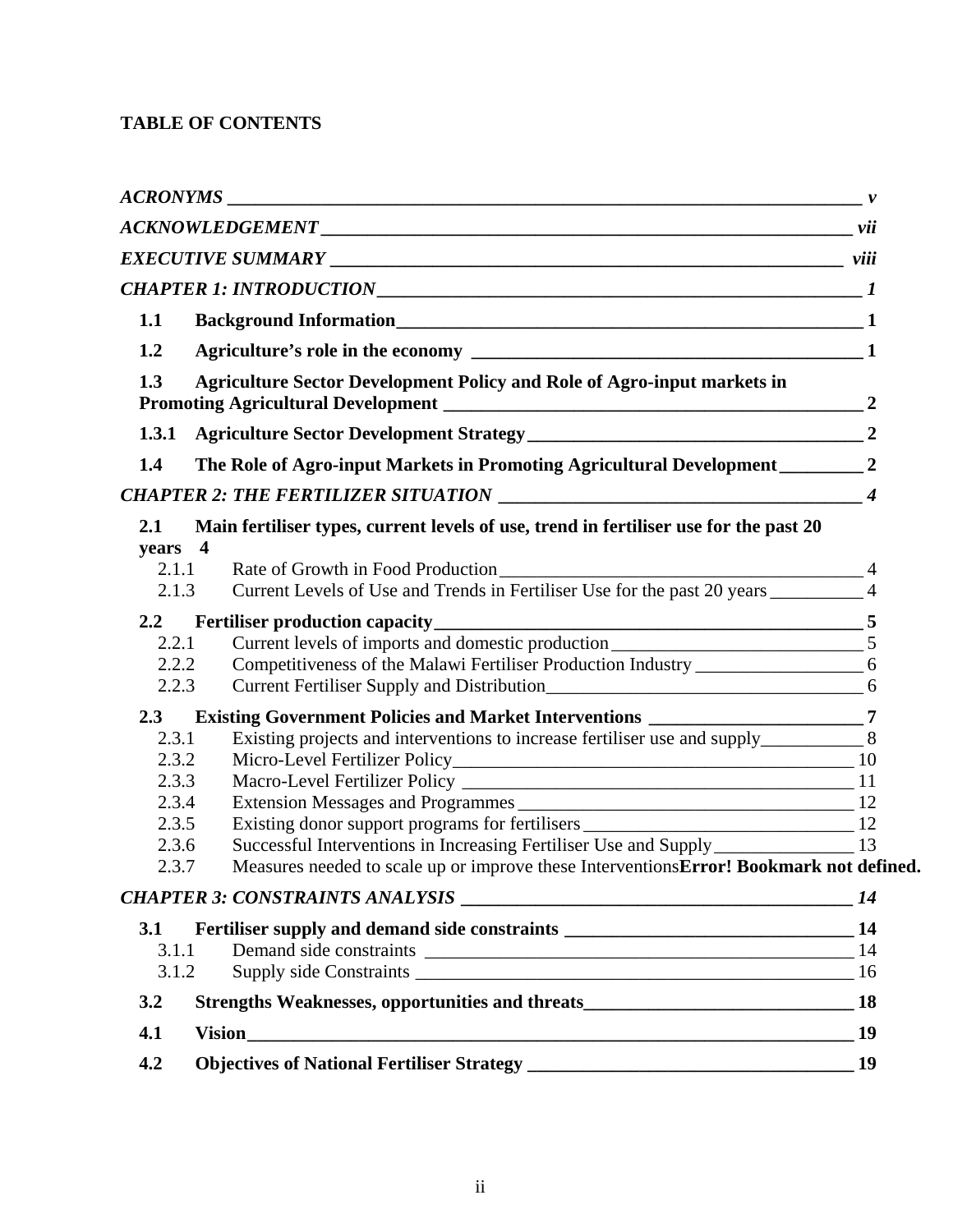| 4.4 | Role of National Fertiliser Strategy in ensuring access, affordability and              | <b>20</b>       |
|-----|-----------------------------------------------------------------------------------------|-----------------|
|     |                                                                                         | 20              |
|     | 4.5.1 Five National Bold Initiatives for Promoting Fertiliser Access, Affordability and | 21              |
|     |                                                                                         |                 |
|     |                                                                                         |                 |
|     |                                                                                         | $\overline{40}$ |
|     | A CHECKLIST FOR THE NATIONAL FERTILIZER STRATEGY STAKEHOLDER                            | 50              |
|     | LIST OF STAKEHOLDERS FOR NATIONAL FERTILIZER STRATEGY CONSULTATIONS -                   | 52              |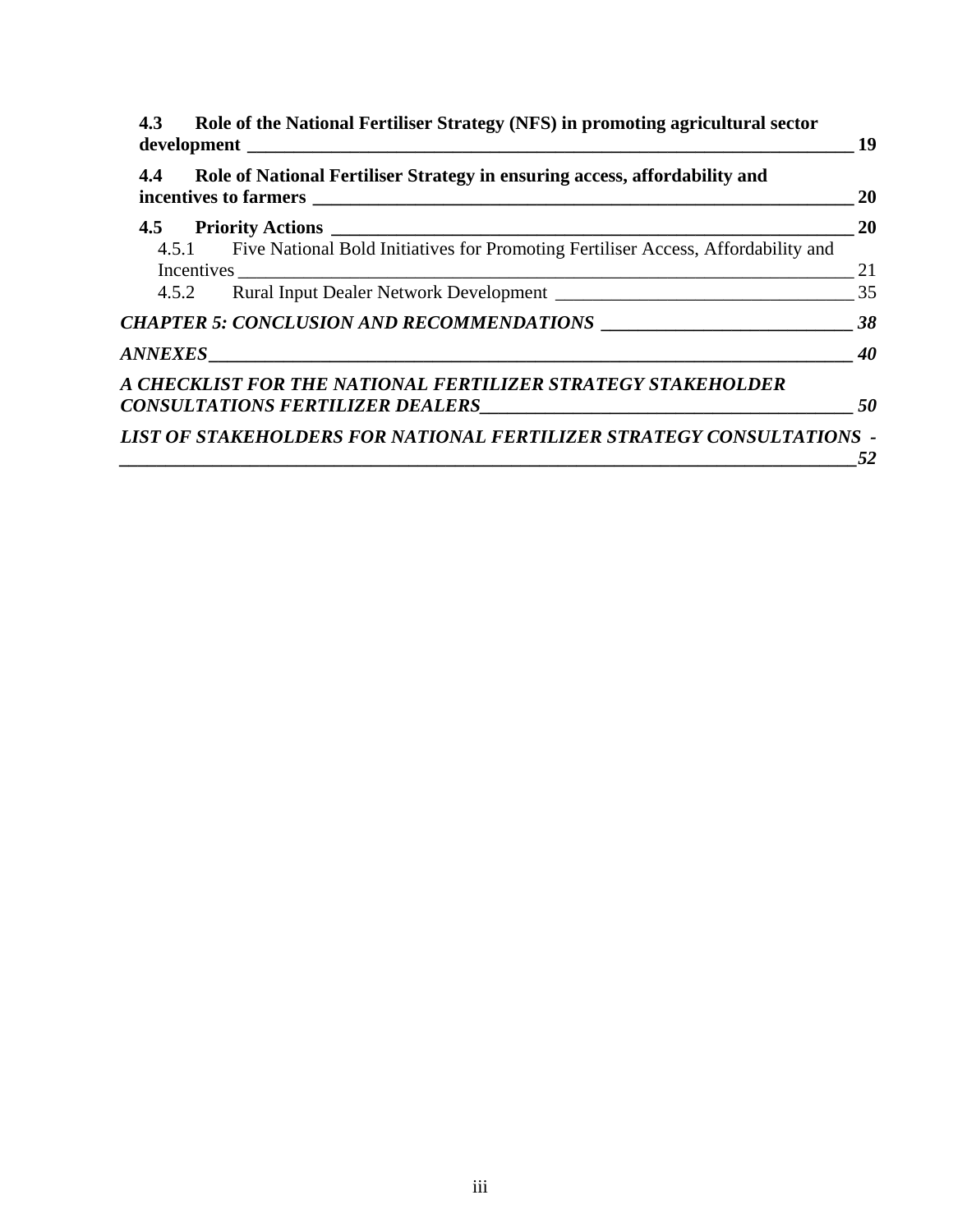# **List of Tables and Figures**

| Table 1: Mean and Median Annual Households Expenditure                                       | 40 |
|----------------------------------------------------------------------------------------------|----|
| Table 2: Indices of Inequality in Consumption                                                | 40 |
| Table 3: Yield Gap between Smallholder Farmers and Research on Selected Crops                | 40 |
| Figure 1: Private Sector Market Share of Fertiliser Imports in 2004/5                        | 41 |
| Figure 6: Granular Urea Prices ex-Arabian Gulf by time (Jan 1997 – Jul 2004).                | 46 |
| Table 6: shows a pre-feasibility study on the estimated cost of mining Apartite rock for the |    |
| production of concentrate $P_2O_5$                                                           | 47 |
| Table 7: Key Facts about Malawi                                                              | 47 |
| Figure 8: Food production and Food production per capita indexes 1990-1997 (1989-91 $=$      |    |
| <i>100</i> )                                                                                 | 49 |
| Table 8: Smallholder Crop Production from 1999 to 2005 in Metric Tones                       | 49 |
| Figure 9: Crop and Per capita crop production indexes 1990-97 (1989-91 = 100)                | 49 |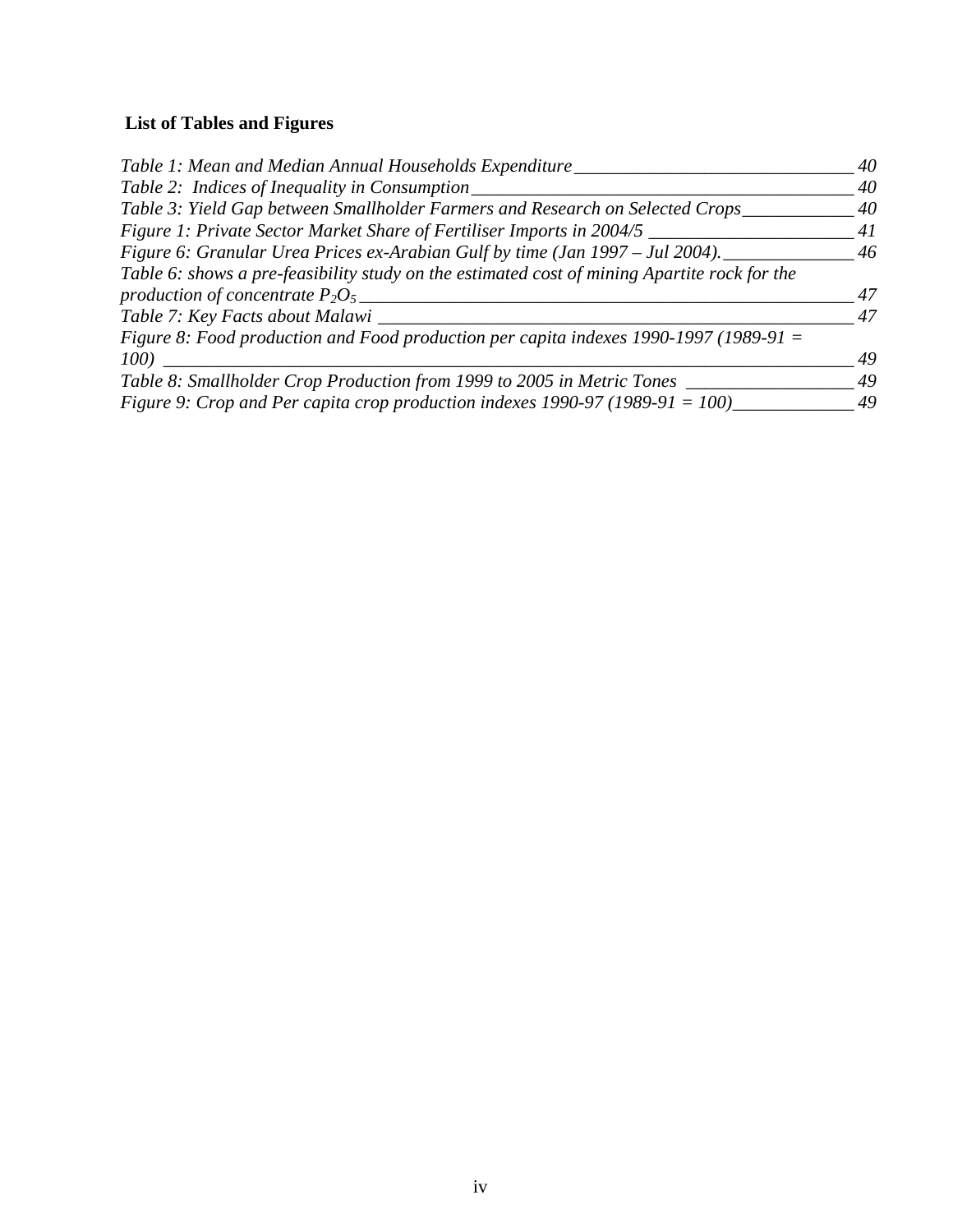# **ACRONYMS**

| ACP            | African Caribbean and Pacific                                           |
|----------------|-------------------------------------------------------------------------|
| <b>ADC</b>     | <b>Area Development Committees</b>                                      |
| <b>ADMARC</b>  | <b>Agriculture Development and Marketing Corporation</b>                |
| <b>AFTC</b>    | Area Fertiliser Trading Clubs                                           |
| <b>AIDS</b>    | <b>Acquired Immune Deficiency Syndrome</b>                              |
| AISAM          | <b>Agri-Input Suppliers Association of Malawi</b>                       |
| <b>APIP</b>    | <b>Agricultural Productivity Investment Program</b>                     |
| APIP           | <b>Agricultural Productivity Investment Programme</b>                   |
| <b>CAN</b>     | Calcium Ammonium Nitrate                                                |
| <b>CISANET</b> | Civil Society Agriculture Network                                       |
| <b>CNWFA</b>   | Citizen Net Work for Foreign Affairs                                    |
| <b>COMESA</b>  | Common Market for Eastern and Southern Africa                           |
| <b>DARS</b>    | Director of Agricultural Research Services                              |
| <b>DFID</b>    | Department for International Development                                |
| <b>EPA</b>     | <b>Extension Planning Area</b>                                          |
| EU             | European Union                                                          |
| <b>FFAM</b>    | Farmer Fertiliser Association of Malawi                                 |
| <b>FINCA</b>   | Foundation for International Community Assistance                       |
| <b>FOB</b>     | Free on Board                                                           |
| <b>FSP</b>     | Fertiliser Subsidy Program                                              |
| <b>FSP</b>     | <b>Implementation of Fertiliser Subsidy</b>                             |
| <b>FTAM</b>    | Fertiliser Trader's Association of Malawi                               |
| GAD            | Guide to Agricultural Production                                        |
| <b>GDP</b>     | <b>Gross Domestic Product</b>                                           |
| <b>HIV</b>     | Human Immunodeficiency Virus                                            |
| <b>IAP</b>     | <b>Input for Assets Programs</b>                                        |
| <b>IFDC</b>    | <b>International Fertiliser Development Centre</b>                      |
| <b>IMF</b>     | <b>International Monetary Fund</b>                                      |
| <b>ISP</b>     | <b>Input Subsidy Program</b>                                            |
| <b>MASAF</b>   | Malawi Social Action Fund                                               |
| <b>MFAC</b>    | Malawi Fertiliser Advisory Committee                                    |
| <b>MFIP</b>    | Malawi free inputs program                                              |
| MIPA           | <b>Malawi Investment promotion Agency</b>                               |
| МK             | Malawi Kwacha                                                           |
| <b>MOAFS</b>   | Mandate Ministry of Agriculture and Food Security                       |
| <b>MPRSP</b>   | Malawi Poverty Reduction Strategy Paper                                 |
| <b>MPTF</b>    | Maize Productivity Task Force                                           |
| <b>MRFC</b>    | Malawi Rural Finance Company                                            |
| <b>MTPSD</b>   | Ministry of Trade and Private Sector Development                        |
| <b>MUSCO</b>   | Malawi Union of Savings and Credit Cooperative                          |
| <b>NABW</b>    | National Association of Business Women                                  |
| <b>NABW</b>    | <b>National Association of Business Women</b>                           |
| <b>NFCMB</b>   | Establish the National Fertiliser Agricultural Credit Management Bureau |
| <b>NFS</b>     | <b>National Fertiliser Strategy</b>                                     |
|                |                                                                         |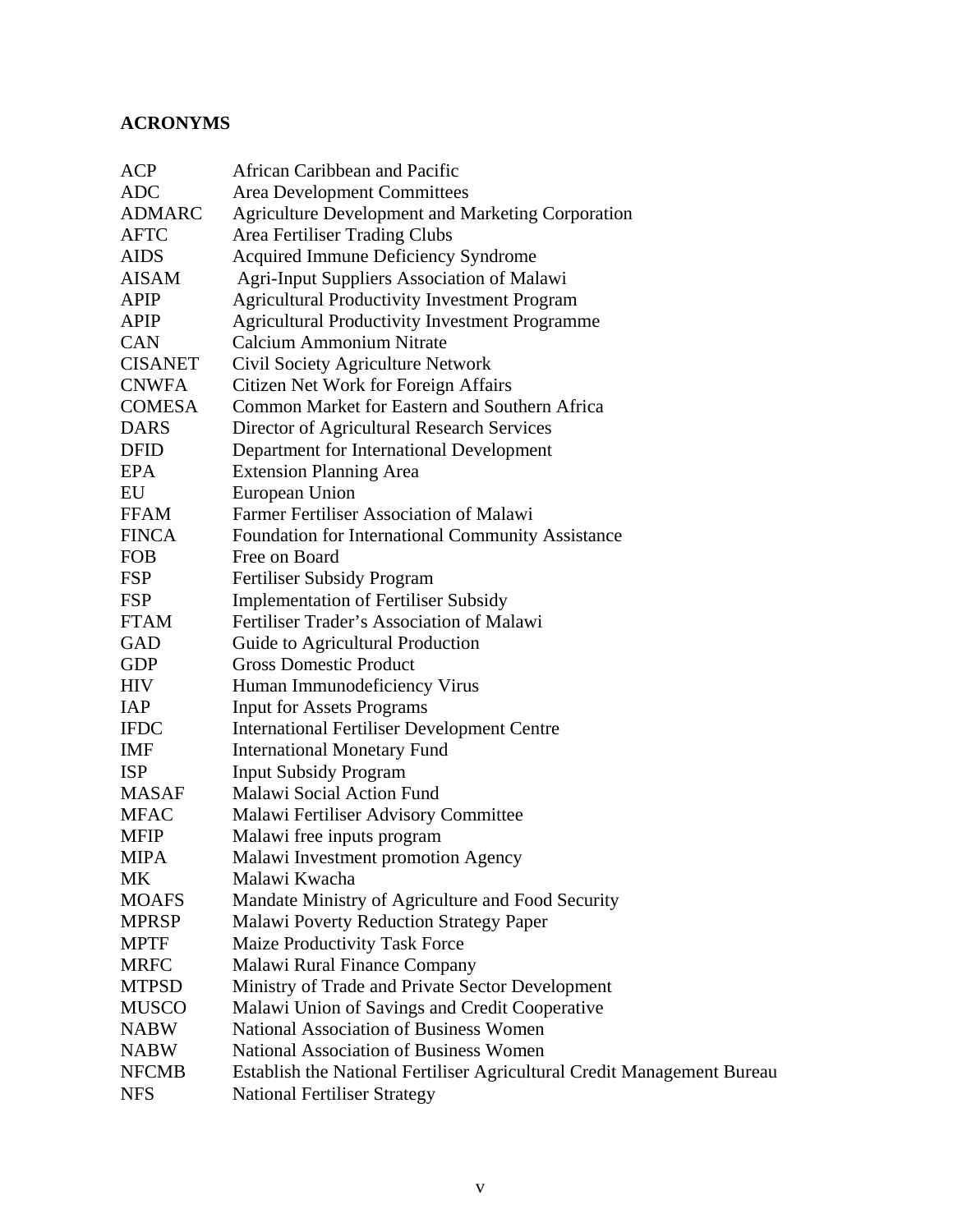| Smallholder Agricultural Credit Administration<br><b>SACA</b>             |  |
|---------------------------------------------------------------------------|--|
|                                                                           |  |
| <b>Southern Africa Development Community</b><br><b>SADC</b>               |  |
| <b>SAPS</b><br><b>Structural Adjustment Programs</b>                      |  |
| <b>SFFRFM</b><br>Smallholder Farmers' Fertilizer Revolving Fund of Malawi |  |
| <b>SPIS</b><br><b>Starter pack Initiative Scheme</b>                      |  |
| <b>Starter Parker Subsidy</b><br><b>SPS</b>                               |  |
| <b>Tobacco Association of Malawi</b><br><b>TAMA</b>                       |  |
| <b>TIP</b><br><b>Targeted Input Program</b>                               |  |
| <b>VDC</b><br><b>Village Development Committees</b>                       |  |
| <b>VFTC</b><br>Village Fertiliser Trading Clubs                           |  |
| <b>WMS</b><br><b>Welfare Monitoring Survey</b>                            |  |
| <b>WSP</b><br>Warehouse Subsidy Program                                   |  |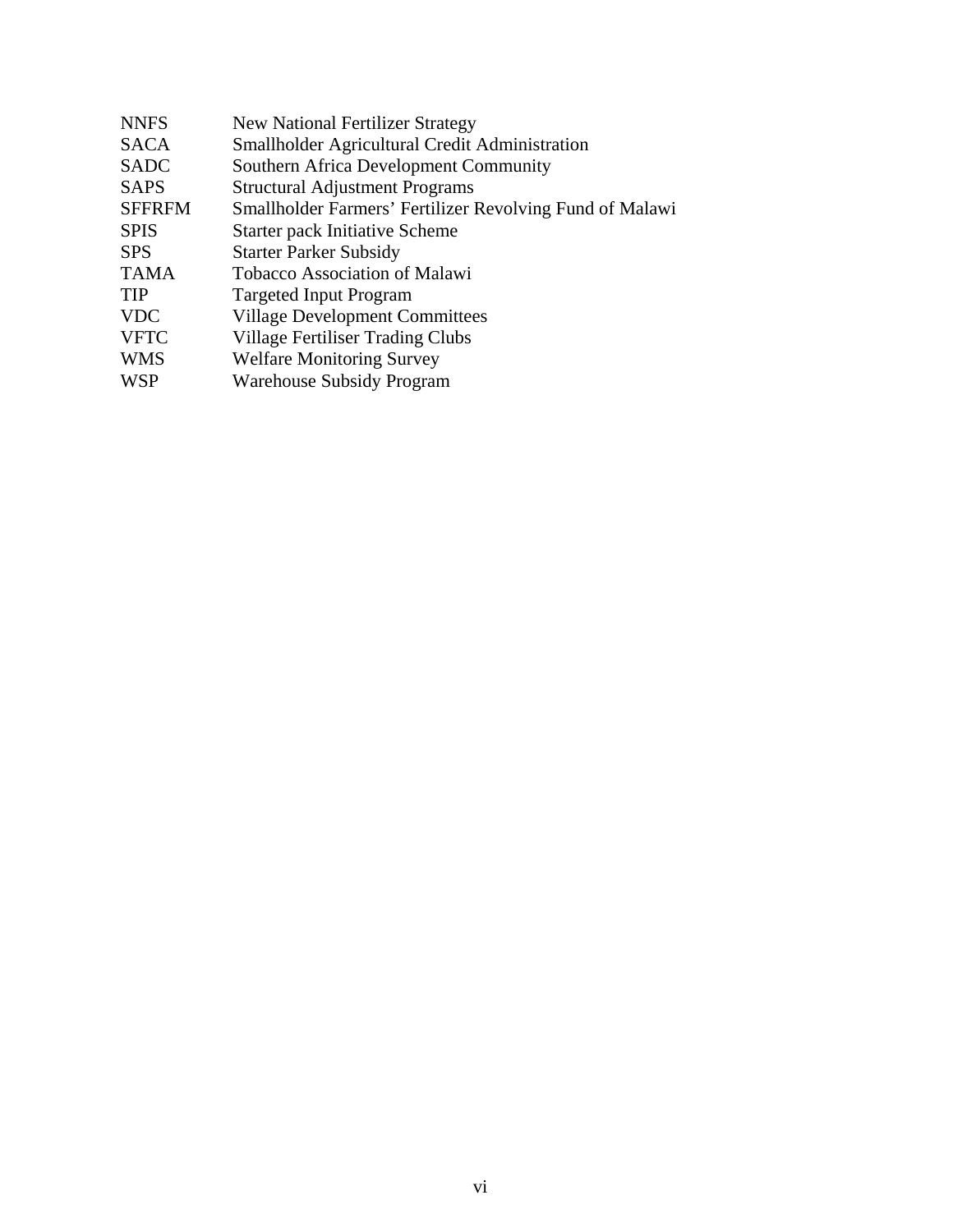#### **ACKNOWLEDGEMENT**

This report is a product of extensive participatory process and the literature search, the Ministry of Agriculture and Food Security officials as well as UN Agencies and international organizations conducted. The draft team comprising officers from these organisations dedicated a lot of time and ideas to make this a possibility. Many thanks go to the donor community, civil society, parastatals, other government departments, private sector and farmers for their useful comments and ideas incorporated in the strategy.

The funding from the Government of Malawi was crucial to ensuring that the National Fertilizer Strategy be prepared successfully.

Lastly, we would like to acknowledge the technical assistance NEPAD provided through the consultant Dr. Charles Mataya who gave timely guidance to the drafting team under the Chairmanship of Mr. George Zimalirana the Director of Agriculture Planning Services.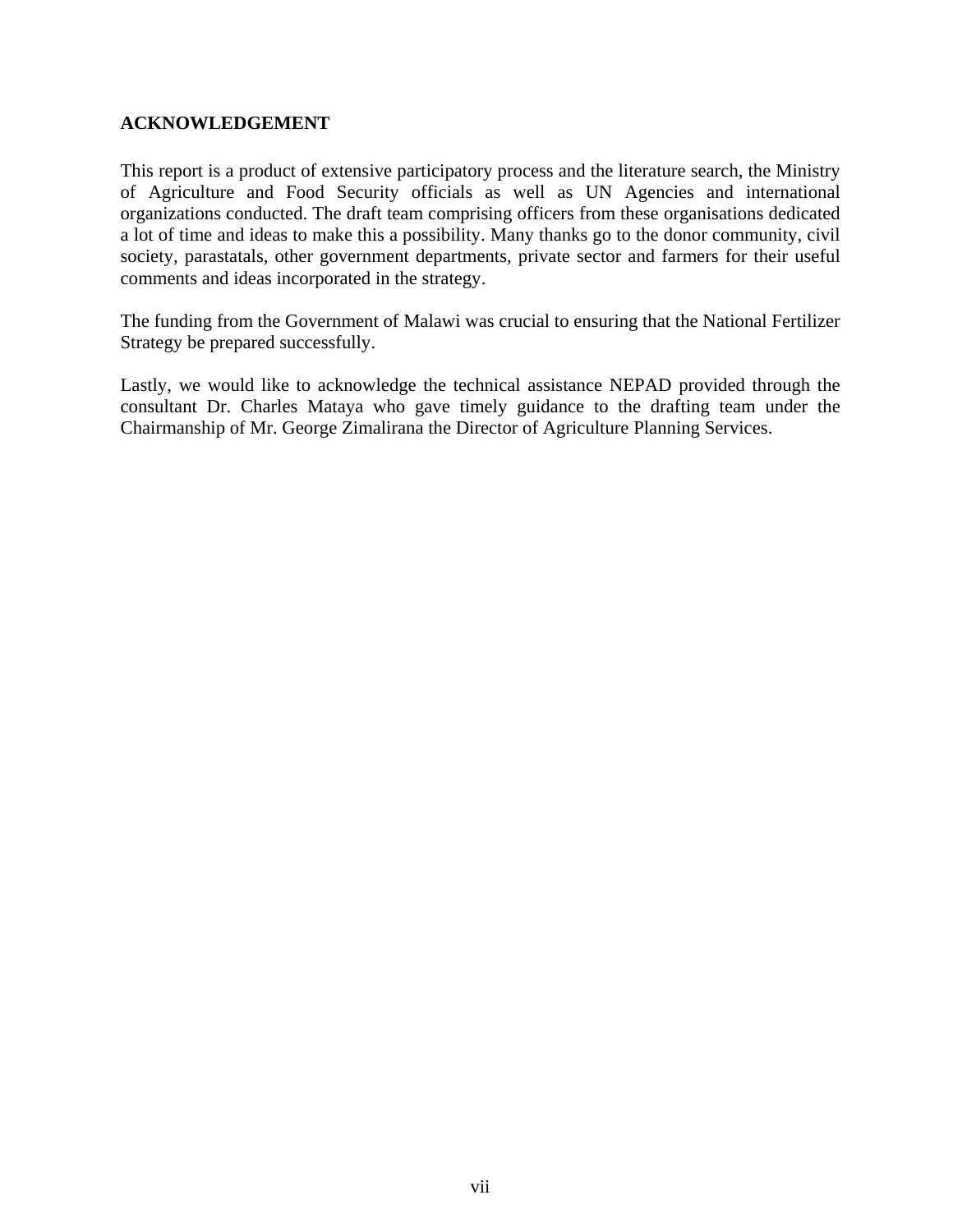### *EXECUTIVE SUMMARY*

#### *1. BACKGROUND*

*Agriculture is the single most important sector in the Malawi's economy, contributing about 36% of value added GDP, employing 85% of the workforce and contributing 90% of foreign exchange earnings in 2003 (MPRSP, 2003). However, over the past five years agricultural GDP grew at an average of 2.27 % with large swings ranging from -6 % in 2001 to 5.9 % in 2003. Therefore Government's overarching development issue is improvement in the productivity and profitability of agriculture, especially among smallholder farmers. By the year 2020, Malawi envisions a high level of agricultural productivity that will ensure equity in household food security, income and employment and sustainable utilization of natural resources. This is in line with the mission of the Ministry of Agriculture and Food Security of promoting the country's economic growth by raising farm incomes, employment and household food security through the development of partnerships and promotion of private sector investment for increased agricultural productivity, diversification, commercialization and sustainable use of natural resources.* 

*Malawi's agriculture has been characterized by low and stagnant yields, factors which are contributing to pervasive poverty and food insecurity. The five-year average growth rate in production is below the officially estimated population growth rate of 3%. For example, yields of major crops are far lower than the attainable potential and world averages in most cases. In the case of maize, yields of local and hybrid varieties among smallholder farmers average almost one quarter and one fifth of the potential yields obtainable at research stations, respectively, whereas average burley and flue cured tobacco yields among smallholder farmers is less than half the potential yields at research station.* 

*Low nutrient application especially inorganic fertilizer estimated at an average of 43 kg per hectare is among the major factors contributing to declining agricultural productivity. The level of nutrient application is too low when compared with the world average of about 100 kg/ha or that of several developing countries like China (>300 kg), Egypt (>300 kg), Bangladesh (>110 kg), Pakistan (>110 kg). The general recommendation in the case of hybrid maize is to apply 87 kg or 2x50-kg bags of DAP as basal and 175 kg or 4x50-kg bags of urea as topdressing per hectare. However, most Malawian farmers apply half or less than half of this quantity which is not only resulting in low production but is also leading to a rapid depletion of nutrients from the soils.*

*Adoption of fertilizer technology especially among smallholder farmers has been affected by the absence of a policy framework to guide the formulation, importation and marketing of fertilizer types as well as enforcement of standards. Although demand for various types of fertilizers used in Malawi has gone up from approximately 98,000 tons in 1987 to nearly 225,000 tons at present, this falls much below the potential demand for fertilizer in Malawi estimated at about 500,000mt annually.*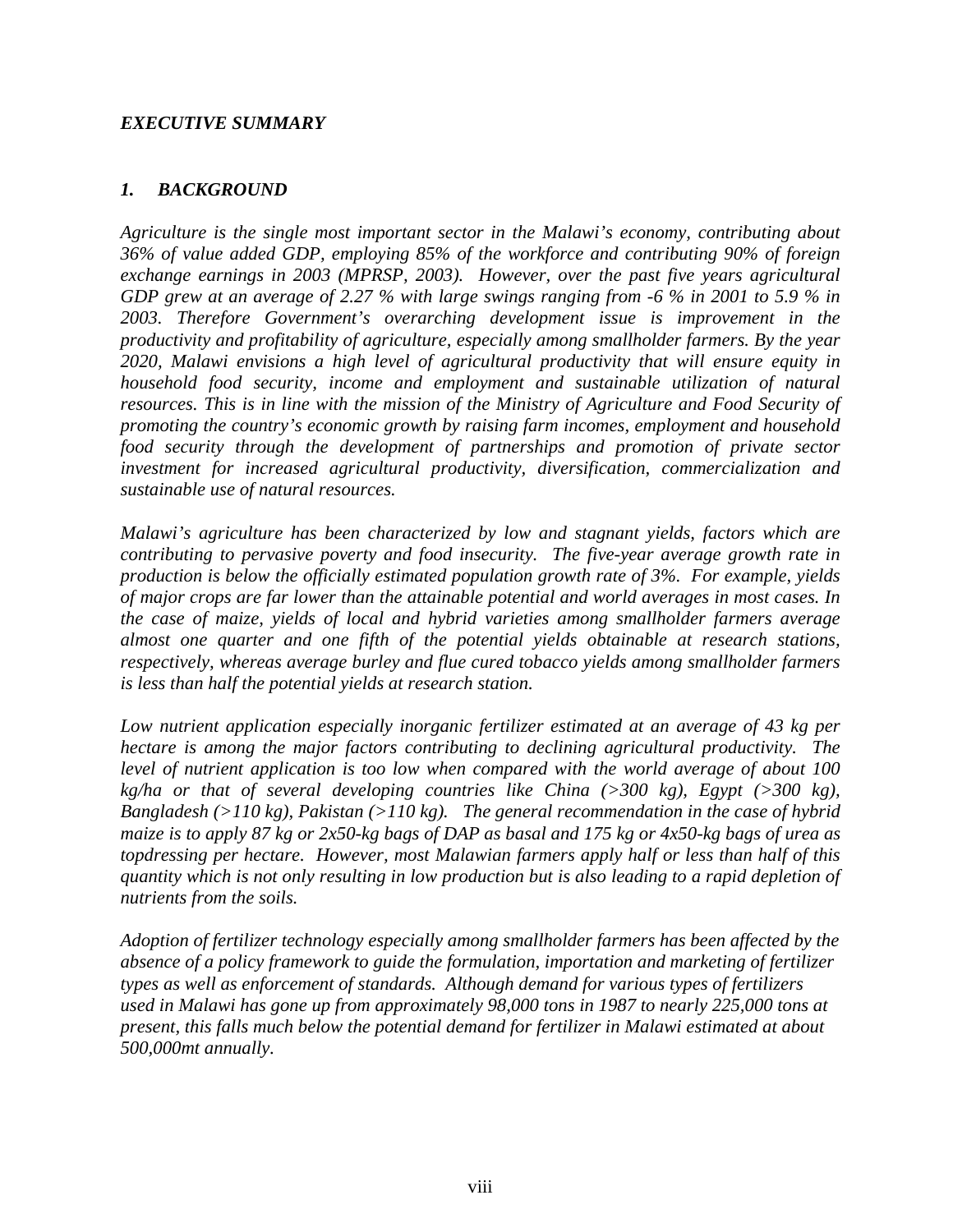*The purpose of the National Fertilizer Strategy is to identify key issues affecting adoption and utilization of fertilizer technologies and to provide short, medium and long term actionable programs for developing private sector led fertilizer markets with a view to improving agricultural productivity and profitability, especially among smallholder farmers. The strategic plan also identifies priority areas for bold actions which are likely to accelerate farmers' access to affordable fertilizer and incentives for its use. Considering that Malawi is a net importer of fertilizer, the strategic plan provides input into the development of a Regional Fertilizer Action Plan to accelerate access of millions of poor farmers to chemical fertilizers and other complementary inputs.* 

#### *2. STRATEGIC ISSUES*

#### *2.1 Fertilizer Availability*

*Total fertilizer supply in Malawi is composed of carry over stocks, imports and locally granulated and blended compounds. Factors affecting each of these components influence availability of this input. These factors include delayed procurement, inadequate capacity*  for local manufacture, high cost of transportation, poor access roads and transport *infrastructure.* 

#### *2.1.1 Timeliness of Fertilizer Importation and Distribution*

*Twelve to fourteen weeks are required between the time fertilizer orders are placed and when consignments arrive in the country. For the past decade during which the Government has been implementing safety-net programs and lately subsidy schemes, decisions to import fertilizer have been delayed until July/August pending passing of the budget in June. Delayed procurement caused by policy uncertainty has resulted in late and inadequate delivery of the input relative to time of planting in October/November. Importation of fertilizer in July/August coincides with the period when world prices are high and the Government or private traders pay a lot more in foreign currency than if orders were placed two or three months earlier. The high import prices are inevitably passed on to smallholder farmers making fertilizer expensive and unaffordable.* 

#### *2.1.2 Inadequate Local Capacity to Manufacture Fertilizer*

*Malaw, is endowed with mineral resources, for fertilizer manufacture, including rock phosphate, sulphides, gypsum, potash rocks and limestone (phosphate, sulphur, calcium and magnesium). However, feasibility studies to demonstrate the cost/benefit of manufacturing fertilizer locally have been inconclusive. In addition, fertilizer experts have described the quality of fertilizer minerals in the country especially phosphate rock, as being inferior compared to sources found in major fertilizer exporting countries such as Egypt and Saudi Arabia. Furthermore, conversion of these rocks into fertilizer would require importation of*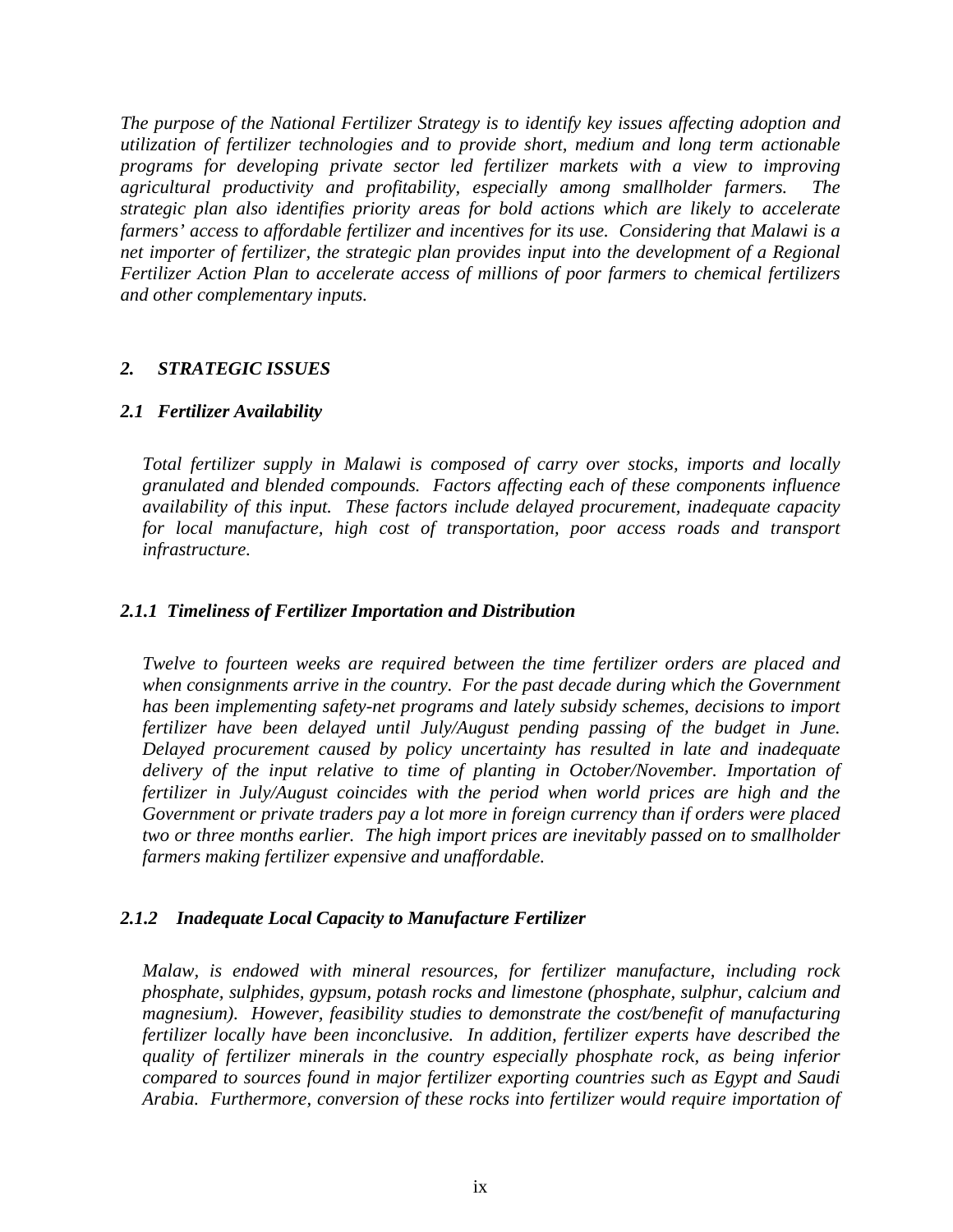*sulfuric acid and massive amounts of energy to convert them into fertilizer. It is therefore unlikely that local fertilizer manufacturing would be cost effective. Furthermore, the size of fertilizer market in Malawi which is potentially 600,000mt may be too small to justify establishing a manufacturing plant. However, the market demand may increase beyond 600,000 mt with an expansion in irrigated farming.* 

*The cost of importing fertilizer can partly be offset by locally blending compounds. Currently, the country has two plants, one involved in blending and the other in granulation. Optichem, operate a steam granulation plant and the Malawi Fertilizer Company operates a bulk blending plant to produce compound fertilizers. A third fertilizer plant from the Republic of China will shortly join the industry. These three manufactures are able to produce substantial quantities of compound fertilizers such as the traditional 23: 21: 0 +4s for Maize and D compound (8:18:15 + 6s 0.1 B) for tobacco. However, one concern with blended fertilizer is sedimentation of granules when the product is transported over long distances. As such, it is recommended that granulation should take place close to areas where the fertilizer is to be used. Blending does not entirely solve Malawi's foreign exchange problem as the major ingredients involved in the process such as urea, di-ammonium phosphate (DAP) and muriate of potash (MOP) have still to be imported. The capacity for steam granulation is currently limited to 50,000 mt, annually.* 

#### *2.1.3 High Cost of Transportation*

*Transport cost, port and handling charges represent more than 40% of the retail price of fertilizer. Although importers have no control over the bulk of transport and handling charges, importation of small quantities and bagged fertilizer is not cost effective. Delayed fertilizer imports coincide with the period of transporting humanitarian relief food, creating congestion at the port and also increasing demand and cost of haulage. A greater volume of goods and commodities is imported into Malawi than is exported. This means that trucks bringing goods into Malawi must often return empty. The lack of backloads results in inward transport rates being well in excess of outward rates. Outward tariffs are estimated to be only 46-65 percent of the inward tariff. Trucks travelling regionally are subject to heavy charges levied by the countries through which they pass. For example a 30-tonne truck transporting goods from Beira to Malawi would be subject to the Mozambican tolls, fees, and other costs.* 

*Some delays may be encountered at border posts when documents have not been forwarded properly. The Mwanza border is the only one that is relatively well-equipped. It has telephones, a fax, and electricity. If some documents are missing, it is easy for the authorities to contact the firm or the freight forwarding agent. The other border posts lack communication equipment. For road transport, the authorization to proceed is given at the border, while the clearance and the settlement of all duties is done inland. Customs activities are still very much centralized in Blantyre. When a shipment is contentious, all matters are settled in Blantyre even if the port of destination is Lilongwe. Given the high amount of seizures or disputes arising from missing documentation and under-invoicing, it may take several months before matters are settled.*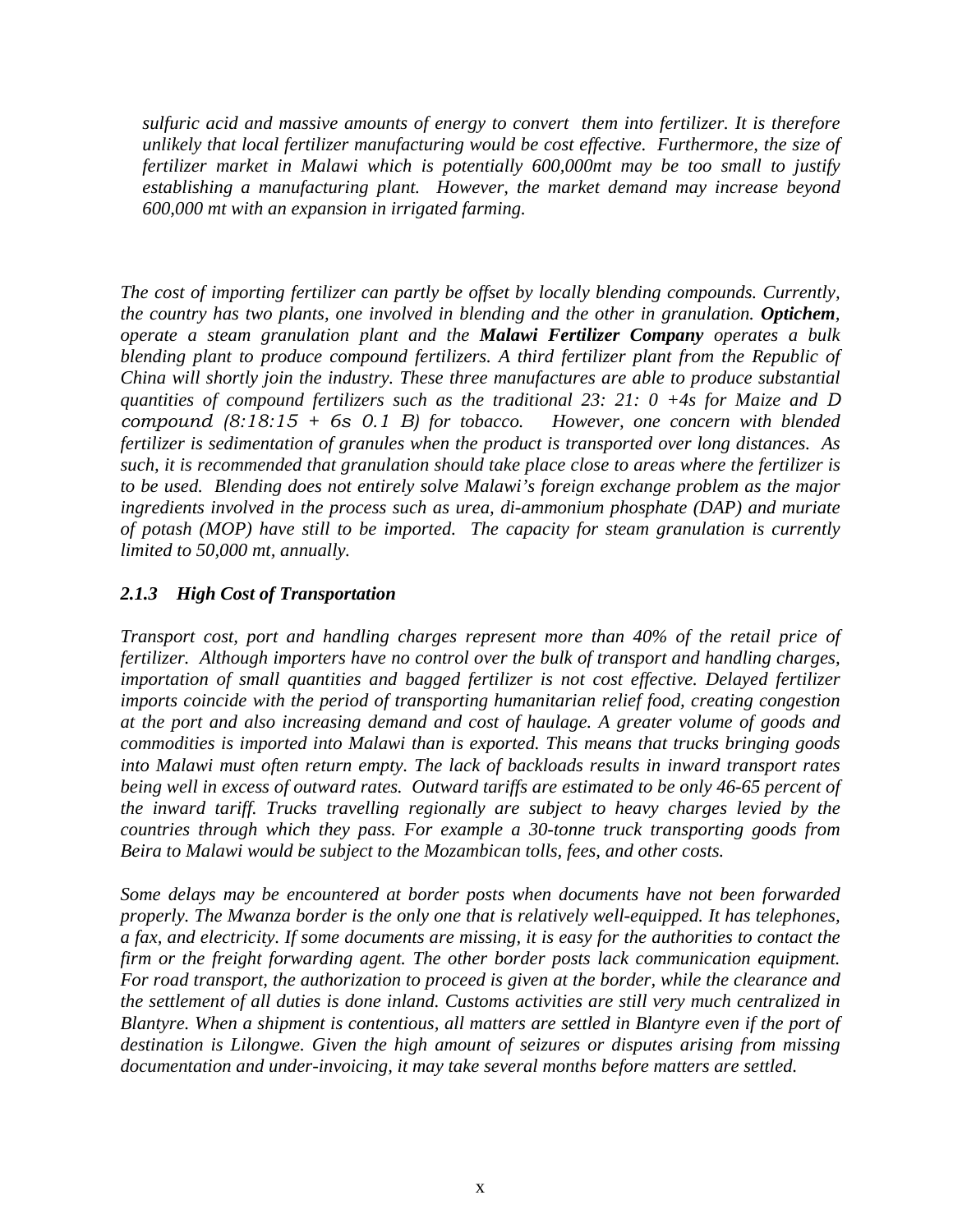*Other delays are reported with SGS inspections. Imports of FOB value equal to or in excess of US\$2,000 are subject to pre-shipment inspection. The inspection ensures that a correct value is endorsed for import duty assessment on arrival of cargo. The importer gets the documents mentioned above and submits them to SGS with a copy of the clean report of findings to be issued with a Tax Assessment Notice (TAN), which is lodged at Customs.* 

*The requirement for pre-shipment inspection by SGS is expensive for importers, demanding three percent of the value of the import as payment. Delays are experienced in the system, with importers having to pay for storage charges. There are doubts as to the effectiveness of the whole system, since inspections are not carried out when the goods arrive in Malawi, but are carried out in the country of origin.* 

#### *2.1.4 Poor Transport Infrastructure and Access Routes*

*Malawi has four major trade routes, the Northern Corridor via Mbeya which gives access to the port of Dar Es Salaam, Nacala, Beira and the southern route via Mwanza to Durban. Of all four, the Nacala corridor is the shortest (815km from Blantyre). The rail has the capacity to carry more than five times the number of trains currently in operation (700,000 mt/annum). Transit time is a significant factor in selecting the mode of transportation. The current transit time from Nacala to Blantyre of 14-20 days due is of great concern. This compares unfavourably to road transit time for Beira-Blantyre of (2-3 days) and Durban-Blantyre (5-6 days). It is generally acknowledged that, at such a slow transit speed, cost has less relevance, e.g., for perishable cargo such as tea, possible or likely delays in transit are an absolute barrier to the use of the Corridor.* 

*Distribution of fertilizer from wholesale depots to retail outlets is limited by poor and unreliable road infrastructure and access routes. Although substantial investment in roads were made in the 1980s more than 60% still have an earth surface and less than 20 per cent are of bitumen. Lack of regular maintenance and reliable bridges make many rural roads inaccessible during the rainy season. The average Extension Planning Area (EPA)<sup>1</sup> in Malawi has a limited amount of paved roads (about 32 km). The length of dirt roads (113 km) is three times as long as paved roads and twice as long as gravel roads (56 km). During the rainy season (December to March), most dirt roads and some gravel roads become impassable.* 

### *2.2 ACCESS TO FERTILIZER*

*Three major factors constrain farmers' access to fertilizer. These include distance to markets, lack of purchasing power and escalating prices.* 

### *2.2.1 Distance to Markets*

 $\overline{a}$ 

 $<sup>1</sup>$  This is the smallest agricultural extension planning and administrative area based on agro-ecological zones.</sup>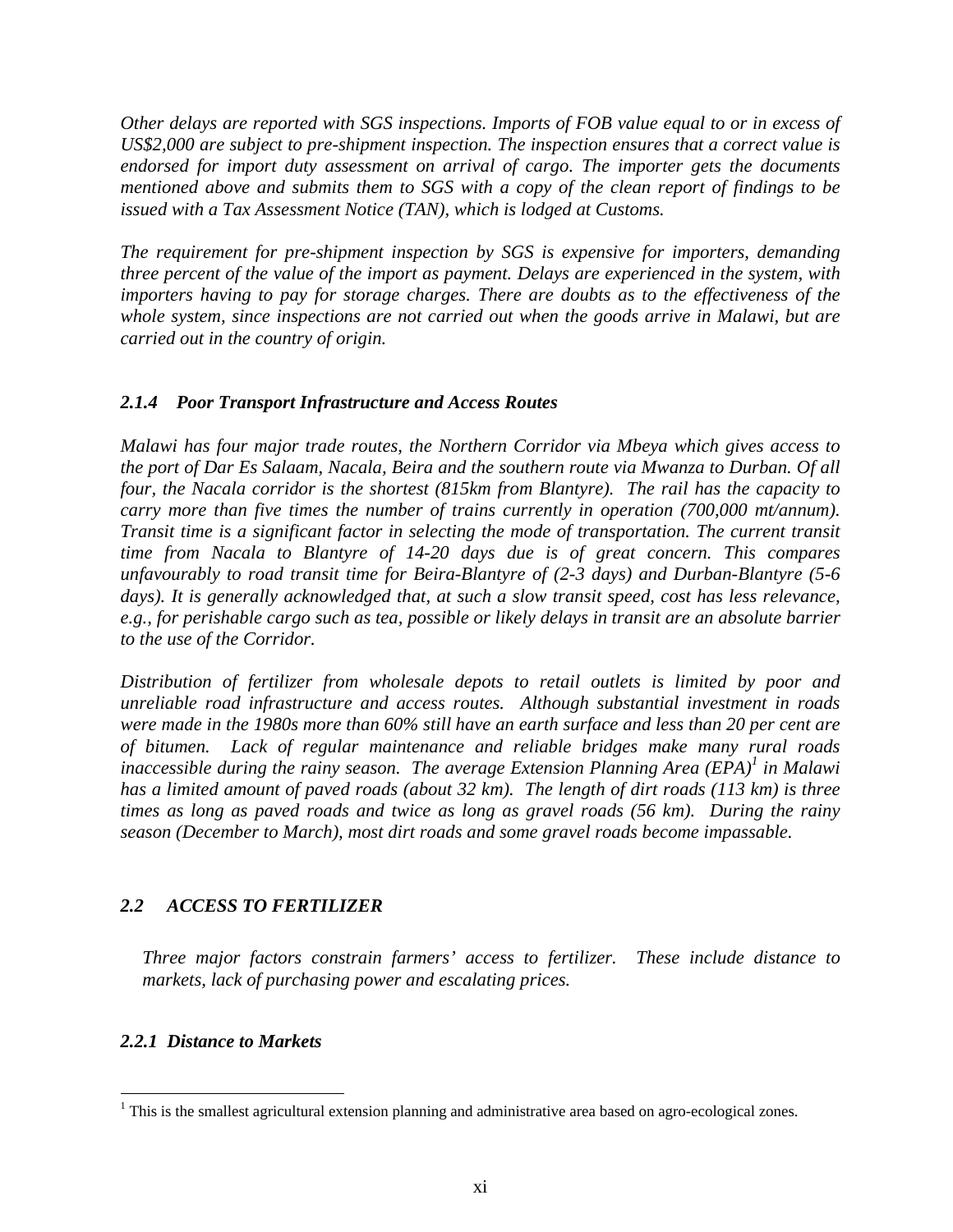*Until 1987 when the marketing of smallholder agricultural produce was liberalized and followed by removal of all licensing and registration procedures for private traders in produce and input markets in 1996, farmers were able to purchase fertilizer from points almost within ten km of their homesteads. This was because ADMARC was operating an elaborate and widespread network of input and produce markets throughout the country. Attempts to fill the vacuum created by closure of ADMARC markets through (a) increased entry of the private traders into the input marketing sub-sector from 1994 to date; and (b) through the establishment of small-scale agri-input distribution network close to the farmers' homesteads through the Agri-input Suppliers Association of Malawi (AISAM) and Citizen's Network for Africa (CNFA) between 2002 and 2006, has met a number of challenges. Firstly, poor road infrastructure and unreliable transport network as observed above is among the major factors making it commercially unattractive to distribute fertilizer within close proximity of farmers' homesteads. Secondly, poor communication and inadequate market information have limited private sector capacity to make sound investment decisions in the rural areas. Thirdly, dominance of parastatal input dealers (ADMARC and SFFRFM) input marketing particularly in the years of free or subsidized inputs distribution, has limited private sector incentive to establish an alternative network, let alone utilize the existing storage infrastructure. Fourthly, inadequate capital base especially among small to medium scale ago-input dealers has made it difficult for them to stock sufficient quantities of inputs at the time farmers need them. In addition, private sector investment in rural areas is hampered by deteriorating security situation.* 

#### *2.2.2 Purchasing Power*

*Access to fertilizer is also a function of purchasing power. The widespread, deep and severe poverty is the major factor constraining access to fertilizer in Malawi affecting more than 50 % of the population and low mean per capita annual expenditure of MK22,454 imply that only a few farmers can afford to purchase fertilizer. The problem of low purchasing power also affects the capacity of small to medium scale operators to import and distribute of inputs in the country.* 

*Until 1994, farmers' access to subsidized inputs was made possible through government credit scheme the Smallholder Agriculture Credit Administration (SACA) which was established within the Ministry of Agriculture and Livestock Development (MoALD) in 1988 and implemented through farmers clubs. In spite of its success, SACA collapsed in 1994 as a result of political interference which led to the decline in recoveries which dropped to 25% in 1991- 92 and to 16% in 1993-94. In 1994, a commercially oriented credit scheme known as the Malawi Rural Finance Company (MRFC) was established to replace SACA. However, success of the MRFC intervention has been minimal due to stringent lending condition and high lending rates.* 

*Low purchasing power has also resulted from unfavourable producer prices received by smallholder farmers. Most farmers in Malawi use fertilizer in the production of maize and tobacco. An examination of value cost ratios for maize using 23:21:0 + 4s and CAN or Urea show a rapid decline since 2003 implying that farmers are getting much less in terms of return*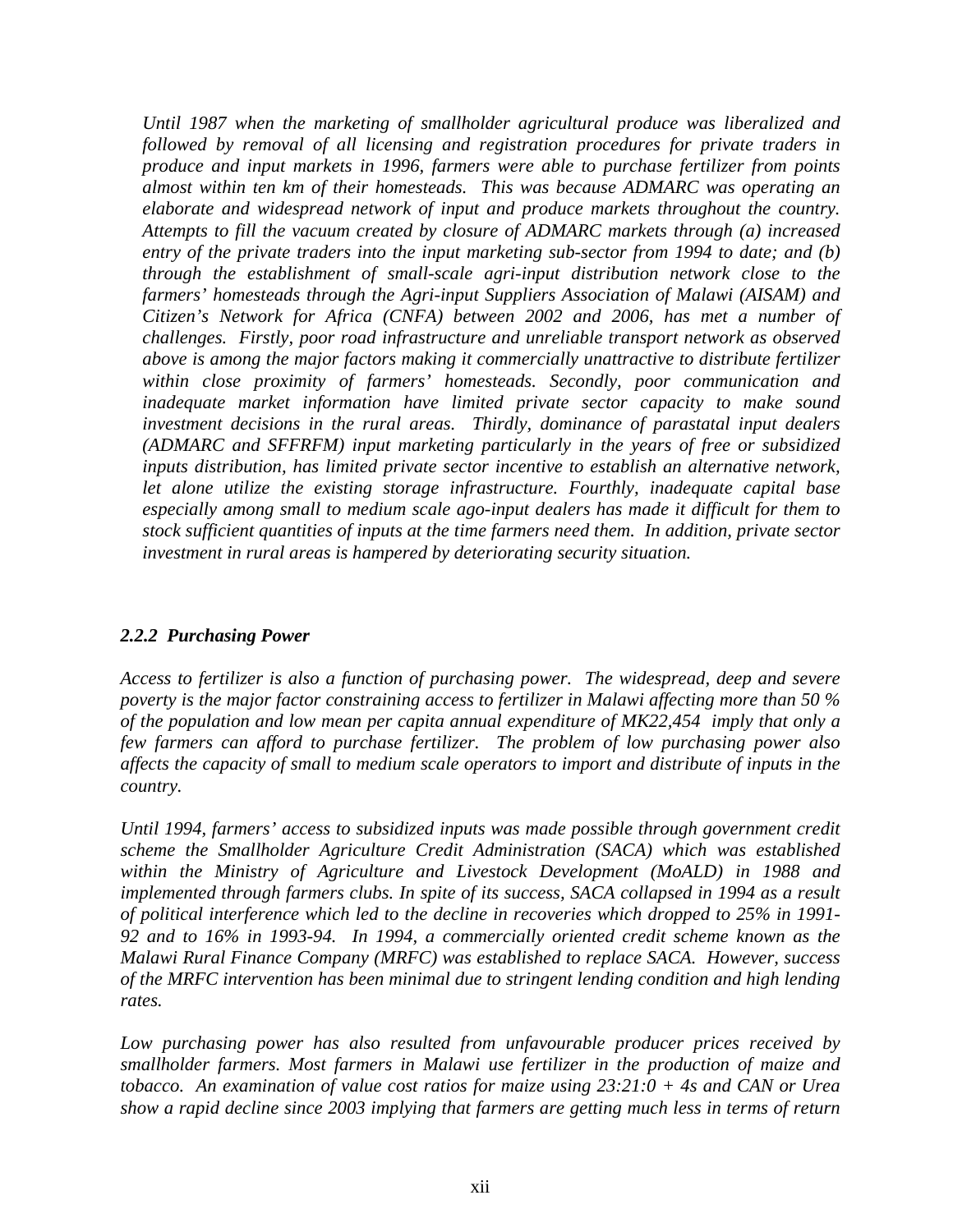*to maize for one kg of nutrient applied. Although the VCRs for tobacco are higher than those of maize, their trend has also been declining over the past decade primarily due to poor prices offered at the auction floors. This has resulted in reduced income as demonstrated by declining gross margin. Lack of bargaining power and uncompetitive marketing arrangements are major contributory factors to declining profitability and income among smallholder farmers.* 

### *2.2.3 Fertilizer Prices*

*Farmers' access to fertilizer has been limited by escalating prices. An assessment of fertilizer price trend between 1995 and 2004 (IFDC 2004) shows that nominal fertilizer prices increased four-fold as a result of devaluation in the Malawi Kwacha, although the actual US\$ retail price of fertilizers in Lilongwe declined slightly over the same period. But since 2004, FOB prices for Urea have experienced some of the highest increases witnessed since the oil shortage of 1974. These changes reflect the rising the cost of oil related charges which escalated quite rapidly in early July 2004. Further analyses shows that inland transportation which constitutes approximately 16 % of the cost of fertilizer is also the major factor contributing to the input cost after FOB.* 

*The rising cost of fertilizer prices when unaccompanied by a corresponding increase in*  producer prices<sup>2</sup> constrain farmers' ability to apply adequate amounts of nutrients and *translate into reduced crop productivity and household incomes.* 

# *2.3 FERTILIZER UTILIZATION*

*Factors that have influenced utilization include introduction of new crops by colonial settlers, research and extension, and legislation and regulations.* 

## *2.3.1 Historical Factors*

*Until late 1968/69, the use of inorganic fertilizer was not linked to soil nutrient testing and crop requirements. Most of the fertilizers some of which are still being used today were introduced by colonial settlers who were engaged in the production of tea, tobacco, cotton and other estate crops using agronomic practices from the countries of origin, especially from within the British Empire. In contrast to the colonial period, the country passively contributed to the fertilizer policy landscape by choosing to grow flue cured and burley tobacco in the post independence era using technologies predominantly developed in Zimbabwe. As a result, most flue and burley tobacco varieties and current lines of maize varieties as well as use of major fertilizers types such as D compound (8:18:15 + 6s 0.1 B), C Compound (6:18:15 + 4s 0.1 B), S compound (6:18:6) can be traced to Zimbabwe and South Africa.* 

### *2.3.1 Research and Extension*

 $\overline{a}$  $^2$  Government has for the past three decades deregulated agricultural prices except maize with a view to protecting consumers against food prices increases.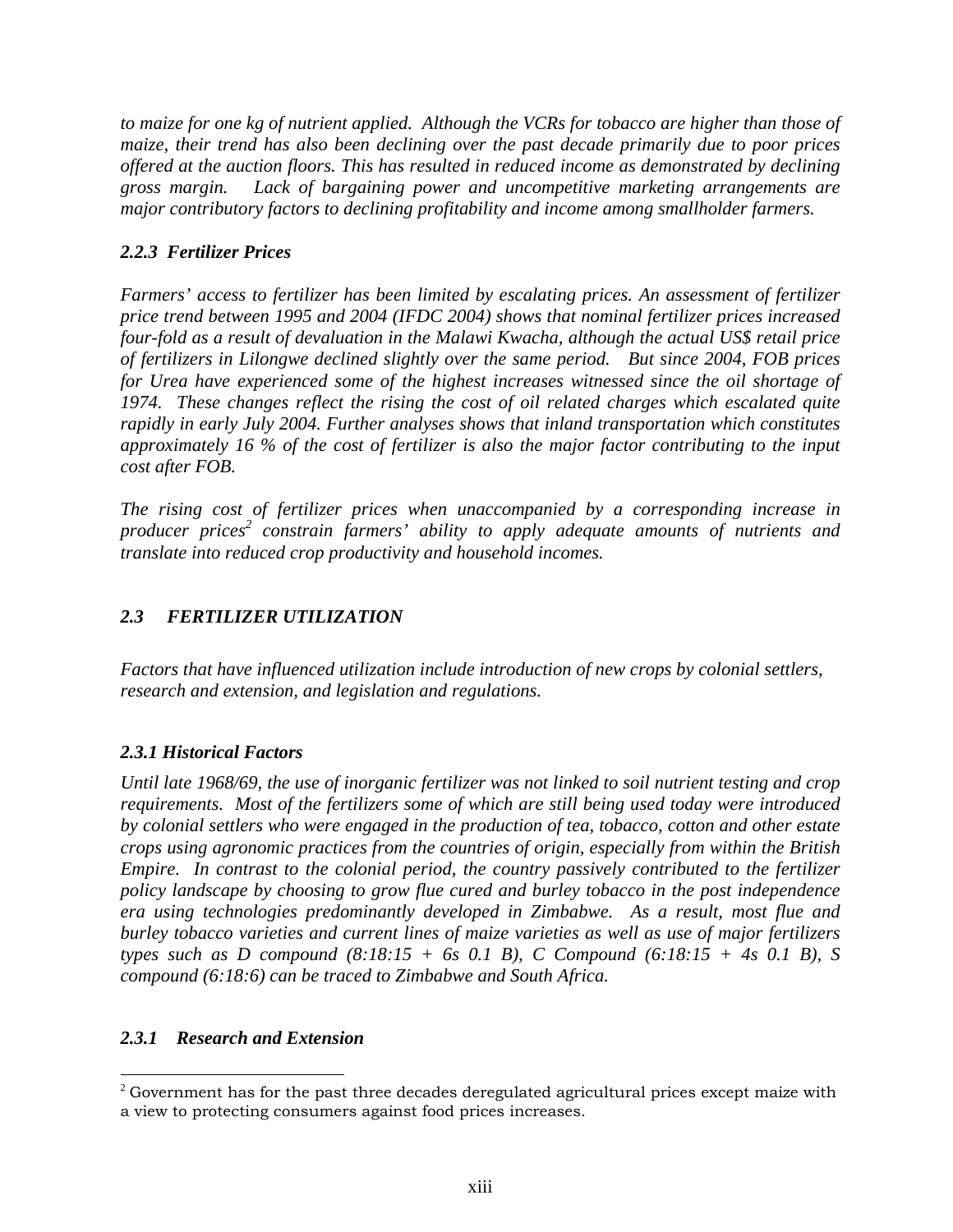*During the 1968/69 crop-growing season, a "Mass Soil Analysis Laboratory" was established within the Chitedze Soil Chemical Laboratory Complex to address soil fertility concerns related to subsistence agriculture. The main purpose of the laboratory was to process as many soil*  samples as possible that were collected from smallholder farmers' fields and make quick, but *reasonably reliable, site-specific fertilizer recommendations. Although, soil nutrient testing was introduced in the country, blanket recommendations have dictated adoption and utilization of fertilizer technologies over the years. These recommendations were compiled as guidelines in the fertilizer use through a Government Publication called "the Guide to Agriculture".* 

*Government efforts to ensure food self sufficiency in the early 1970s emphasized maize-based technologies which constituted predetermined package of seed and inorganic fertilizer which were not site specific. The type of extension education and system of service delivery were all designed to increase adoption of specific types of fertilizers, 20:20:0 (later 23:21:0 + 4S) as basal dressing and Sulphate of Ammonia and later Calcium Ammonium Nitrate (CAN) as top dressing. As a result the use 23:21:0 + 4S and CAN as maize fertilizers has intensified among smallholder farmers and become embedded in policy programmes over the years. This is in spite of the fact the application of these fertilizers does not reflect the crop nutrient requirement relative to soil fertility status of varied ecological environment in the country. The product was developed in the eighties when the overriding priority was to get high nutrient fertilizers into Malawi with as little logistics cost as possible. Furthermore, 23:21:0+4S fitted the bill as a maize compound at a time where potassium levels in Malawian soils were high. Since then, however, soils have undergone a depletion of minerals such as potassium and trace elements such as sulphur, zinc and magnesium.* 

### *2.3.2 Legal Framework*

*The legal framework for fertilizer use in terms of importation and sale was regulated through the Fertilizer and Farm Feeds Act which just listed fertilizer types such as D compound (8:18:15 + 6s 0.1 B), C Compound (6:18:15 + 4s 0.1 B) , S compound (6:18:6), etc. The listing and specifying of fertilizer products that can be sold in a country is not compatible with an open market system. This is considered to be a legal rather than a scientific definition of fertilizer and it restricts fertilizer compositions (from a quality standpoint) by using a list of approved grades. However, the Government should have some control over the composition from an environmental and public health standpoint (e.g., heavy metals), but for most fertilizer products "truth-in-labelling" should be the means of regulation. Additionally, when government establishes specifications for products such as urea, DAP, Compound D (8:18:15 + 6s 0.1 B), or Super Compound D (10:24:20+ 6s 0.1 B), it is reinforcing to the farmers that they are buying named products when, in fact, they should be basing their purchase on the nutrients in the product and the cost per unit of nutrient.* 

## *2.4 FERTILIZER POLICY*

*In the absence of a comprehensive fertilizer policy detailing national goals and objectives, it is difficult to provide a coherent private sector driven strategy for improving access to this critical input. Unprecedented changes in Government's fertilizer procurement and distribution plans between one regime and another and even within a single year provide evidence of policy unpredictability and the nature of risk the private sector faces in conducting business in this*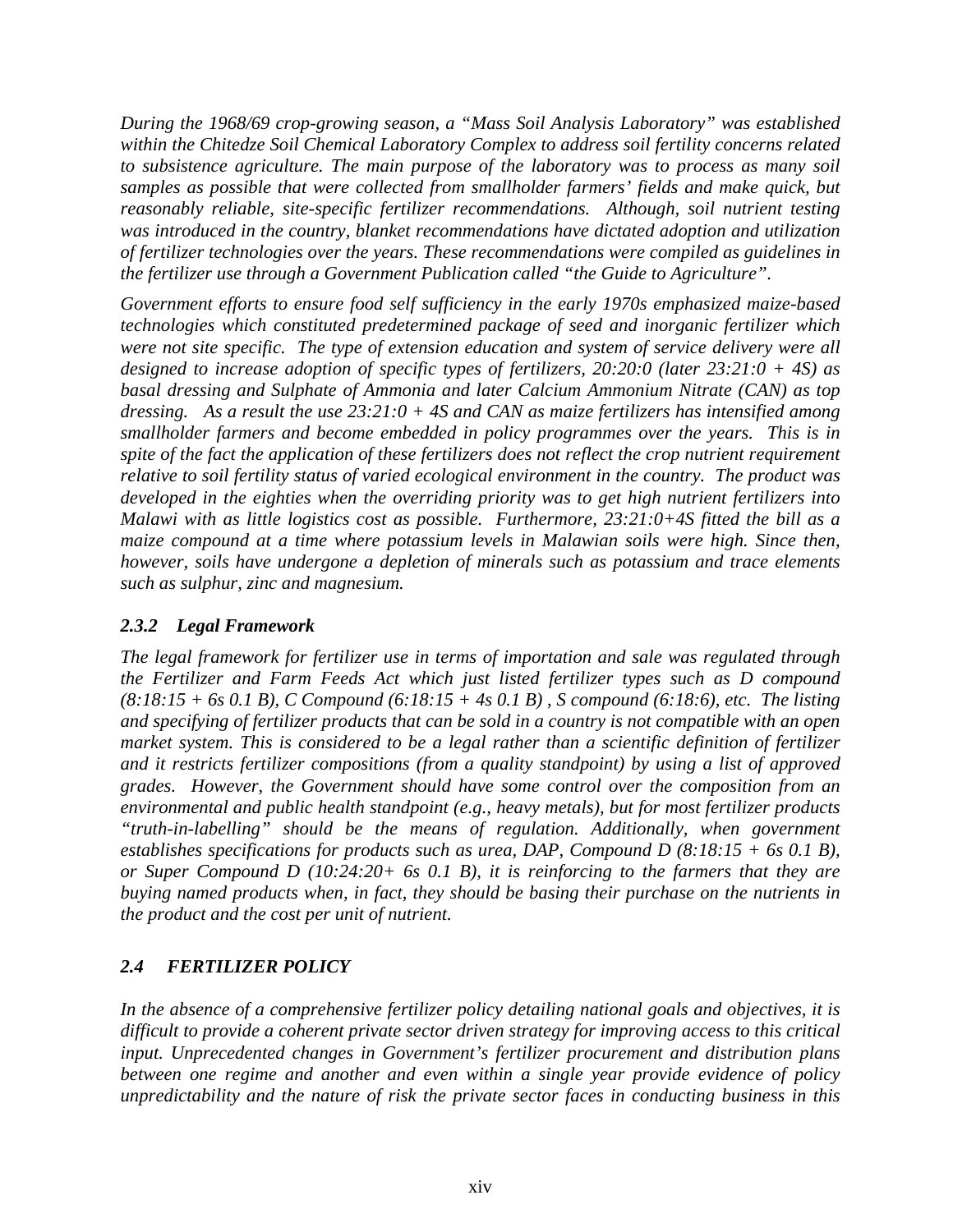*sub-sector. This implies that Government policy, for example on safety-net programmes, becomes unpredictable making it difficult for the private sector to effectively participate in the marketing of inputs and produce. It must be noted that Government's involvement in input procurement and distribution in times of disaster or when there is market failure is both politically and economically sound. However, there is need to build private sector capacity for medium to long terms sustainable input delivery system, especially considering that input marketing and distribution are not core Government functions. Therefore, implementing coherent and predictable policies is crucial in the process of private sector capacity development.* 

*At regional level, fertilizer policies have not been harmonized although reliance on imported fertilizer will need to be continued for most countries within the communities. Availability of fertilizer from the global industry is not foreseen as a constraint. However, high price variability and small national markets result in cost uncertainty and high procurement costs. These are exacerbated for land locked countries such as Malawi where inefficient, high cost transport results in fertilizer prices that are often double the landed cost. These high prices are deterrents to affordability and indirectly to accessibility of fertilizers for most small farmers.* 

### *3. NATIONAL STRATGY*

### *3.1 Vision*

*The vision of this strategy is to achieve high levels of agricultural productivity ensuring equity in household food security, income and employment and sustainable utilization of natural resources.* 

### *3.2 Objectives of National Fertiliser Strategy*

*The vision will be realised through the achievement of the following objectives:* 

- *1. To increase fertilizer availability,*
- *2. To improve farmers access to affordable fertilizer.*
- *3. To improve utilization of fertilizer and related inputs.*
- *4. To facilitate improvement of infrastructure.*
- *5. To create an enabling environment for public-private sector partnership in the development of the fertilizer industry.*

### *4.1 Priority Initiatives for Promoting Fertiliser Availability, Access and Utilization*

### *4.1.1 Build private sector capacity for bulk procurement, blending and distribution of fertilizer using existing nation-wide marketing network of public infrastructure.*

### *i. Bulk Importation*

*Most of the fertilizer is imported in bags and in ship loads of about 10,000mt. Bulk procurement and bagging at the port of entry would reduce cost and price of fertilizer to*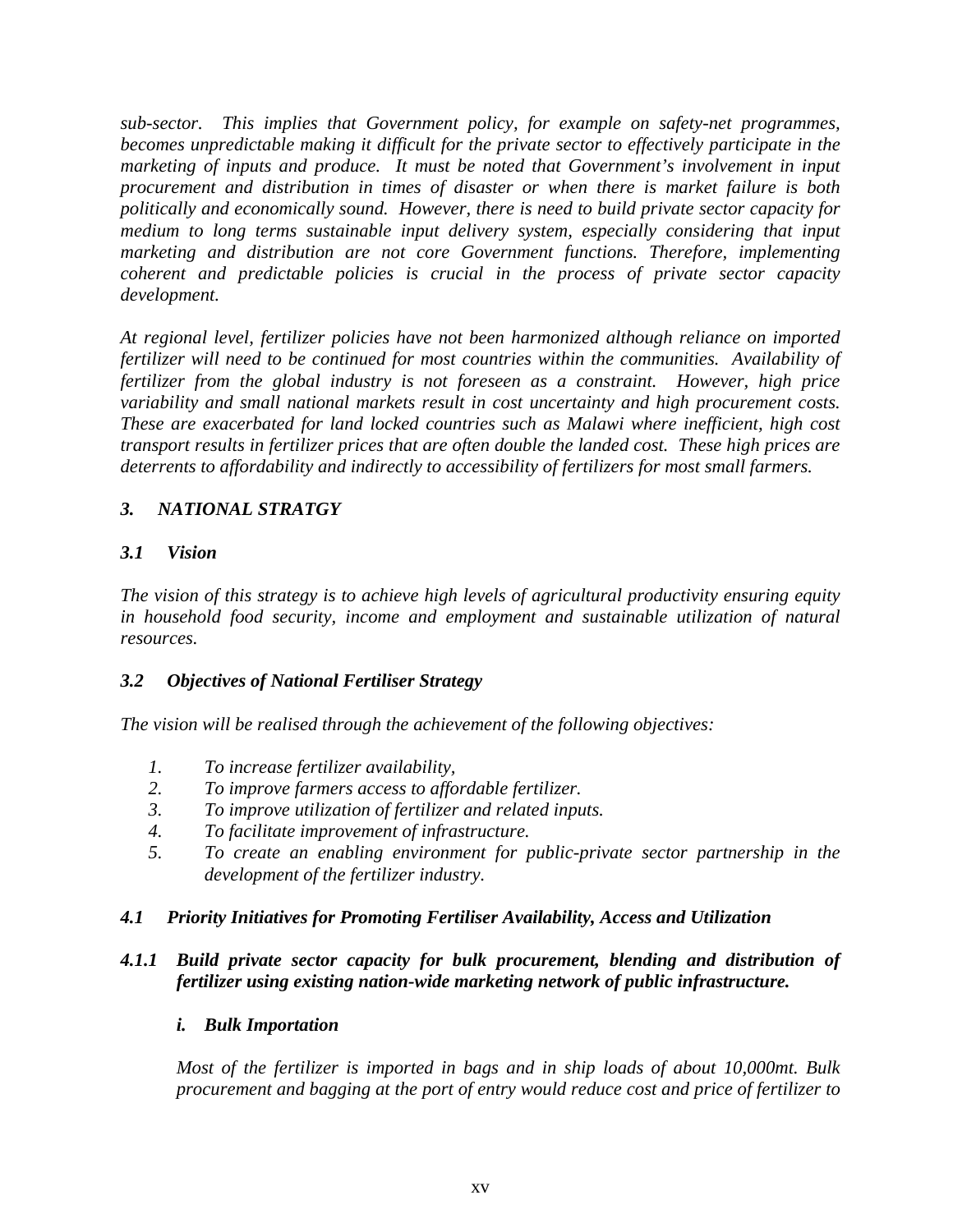*importers and farmers, respectively. In order to facilitate bulk importation, importers should be encouraged to form an association through bulk procurement using 12,000 to 14,000 mt shiploads. In order to increase the availability of foreign currency, the strategy will promote the creation of a foreign exchange fund dedicated to fertilizer importation.* 

### *ii. Blending*

*The bulk of the fertilizer imported into this country is in granulated form containing approximately 30% of filler material which could be manufactured locally at minimal cost. With the exception of straight types of fertilizer such as Urea, Di-Amonium phosphate (DAP), Muriate of Potash (MOP) and Sulphate of Potash (SOP), the cost of fertilizer could be reduced by 40% if most of the granulated compounds were locally blended. The private sector should be encouraged to establish a number of fertilizer blending plants close to areas of utilization, at least two in the Central Region, another two in the Southern Region and one in the Northern Region particularly where raw materials for blending are available. Use of limestone will be promoted in the blending of fertilizers and ensue that particle sizes are uniform within the range of 3-5 mm diameter. The advantage of blending is that the blended fertilizer will be cheaper than granulated. Public-private partnership should be promoted to allow the private sector to utilize public market and storage infrastructure to house blending plants in the three regions.* 

### *iii. Fertilizer Distribution*

 $\overline{a}$ 

*The nation-wide market infrastructure is currently being underutilized. Developing public-private partnership would enhance maximum utilization of the market infrastructure to distribute fertilizer to all areas in the country. Some public storage and marketing infrastructure and facilities should be transferred at a reduced cost to the private sector to facilitate fertilizer marketing.* 

### *4.1.2 The Ministry of Agriculture should implement a 5 to 10 year market-friendly input intervention program with a clear exit plan.*

#### *i. Market friendly input interventions*

*Currently there is inadequate participation of the private sector in the design and implementation of Government input intervention programs. This undermines the capacity of the private sector to import and distribute inputs. The Ministry of Agriculture with the full participation of the private sector and other key stakeholders should redesign the input intervention program to cover a period of five to 10 years with an exit plan. Procurement and distribution of inputs should be channelled through the private sector by introducing a flexible voucher system that allows farmers to buy inputs of their choice3 .* 

 $3$  Flexible voucher shall not confine a beneficiary to a specified agricultural input or dealer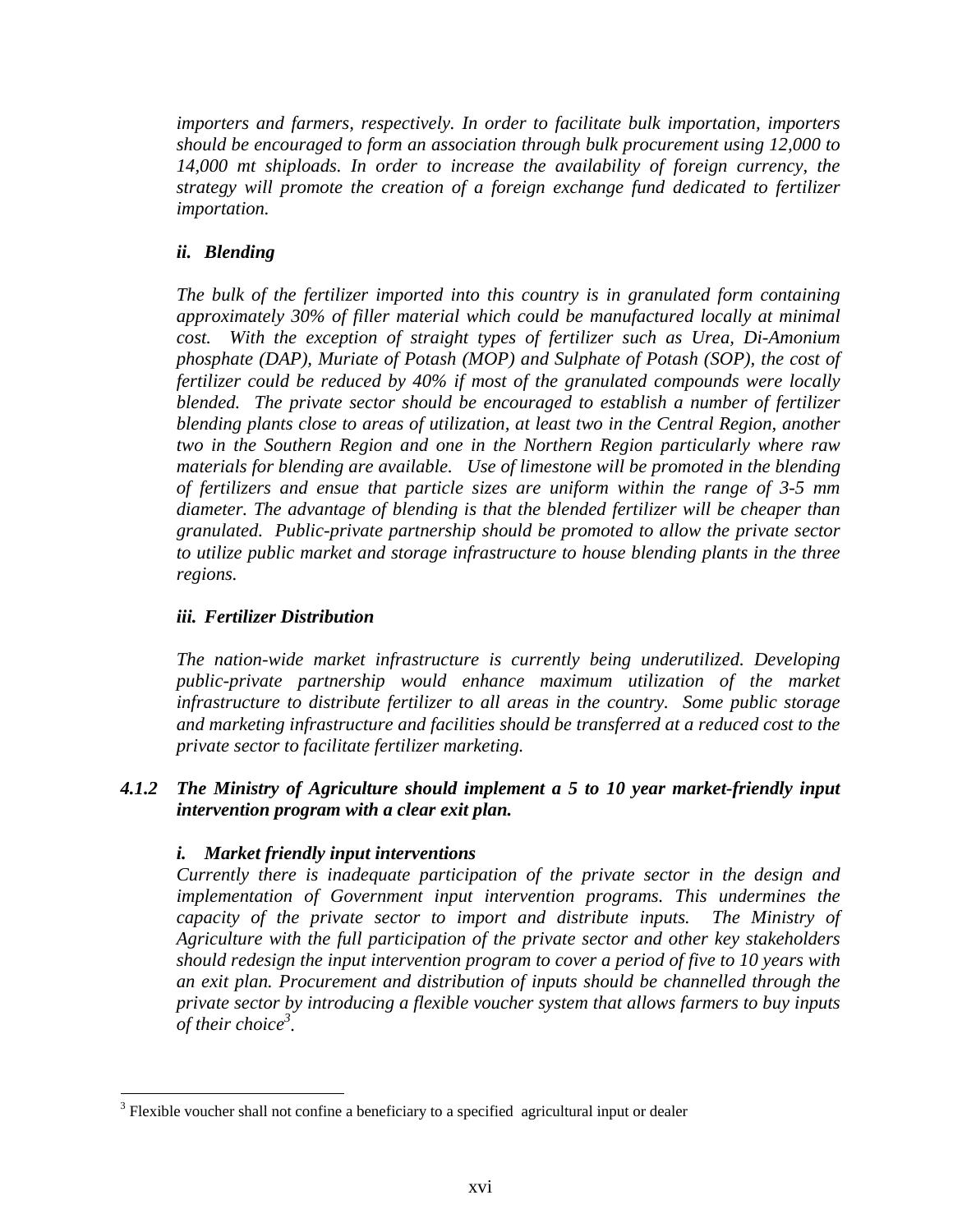#### *(ii) Fertilizer Buffer Stock*

*This will be aimed at stabilizing fertilizer availability in Malawi to take care of the problems shipping of fertilizer into the country as a result of the country's landlocked ness. Government will empower its parastatals to import fertilizers which should be released to the private sector at a wholesale price when there is a crisis* 

#### *(ii) Exit Strategy*

*Input intervention programs are not sustainable in the long run, as such there is need for an exit plan. Farmers' purchasing power should be enhanced through a combination of the following:* 

- *Identify target groups based on wealth ranking and ability to purchase inputs so that you have three groups, one eligible for inputs for assets (self targeting), the next eligible for seasonal credit in kind and the third, highly vulnerable and eligible to receive free inputs.*
- *Gradually reduce the size of intervention over the five year period;*
- *Promoting contract farming and out-growers schemes;*
- *Buying inputs and selling produce in bulk through farmers' organization;*
- *Intensify market information system addressing for example value-cost relationships; and*
- *Promote diversification of high value crops emphasizing integrated utilization of organic and inorganic fertilizers.*

#### *4.1.3 The Ministry of Agriculture in collaboration with the private sector and development partners should enhance skills and knowledge base in the use of organic and inorganic fertilizer and other inputs, especially among smallholder farmers.*

#### *i. Plant nutrient requirement and ecological specification*

*Fertilizer use in the country does not address crop nutrient requirement versus soil fertility status. The Ministry of Agriculture in collaboration with the private sector and key stakeholders should introduce cost effective fertilizer formulations and recommendations based on plant nutrient requirement and agro-ecological specifications.* 

#### *ii. Skills and Knowledge in Fertilizer Use and Dealer Development*

*Effective and efficient utilization of fertilizer is compromised by inadequate skills and knowledge among the majority of smallholder farmers and input dealers. The Ministry should implement a comprehensive, pluralistic and demand driven farmer and dealer training program to enhance integrated utilization of organic and inorganic fertilizer and related inputs.* 

*4.1.4 Public investment in road and transport infrastructure and access routes to rural areas to be scaled up.*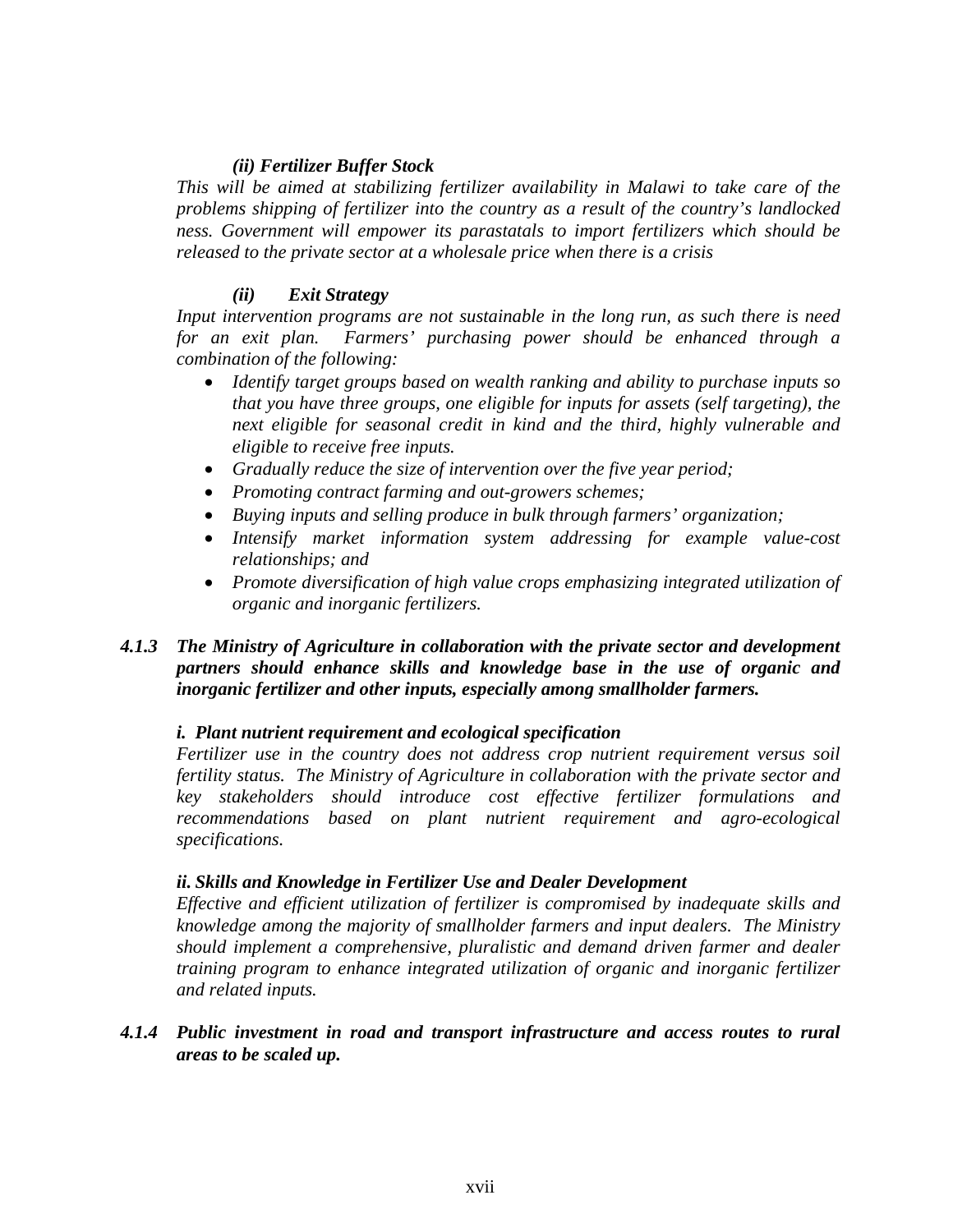*Poor road infrastructure and access to sea ports are major factors contributing to high fertilizer prices.* 

### *i. Rural Infrastructure*

*The Ministry of Agriculture in consultation with the Ministry of Transport and Public Works should identify and prioritise rural access routes based on strategic plans in the Agriculture Road Map to link areas of high production potential to market outlets. The Ministry of Transport and Public Works should intensify maintenance and construction of District feeder roads by taking advantage of the on-going Rural Infrastructure Services Project and other related initiatives.* 

#### *ii. Access to the Sea Ports*

*The Malawi Government in collaboration with the Mozambican and the Zambian Governments should prioritise infrastructure development in the Nacala Corridor to ensure maximum utilization of the Nacala and Beira Rail Lines and the Shire-Zambezi Waterway.* 

### *4.1.5 The Ministry of Agriculture to develop a Fertilizer Policy and enforce legislation and regulations governing formulation, procurement and distribution of fertilizer.*

*The proliferation of fertilizer types in the country such as D compound (8:18:15 + 6s 0.1 B), C Compound (6:18:15 + 4s 0.1 B), S compound (6:18:6) and the absence of truth in labelling in the marketing system are symptomatic of an effective legislative and regulatory system. Although the country has legislation and regulations governing formulation, importation and marketing of fertilizer, these are outdated and not supported a comprehensive policy.* 

### *i. Fertilizer Legislation and Regulations*

*Review of fertilizer legislation and regulations was undertaken by the International Fertilizer Development Centre (IFDC) in 2003 and the proposed Fertilizer Bill and Amended Regulations are waiting for approval by Parliament and the Minister of Agriculture, respectively. The Minister of Agriculture should expedite legal review, enactment of the Bill and approval of the amended regulations. In order to enforce rules and regulations, the Ministry of Agriculture should establish a Fertilizer Commission which shall operate independently with initial financial support from Government and Donors and eventually by the fertilizer industry.* 

### *ii. Fertilizer Policy*

*The Ministry should immediately initiate the development of the Fertilizer Policy which should embrace issues affecting food security, poverty, soil fertility and environmental sustainability. The policy should further address issues of harmonization at regional level.*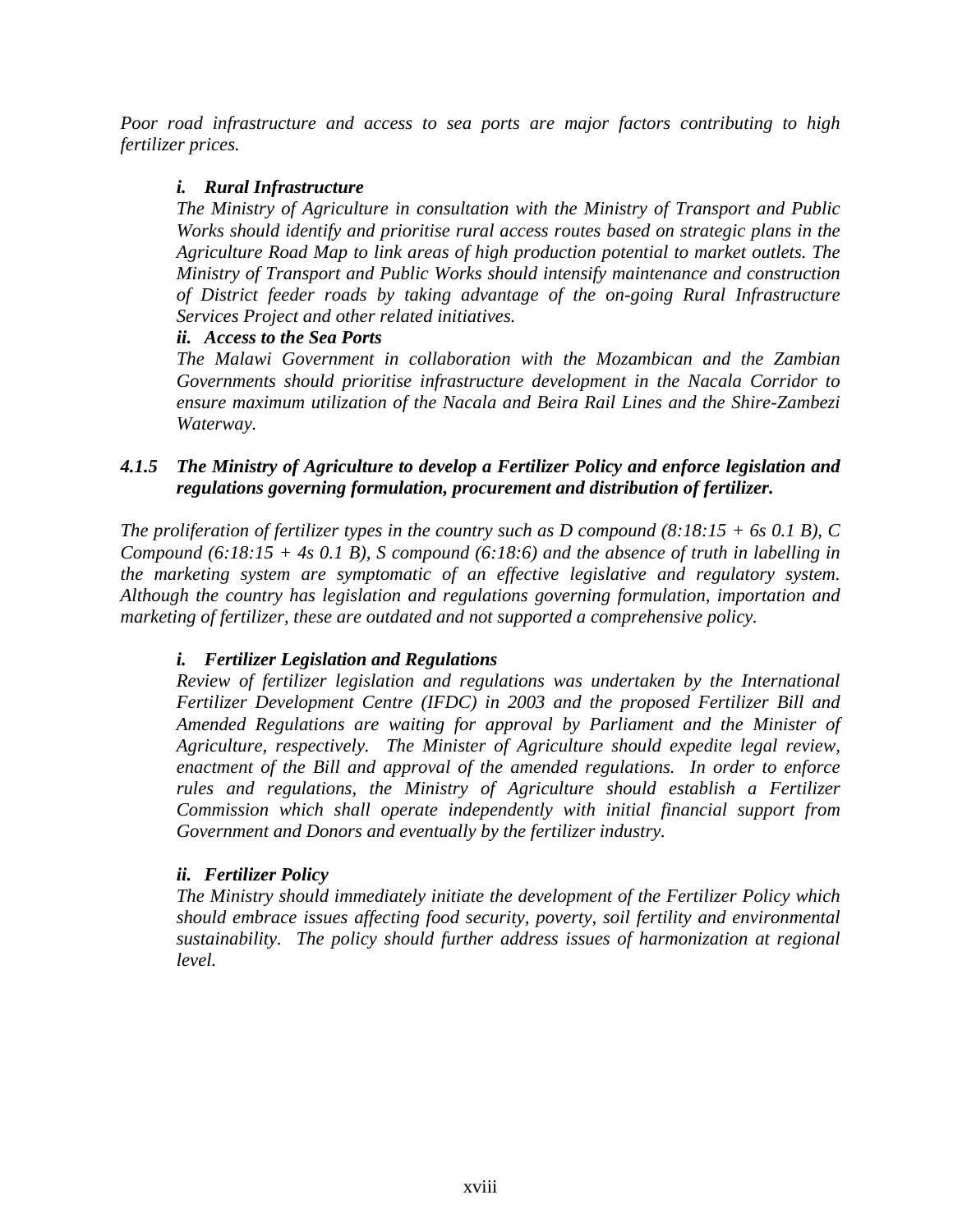### **CHAPTER 1: INTRODUCTION**

### **1.1 Background Information**

Poverty in Malawi is widespread, deep and severe. Empirical evidence demonstrates that 50% of the Malawian population lives below the poverty line (Welfare Monitoring Survey, 2005). In 1998, 89% of a majority of the poor lived in rural areas where agriculture is a key source of income (IHS, 1998). Based on the 2005 IHS, deeper poverty in rural areas is depicted by its lower mean per capita annual expenditure levels of MK22,454 compared to the urban per capita expenditure of MK52,594 (Table 1 in the appendix). On average, it means that the rural dweller is 2.3 times worse off than an individual living in an urban area in terms of consumption levels.

The poor, in this case, are defined as those whose consumption of basic needs (both food and non-food items) is around an estimated average put at MK61.52 per day (IHS, 2005). Within this number of the poor, 21% of the total population are living in dire poverty (Welfare Monitoring Survey, 2005). In general, the poor have low levels of access to or acquisition of certain basic social services or capabilities" (MPRSP, 2003).

The level of inequality is further illustrated by the fact that in 1997/98, the richest 20% of the population consumed 46.3% while the poorest 20% consumed only 6.3% of the total reported consumption of goods and services. In urban areas, the richest 20% consumed 58.4% while the poorest 20% consumed only 4.5%. Consumption was, also more unequally distributed within urban areas where the Gini coefficient was 0.52 as opposed to 0.37 in rural areas (see Table 2 in the appendix)<sup>4</sup>.

Despite this pervasiveness, some sections of the population are generally more affected than others. These include land-constrained smallholder farmers, labour-constrained female-headed households, estate workers or tenants, *ganyu* <sup>5</sup> and other casual labourers, destitute or disadvantaged children, like orphans, street children and child heads of households, persons with disabilities, low income urban households, the elderly, the uneducated and the unemployed (MPRSP, 2003).

### **1.2 Agriculture's role in the economy**

Agriculture is the single most important sector in the Malawi's economy, contributing about 36% of value added GDP, employing 85% of the workforce and contributing 90% of foreign exchange earnings in 2003 (MPRSP, 2003). At individual/household level, empirical evidence shows that increasing agricultural productivity leads to an increase in incomes on both small and large farms. In Malawi, 92% of households grow crops (WMS 2005) and 56-61 % of households depend on crop sales as a major source of income (Nyirongo et al., 2001).

 $4$  Ibid.

<sup>5</sup> *Ganyu* is piecework in return for cash or in kind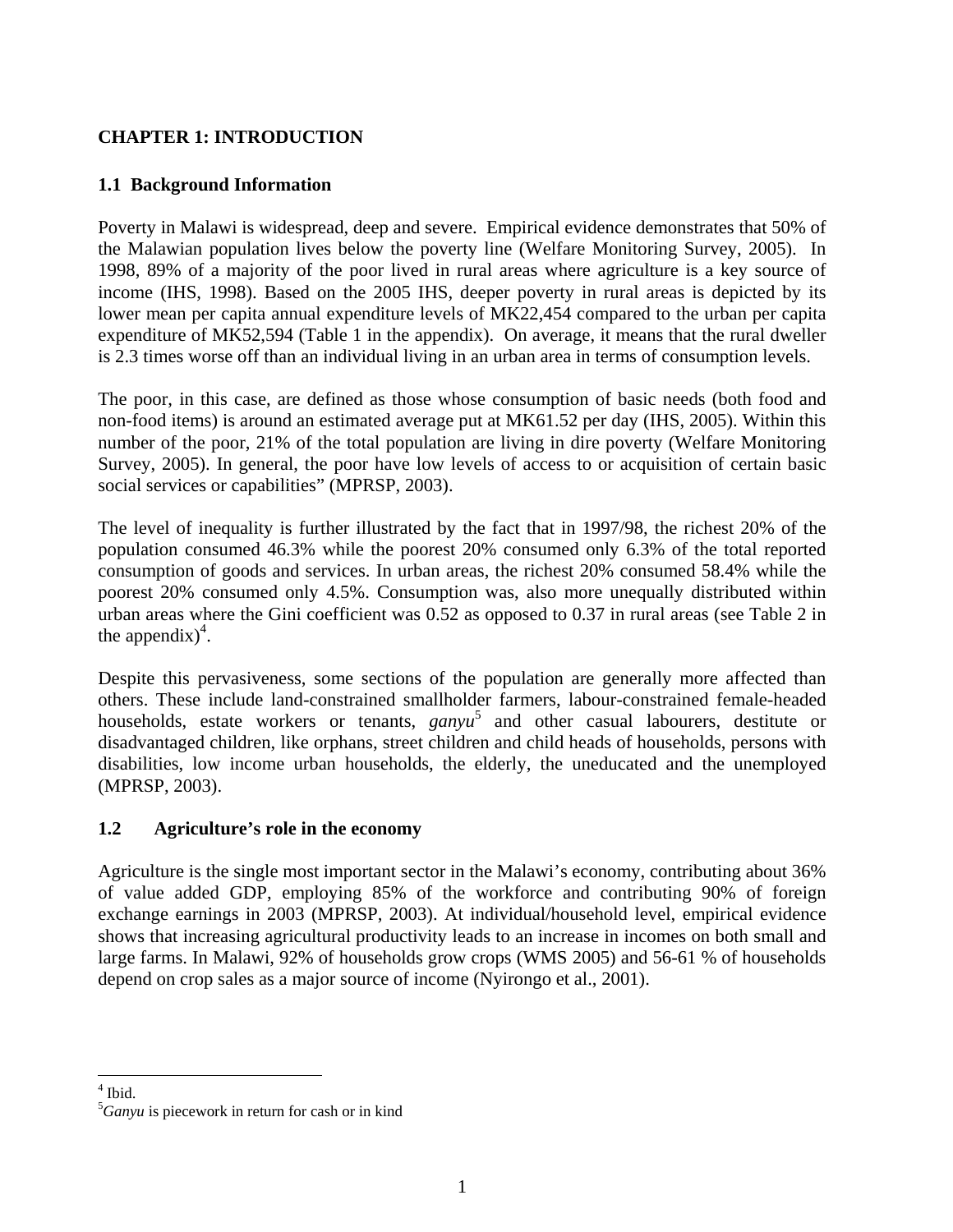### **1.3 Agriculture Sector Development Policy and Role of Agro-input markets in Promoting Agricultural Development**

The motive to increase fertiliser consumption can best be achieved if a comprehensive agriculture sector development strategy exists, and agro-input markets are operating efficiently. Section 1.3.1 briefly describes the agriculture sector development strategy of Malawi. The role of agro-input markets in promoting agricultural development in Malawi is covered in section 1.3.2

#### **1.3.1 Agriculture Sector Development Strategy**

By the year 2020, Malawi envisions a high level of agricultural productivity that will ensure equity in household food security, income and employment and sustainable utilization of natural resources. This is in line with the mission of the Ministry of Agriculture and Food Security of promoting the country's economic growth by raising farm incomes, employment and household food security through the development of public-private sector partnership and promotion of private sector investment for increased agricultural productivity, diversification, commercialization and sustainable use of natural resources.

Malawi's agriculture, however, is characterized by low productivity (Table 3 in the appendix), a major obstacle to attainment of food and income securities at household and national levels as envisioned. The medium to long-term policy framework of the vision 2020 identifies deficient policies, ineffective institutional arrangements and capacities, and low and inefficient investment as major factors contributing to low productivity of the Malawi's economy. The Agriculture Sector Development Strategy intends to reverse this scenario by increasing access to land by smallholder farmers, increasing access to credit and farm inputs, improving agricultural technology, preventing land degradation and deforestation, improving agricultural marketing and trading systems, promoting agricultural diversification, improving extension and farming, and developing irrigation systems.

### **1.4 The Role of Agro-input Markets in Promoting Agricultural Development**

Before agricultural trade was liberalized in Malawi in the 1980s, procurement and distribution of inputs in the smallholder farmer sub-sector was a monopoly of the two Government controlled companies, Agricultural Development and Marketing Cooperation (ADMARC) and Smallholder Farmer Fertiliser Revolving Fund of Malawi (SFFRFM). There existed no private sector entities to link the main suppliers of fertiliser and the smallholder farmers.

This Government intervention was defended on the grounds of promoting national food security and ensuring that all smallholder farmers, including those in remote areas, had access to markets for their products, and protection from exploitation by intermediaries. Government announced the prices of inputs and outputs at the beginning of the season. Farmers were able to plan for the season as to which crops to grow. ADMARC were the main buyer and seller of inputs and output and developed an extensive network and infrastructures of markets across all sections of the country to facilitate this process. These policies may have induced a maize supply response, as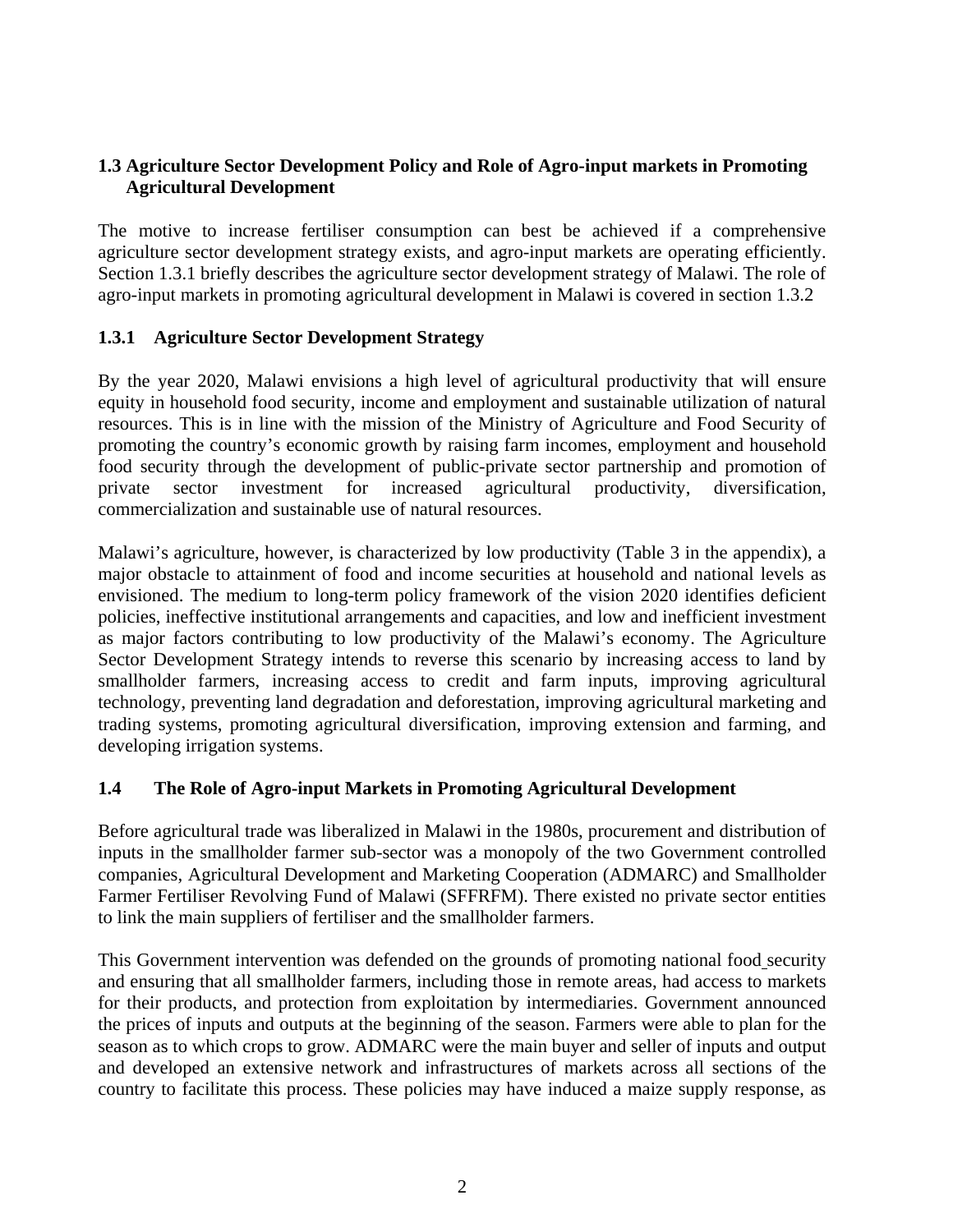evidenced by the national maize surplus enjoyed by Malawi until the 1980s. However, these policies proved to be unsustainable, as the cost of the subsidies contributed to the large budget deficits. A price band on maize was implemented in the late 1990s but was later abandoned.

Malawi realises that growth in agriculture production would reduce the frequency of food crises that the country has been experiencing over the years. However, this would be impossible if the current level of low fertiliser uptake persists. The fertiliser uptake has been very low compared to the potential that the country has, based on available arable land. Fertiliser consumption studies indicate that the sector has potential to consume over 547,000Mt of fertiliser per year, see table 5 (Kamchacha, 2003). For the past ten years, the consumption has varied between 83,000 Mt and 215,000 Mt per year (See table 4 and figure 2 in the appendix).

Agro-input dealers have increased farmer's access to various agricultural inputs through their retail shops located in some semi-urban and rural areas. By passing on basic information on the use of inputs to some farmers, agro-input dealers not only complement government extension efforts in promoting agricultural development but they also help in the rational utilization of meagre Government resources. In places where the agro-input dealers double as produce markets, they have helped to induce competition in the produce markets.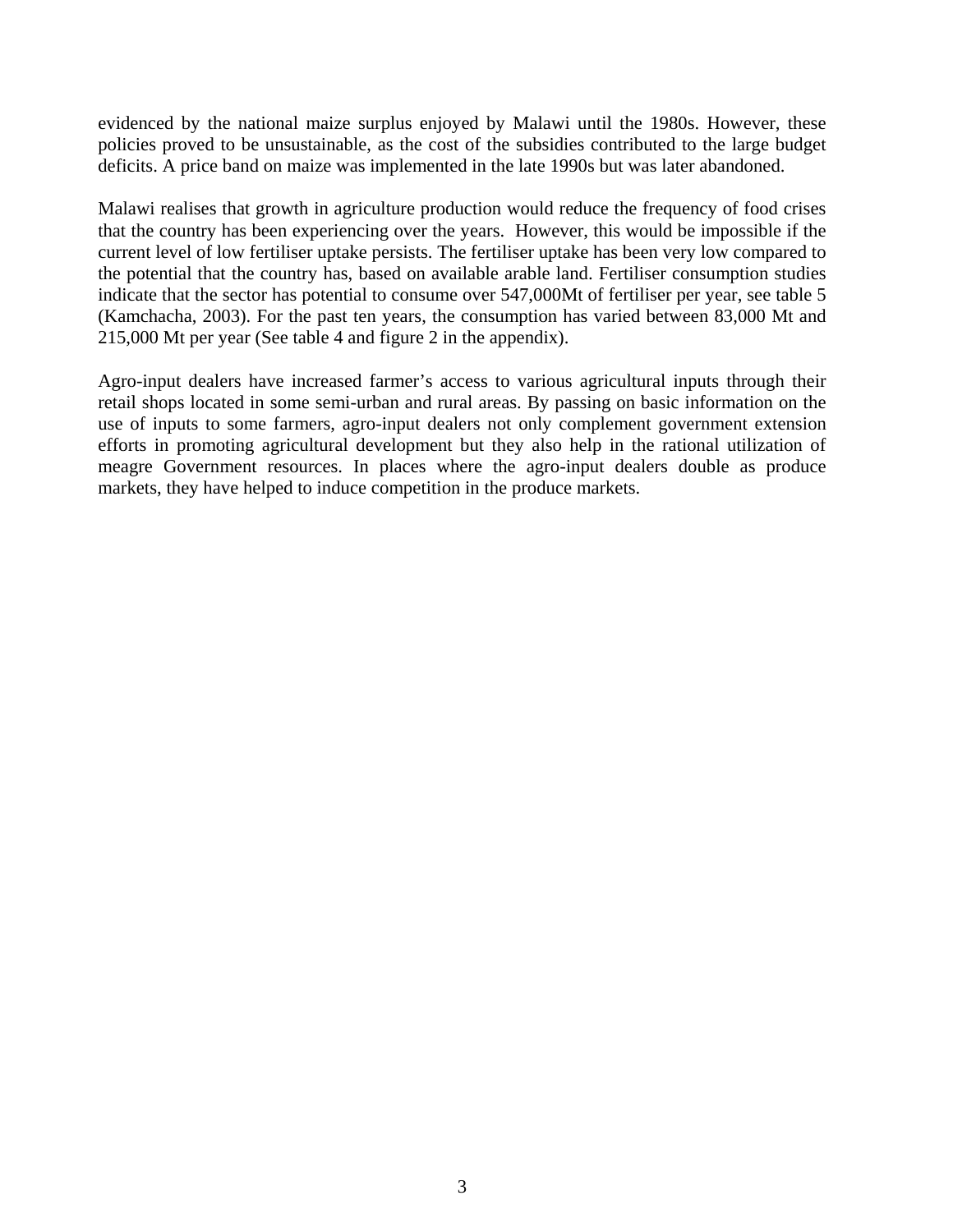## **CHAPTER 2: THE FERTILIZER SITUATION**

### **2.1 Main fertiliser types, current levels of use, trend in fertiliser use for the past 20 years**

### **2.1.1 Rate of Growth in Food Production**

Table 8 and figures 8 and 9 suggest that per-capita food supply is falling in Malawi because its population grows at higher rate than the growth rate of food production. Malawi's population continues to grow at the rate of 2.1% per annum (see table 7). Agricultural estimate figures show that maize production has been static, stagnating at between 1.3 and 1.8 million Mt for the past 15 years. It can, therefore, be inferred from this, that food production might be growing at less than 1% in Malawi. This scenario is resulting in people being increasingly food insecure with high rates of malnutrition.

There are quite a number of factors, which have led to this declining per capita food production. Notably, inadequate resources for investment; over reliance on rain fed agriculture; low levels of irrigation development; poor crop varieties; declining soil fertility and inadequate access to agroinputs such as fertiliser. The high fertiliser price problem has also been compounded by low produce prices caused by poor market structures, poor market linkages coupled with poor government pricing policies and deepening poverty among the smallholder farmers.

In section 2.1.1, we briefly cover the main fertiliser types used in Malawi. The current levels of use are reviewed in section 2.1.2 and section 2.1.3 reviews trends in fertiliser use in Malawi.

### **2.1.2 Main Fertiliser Types**

The main fertiliser types used in Malawi are Urea, 23:21:0+4S, CAN, and D compound. Figure 2 shows the uptake of these four types of fertiliser in Malawi over the last 15 years using sales as its measure. Urea and 23:21:0+4S are commonly applied to Maize, whereas CAN and D compound suit tobacco production. The proliferation of these fertiliser types in the Malawian agriculture reflects the country's dependence on these two crops. Table 4 shows a comprehensive breakdown of sales of 25 fertiliser types used in Malawi from 1991, including the aforementioned compounds.

### **2.1.3 Current Levels of Use and Trends in Fertiliser Use for the past 20 years**

Malawi's fertiliser consumption is constrained by heavy dependence on rain fed crops and low levels of irrigation. Malawi has an irrigation potential of up to 500,000 hectares but only around 26,000 hectares are currently irrigated (Kumwenda and Dzanja, 2005). As a result, Malawi experiences one main cropping season that runs from October to April every year. Within this period, fertiliser use is mostly concentrated in the months of October through to December with late application sometimes occurring in January. It is estimated that 70 to 80% of the fertiliser is annually used in these months.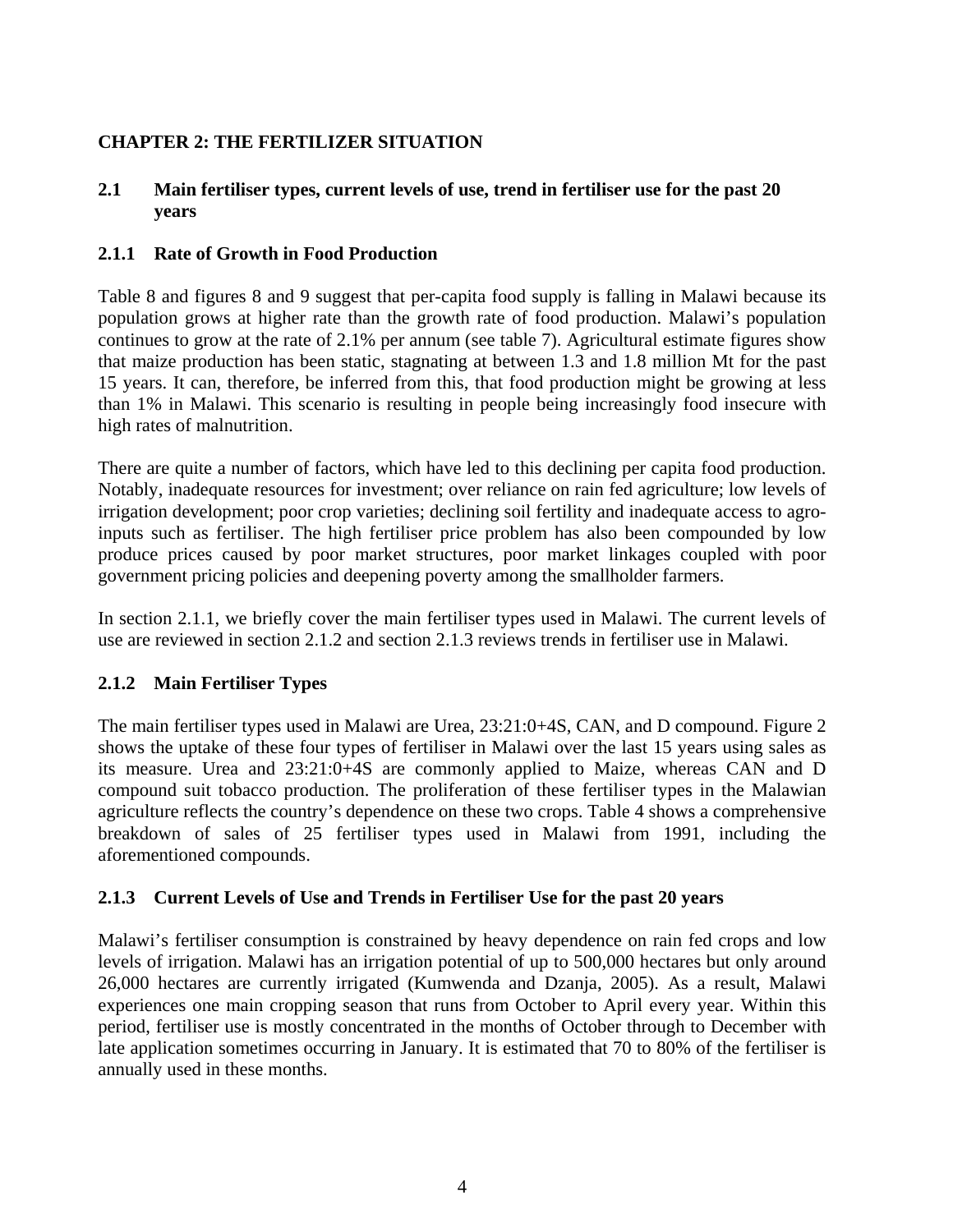Table 5 shows a break down of recommended fertiliser application rates for all crops in Malawi. Malawi has an advantage over other developing countries, in that its soils have retained some of their base nutrient levels. The recommended average rate of application across all crops, regardless of fertiliser type, is around 160 kg/ha. On average, however, the nutrient use per hectare of fertiliser is only around 43 kg. This is much lower than the world's average of 100 kg per ha and other developing countries such as China (>300 kg/ha), Egypt ((>300 kg/ha), Bangladesh (>110 kg/ha) and Pakistan (>110 kg/ha) **(**Kumwenda and Dzanja, 2005**).** 

Malawi's low fertiliser use is reflected in low levels of fertiliser sales. Over the past 20 years, the use of fertiliser has varied. Between 1964 and 1990s, the annual average growth rate of fertiliser use has been estimated at 8.8%. Fertiliser consumption has been increasing slowly over the last 15 years, but is still well below the potential demand. Figure 2 shows the trend in fertiliser sales and imports from 1991 to 2004, including sales of the four dominant types<sup>6</sup>. Sales have fluctuated dramatically, but increased steadily over time. Between 1996 and 2003, however, fertiliser sales begun to level off, averaging 186,000Mt per year, with annual incremental increases becoming smaller and smaller over time. Based on the crop area and application rates recommended by the Ministry of Agriculture and Food Security's guide to agricultural production, potential fertiliser consumption in rain fed crops in Malawi is over 547,000Mt annually (Kamchacha, 2003). This has been calculated by multiplying the recommended application rate by the total hectarage of each crop, averaged over a given time period.

### **2.2 Fertiliser production capacity**

 $\overline{a}$ 

### **2.2.1 Current levels of imports and domestic production**

Malawi is a net importer of fertiliser. In the last ten years imports have increased from 54,000Mt to 215,000Mt in 2003/4 (see Figure 3 in the appendix), predominantly from the Middle East, East Asia, Ukraine and South Africa. Despite reliance on imports, Malawi has its own mineral resources for fertiliser manufacture including rock phosphate, sulphides, gypsum, potash rocks and limestone (phosphate, sulphur, potassium, calcium and magnesium). Rock phosphate, Sulphides, Gypsum, potash rocks and limestone are very valuable mineral resources in the manufacture of fertilizers but currently the country does not have fertilizer manufacture plants. Malawi, however, does have fertilizer blending and granulation plants.

Malawi has two blending plants and one small granulation plant. The two blending plants have a tremendous amount of flexibility to (1) efficiently blend fertiliser with many different grades, (2) blend fertiliser with many different raw materials, and (3) convert batches of one grade into smaller one tonne quantities. Additionally, the granulation plant is small enough to be flexible in changing grades that it manufactures.

Malawi Fertiliser Company's bulk blending plant at Liwonde has a capacity of more than 30,000 Mt per annum. Malawi's second blending plant, and its only granulation plant, is owned and run by Optichem 2000 Ltd. The Optichem plant is in Blantyre and suppliescompound fertilisers to smallholder farmers and estates. The capacity of the plant is 40,000 Mt per year. This only

<sup>&</sup>lt;sup>6</sup> Where sales are higher than imports this can be explained by two factors: stock carried over from the previous year, and the presence of an informal market in operation.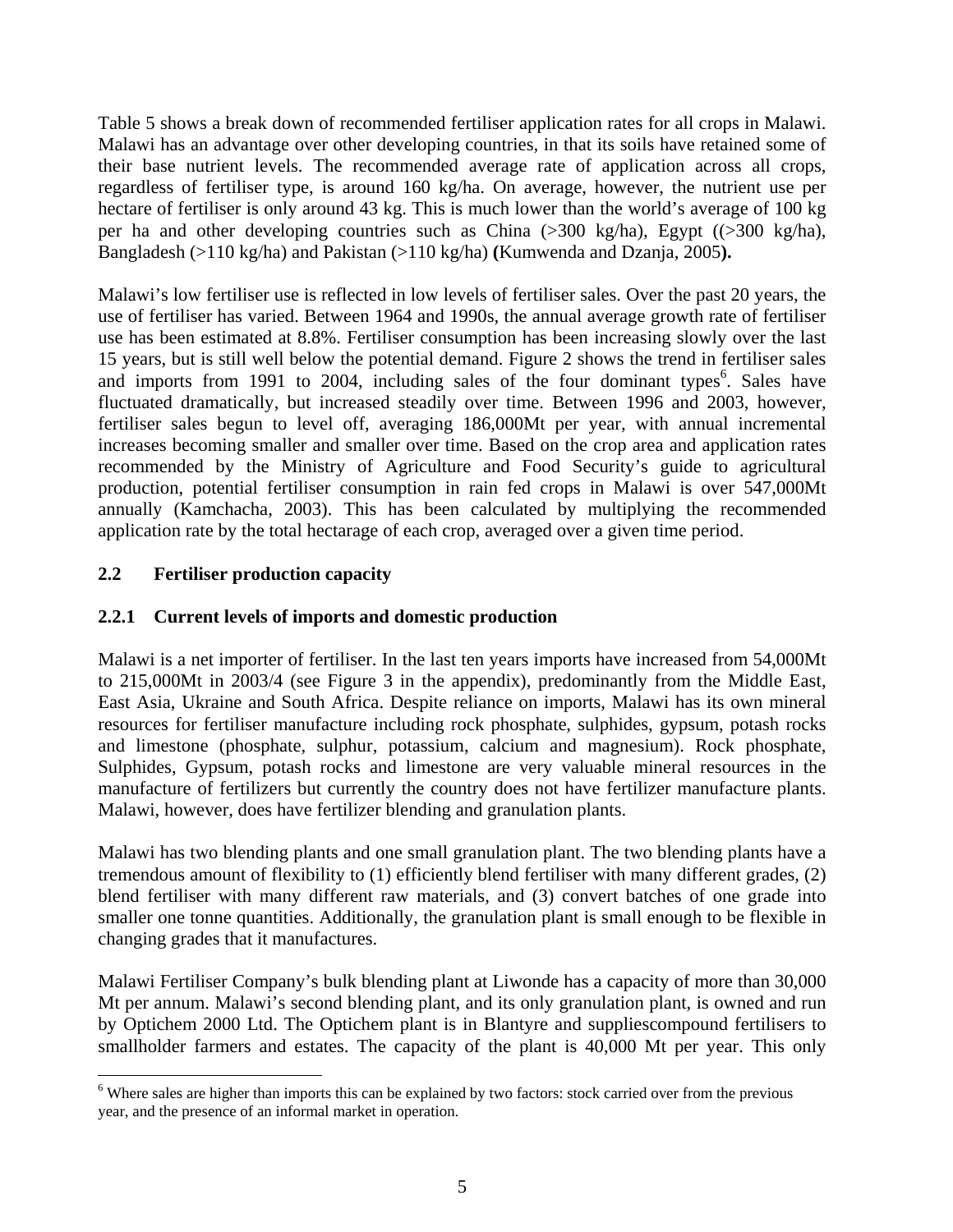satisfies the estates requirements and not smallholder farmers who are major contributors to agricultural exports in the country.

A better quality of blending could be achieved if the blending plants are stationed in each region to reduce transportation distances and also problems of the fertilizer desegregation. Malawi's dependence on fertiliser imports would be further reduced if the capacity of the Optichem granulation plant were expanded.

### **2.2.2 Competitiveness of the Malawi Fertiliser Production Industry**

The change in internal transaction costs and concomitant increase in free on board (FOB) price and sea freight during the project period is illustrated by Figure 5, which presents the results of cost chain analysis for the retail price of urea fertiliser in Malawi for 1998, 2003 and 2005. The cost chain was divided into six activities: access to fertiliser (f.o.b. price); sea freight; port handling; land freight; handling; and margin. The analysis revealed that while the cost contributions made by the f.o.b. price and sea freight increased between 1998 and 2005, the cost contribution of handling and margins (the internal transaction costs) decreased substantially during this same period.

## **2.2.2.1 Domestic Production.**

Table 6 shows a pre-feasibility study on the possibilities of mining Apartite Rock up to producing a concentrate  $P_2O_5$ . The study estimated that the cost, including a 20% mark up would be around  $$13.5/$  tonne  $P_2O_5$ 

However, this information is inconclusive because the concentrate is sold to the manufacturers who in-turn will concentrate it further to produce the final products. The cost of importing the other ingredients has not yet been established. This area requires further study if an accurate competitive analysis can be done.

Potential domestic production should be compared to import prices, which in 2004/05 were \$425/tonne for urea, \$365/tonne for CAN and \$490/tonne for 23:21:0+4S.

## **2.2.3 Current Fertiliser Supply and Distribution**

Before liberalization of trade in the World Bank and International Monetary Fund (IMF) structural adjustment programs (SAPS) of the 1980s, the procurement and distribution of inputs in the smallholder farmer sub-sector was a monopoly of the government-controlled companies, ADMARC and SFFRFM. There were no private sector entities, then, to link the main suppliers of fertiliser and the smallholder farmers. Although trade was liberalized in the 1980s, participation of organized input-dealers was hardly evident. The private traders involved were not organized in one way or another.

However, in 1993, the government of Malawi adopted a policy to liberalise fertiliser importation, distribution and marketing, which was fully supported by the donor communities. Figure 4 shows how the market share between the public and private sectors has altered since 1995.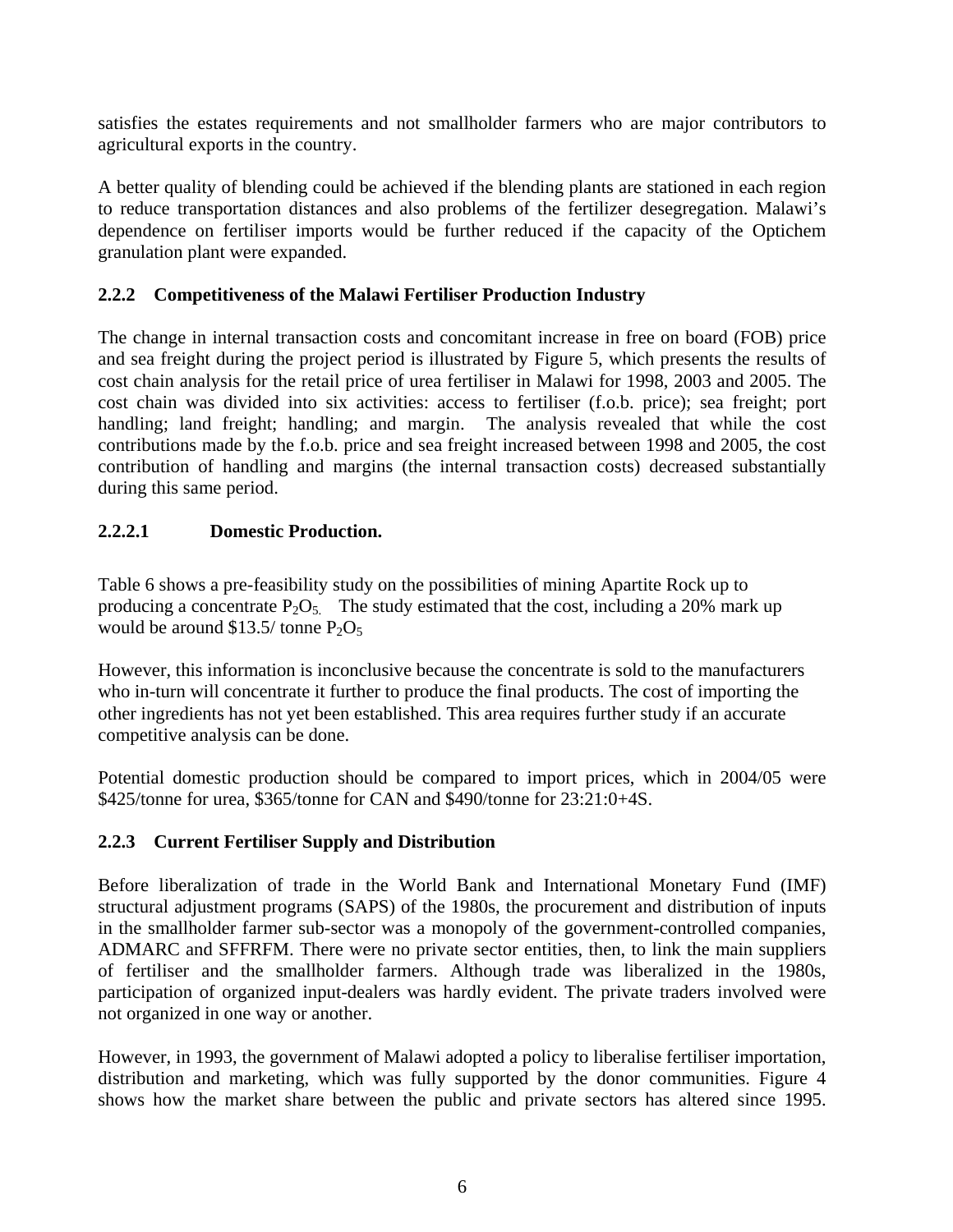Market liberalisation has seen an increased private sector participation in agro-input trading. Yara, Farmer's World, Agora, Rab Processors, Export Trading and Transglobe are among the main fertiliser suppliers in Malawi, with Farmers World and Agora being the dominant supplier (see Figure 1). Private firms are currently the major importers of fertilisers in Malawi with about 92% of fertiliser imported and sold in Malawi.

As a way of promoting private sector participation in the fertiliser markets, government encourages the development of small-scale business enterprises. These participate in the distribution and marketing of fertilisers in Malawi among other commodities. Overall, there are now over 1,000 fertiliser outlets in the country largely confined in urban areas. The policy of liberalising fertilizer markets has led to the development of more organized small-scale agrodealers scattered throughout the country. Most small-scale agro-dealers are supported by such institutions as Citizen Net Work for Foreign Affairs (CNWFA) and Agro-input Suppliers Association of Malawi (AISAM) which source funding from international organizations. However, profit-seeking motives and increased commercialisation, has led to a reduction in fertiliser sales and distribution in rural areas.

The two parastatals ADMARC and SFFRFM continue to supply the country with fertiliser, though currently there is a debate to restructure ADMARC. Advocates for the reorganisation of ADMARC cite the deteriorating financial position of the institution and its impact on the national budget as major factors for undertaking the process of reorganisation. It is also argued that its warehouse infrastructures and marketing activities in the rural areas discourage private traders from investing and trading in those areas although the market share of ADMARC appear to decline.

Similarly, it is felt that SFFRM's involvement in the fertiliser business is to the disadvantage of the private sector development in the industry hence SFFRFM should be privatized to give room for full private sector participation in the business.

Conversely, it has been argued that removing ADMARC and SFFRFM on the fertiliser marketing would be to the disadvantage of the remote areas, where private traders are unlikely to reach due to high transport costs and other related logistical factors. It is felt that the importance of ADMARC in marketing of farm inputs and outputs outweigh the data available backing the closing or reorganisation of ADMARC. It is further felt that the reorganisation of ADMARC should lead to establishment of a public company that should provide input and output marketing services to replace ADMARC. But in areas of market failures, Social ADMARC should be established to serve the resource poor farmers.

### **2.3 Existing Government Policies and Market Interventions**

In 1998/99, the government launched a free inputs programme called Starter Pack Scheme. Without a specific "Fertiliser Policy", the Government has been undertaking ad hoc approaches to administer fertiliser issues in the fertilizer markets. This has involved policy statements and cabinet directives, which have provided policy guidelines on importation, marketing and use of fertiliser in the country. Some of these include directives on fertiliser subsidy policy, the aforementioned SPS and TIP, location specific fertiliser recommendations in the "Guide to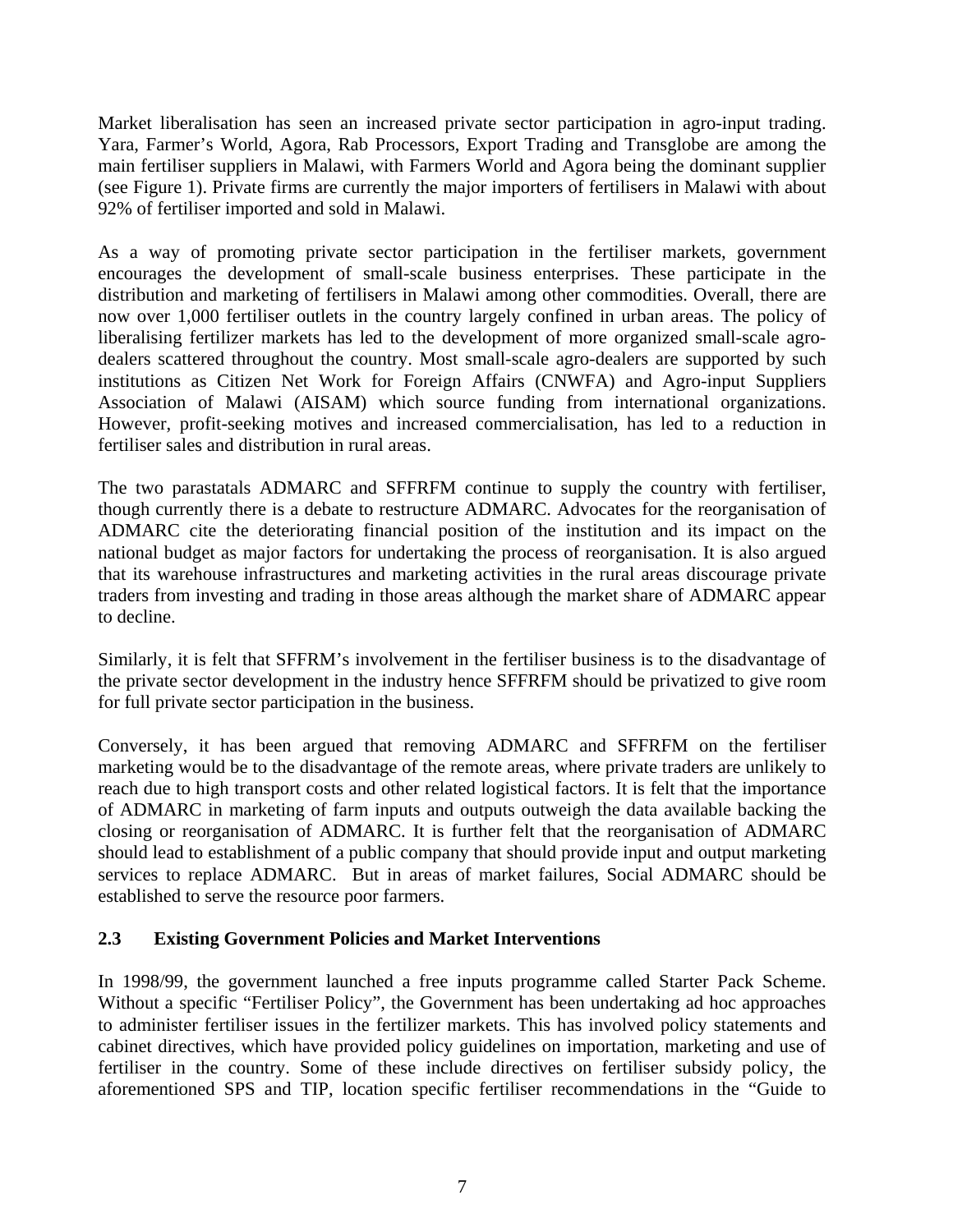Agriculture", and by the maize productivity task force and guaranteed fertiliser loan schemes for tobacco farmers.

The SPS aimed at increasing fertiliser and other input accessibility to the poor resource farmers such that about 2.86 million smallholder farm families benefited from this initiative in its initial year in 1998. Two years later, the scheme was changed to Targeted Input Programme (TIP). The two initiatives were funded by the Government of Malawi and the UK Department for International Development (DFID), the European Union (EU), the World Bank and other donors. However, questions over the long term sustainability caused donors to pull out and the programme ceased in 2004/05 agricultural season.

### **2.3.1 Existing projects and interventions to increase fertiliser use and supply**

The Government of Malawi currently implements the EU supported Agricultural Productivity Investment Programme (APIP) and the inputs for assets programme under various donor and government funded projects. The government has also adopted, in place of the TIP, an input subsidy programme that handled close to 147,000Mt of fertiliser in 2006. These schemes help the government mitigate the negative social impacts of market liberalization by increasing poor resource-smallholder farmer's access to inputs. However, without a comprehensive action plan detailing goals and objectives of its fertilizer intervention programmes, it is difficult for government to provide a coherent private sector driven strategy for improving access to fertilizer and other critical inputs.

Based on the extent of private sector involvement in the supply of fertilizers to farmers and its price determination mechanism, the fertilizer market in Malawi has developed over three distinct phases.

In the first phase (1964-1990), the fertilizer supply system mirrored the dualistic structure of the overall agricultural sector with a separate marketing and support system. In the smallholder sector, the public sector had monopoly in the procurement and distribution of fertilizer, while the government set heavily subsidized pan-territorial and pan-seasonal prices. The requirements of the estate sector were met on commercial basis through Optichem Malawi Ltd, an organization in which ADMARC had a major stake. However, there were considerable fertilizer leakages from the smallholder to the estate sector.

The second phase (1991-1994) was marked by the partial liberalization of the fertilizer marketing system as the private sector was allowed to import fertilizer and distribute, while the government continued to set subsidized pan-territorial and pan-seasonal prices.

The third phase started in 1995 when the era of public monopoly ended as the private sector was allowed unrestricted involvement in the importation and distribution of fertilizers, and the formal subsidization of fertilizer prices was eliminated. Since then a number of policy changes and programs that are related to fertilizer marketing have taken place. For instance, government and its development partners have launched various initiatives aimed at improving accessibility of fertilizer by the resource poor farmers. Such initiatives have included the Starter pack Initiative Scheme (SPIS), the Targeted inputs Program (TIP), Agricultural Productivity Investment Program (APIP), Maize Productivity Task Force (MPTF) and the Input Subsidy Program (ISP).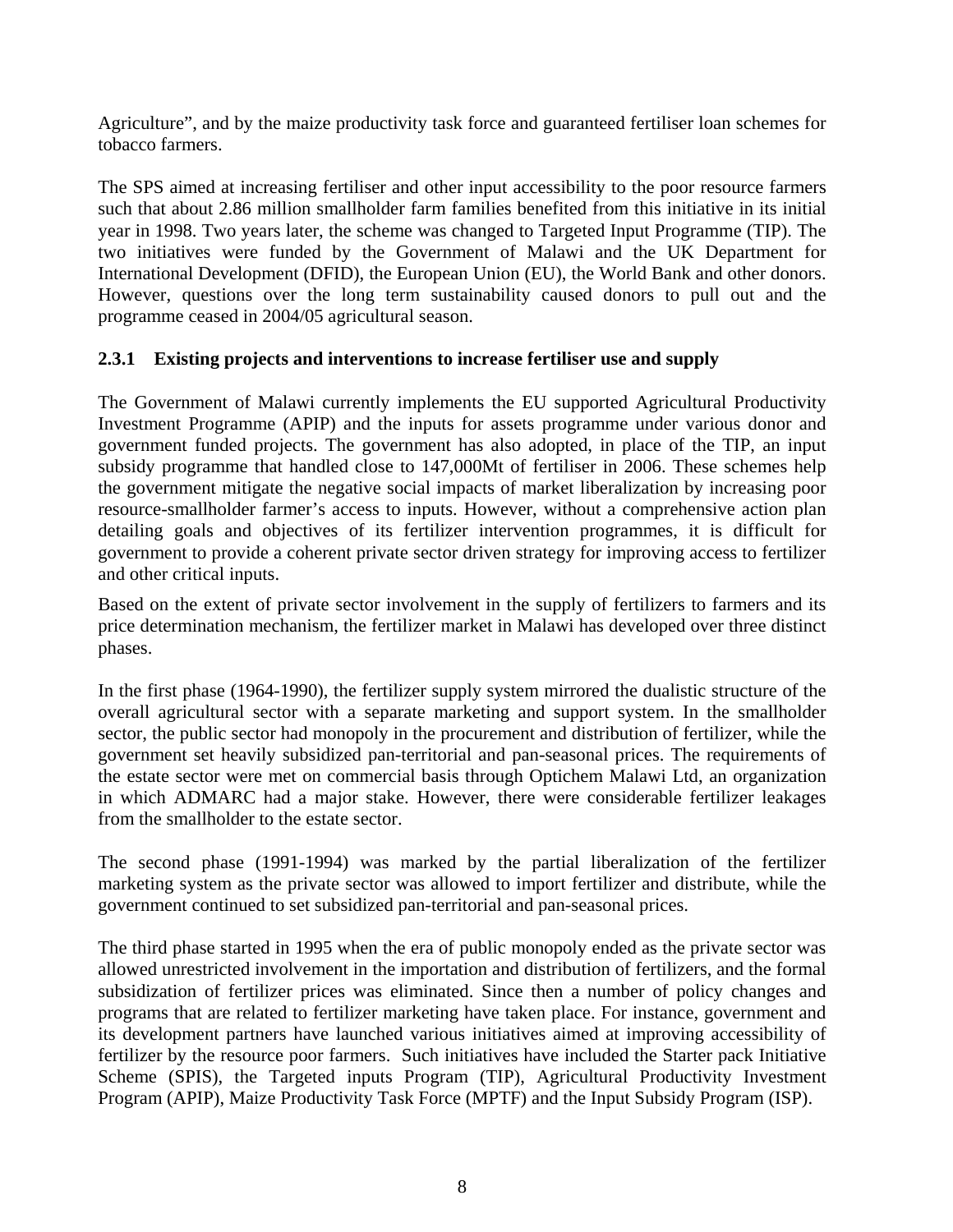### **2.3.1.1 SPIS and TIP**

In 1998/99, the government launched a free inputs programme called Starter Pack Scheme (SPS), which was aimed at increasing resource poor smallholder farmer's accessibility to fertilizer and other inputs. About 2.86 million smallholder farm families benefited from this initiative in the 1998/99 agriculture season. Two years later, the scheme was changed to Targeted Input Program (TIP). The program was implemented until 2004/05 agricultural season. The two initiatives were funded by the Government of Malawi and the United Kingdom, the European Union (EU) and the World Bank.

#### **2.3.1.2 Agricultural Productivity Investment Programme (APIP)**

The APIP has been implemented since 1997/98-crop season. The program distributes fertilizer and seed on credit to creditworthy smallholder farmers with a view of mitigating the adverse social impacts of market liberalization, expand smallholders' access to credit and agricultural inputs and generate income as well as employment in the rural areas.

#### **2.3.1.3 Maize Productivity Task Force (MPTF)**

This was established in 1995/96-crop season with the aim among others of investigating crop response to applied mineral and organic fertilizers. Countrywide on-farm demonstration trials were conducted on more than 2,000 smallholder farmer fields. These trials investigated the response of maize grain yield to applied N, P and S. The results of these trials were used to make recommendations for use by smallholder farmers in Malawi.

#### **2.3.1.4 Input Subsidy Programme (ISP)**

The government plans to subsidize fertilizer cost to farmers by half were initiated in May 2004. In 2005/06 the government resumed the implementation of the input subsidy program abandoned in 1995 due to enormous pressure it exerted on the government budget. A total of 147,000 mt of fertiliser was sold under the program 110,000 mt of which was for maize production (Urea and 23:21:0+4S) and 37,000mt for tobacco production (CAN and D-compound).

Although input subsidies are still politically popular and their removal is associated with recurring food deficits, when poorly managed, the poor may not benefit from the programme. Leakages into the estates sub-sector have been observed in the previous input subsidy programmes. Besides, input subsidies in the past contributed to an increase in the government expenditure resulting in increased government borrowing. This led to deterioration of some macroeconomic variables such as inflation, exchange rates and interest rates. For example, it is estimated that fertiliser subsidy rates ranging from 22 to 28 per cent cost the government between 0.7 to 3.2 per cent of the national budget between 1983 and 1987.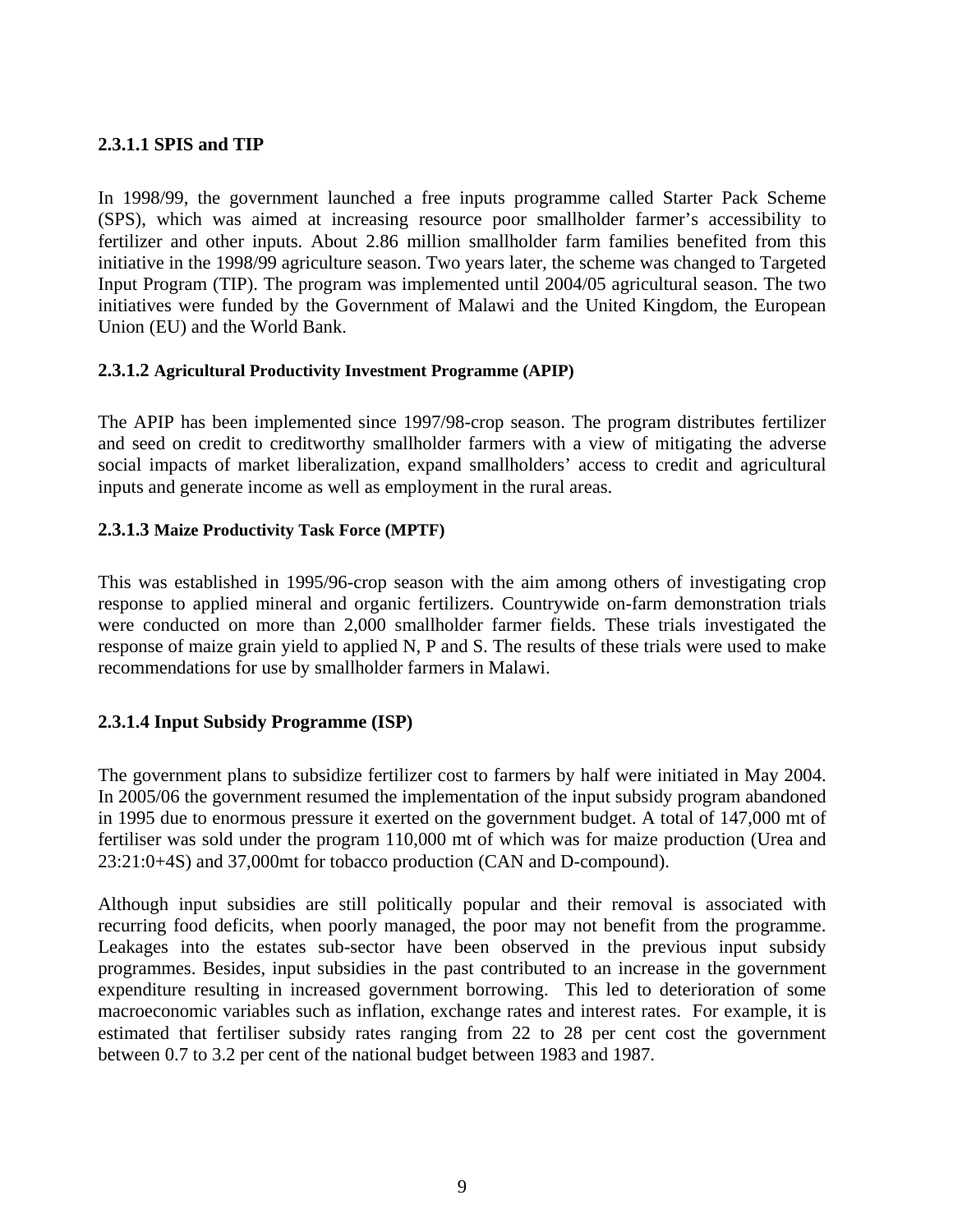#### **2.3.2 Micro-Level Fertilizer Policy**

Currently, Malawi does not have a clear and coherent fertilizer policy. There is no document in the country that one would point to as a fertilizer policy as is the case with seed, extension, irrigation and other agricultural inputs. The country normally, embarks on ad hoc programs based on cabinet directives and sometimes motivated by donors. The overall goal of the microlevel fertilizer policy is to ensure food security of the majority of Malawian population. The key policy issues include the overall policy on fertilizer, pricing, subsidies and trade.

#### **2.3.2.1 Overall fertilizer policy**

Over the years, policy statements and cabinet directives have provided policy guidelines on the importation, marketing and use of fertilizer in the country. Some of these include directives on fertilizer subsidy, starter pack, targeted input programs (TIP), location specific fertilizer recommendations, in the "Guide to Agriculture", and by the maize productivity task force, guaranteed fertilizer loan schemes for tobacco, etc. With the absence of a comprehensive document detailing goals and objectives, it is difficult for government to provide a coherent private sector driven strategy for improving smallholder farmer access to this critical input. It is therefore not surprising that well intended safety-net programs such as TIP and public works programs are misconstrued as development programs.

#### **2.3.2.2 Pricing**

In the past government intervention in input and output markets were defended on the grounds of promoting national food security and ensuring that all smallholder farmers, including those in remote areas, had access to markets for their products, and protection from exploitation by intermediaries. Because of that the government used to announce input and output prices at the beginning of the season. Farmers were able to plan for the season as to which crops to grow. The Agricultural Development and Marketing Corporation ADMARC were the main buyer and seller of inputs and outputs in the smallholder farmer input and output markets. Minimum price policy announcements may have induced a maize supply response, as evidenced by the national maize surplus enjoyed by Malawi until the 1980s. But, these policies proved to be unsustainable, as the cost of the subsidies and price support programmes largely contributed to the large budget deficits the government experienced.

The preceding argument entails that most organizations in the public sector that operated in Malawi largely followed a pan-territorial pricing policy. Although there are minor differences in prices of fertilizer and other critical inputs from one location and another, these do not necessarily reflect the higher transport or other distribution costs.

#### **2.3.2.3 Subsidies**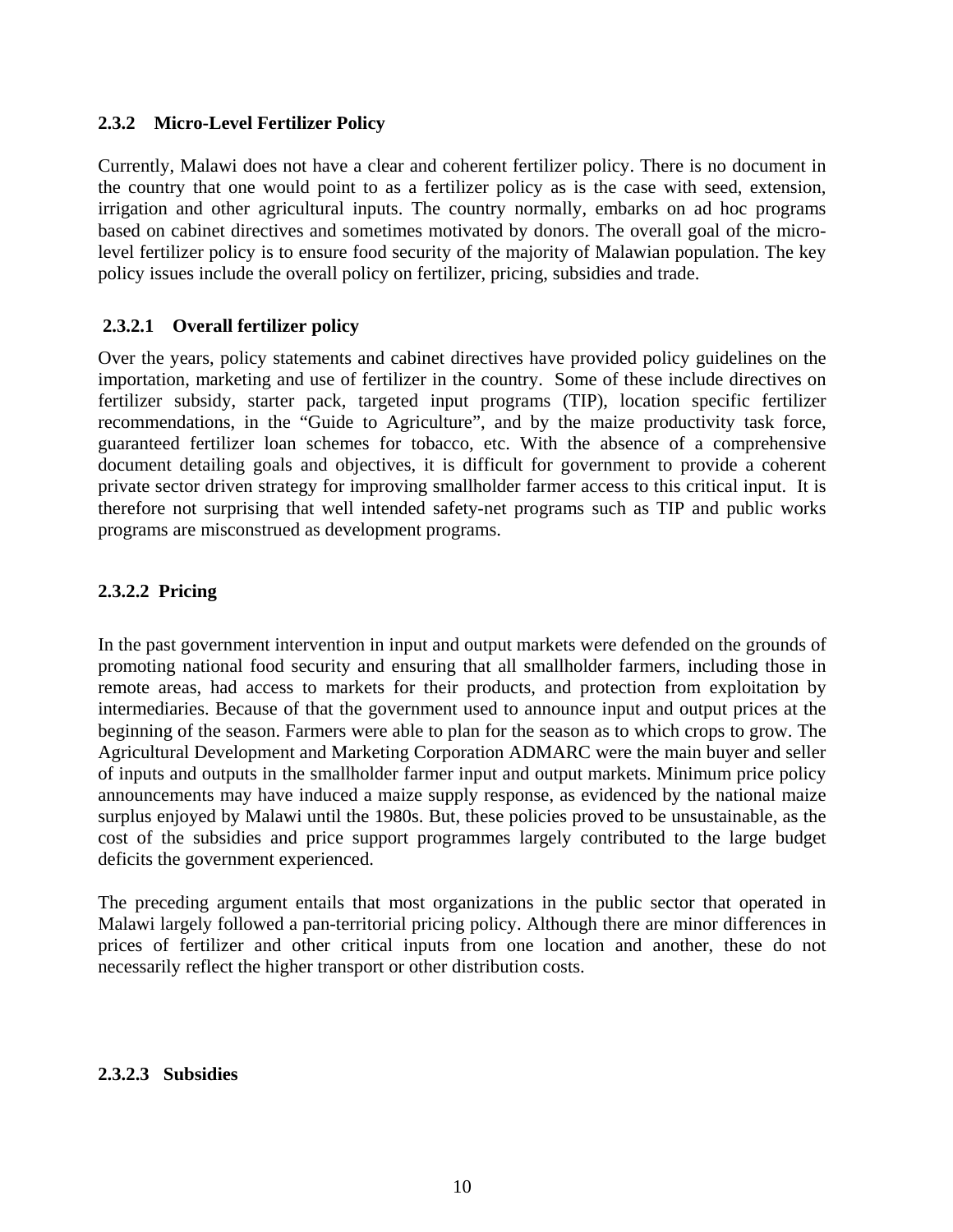Although input subsidies pursued until 1994 are still politically popular and their removal has been associated with the recurring food deficits in the past decade, they increase the resource poor smallholder farmer's accessibility to fertilizer and other critical inputs among other benefits if properly managed otherwise may present a lot of disbenefits to the beneficiaries. Among the reasons for the poor not to benefit from input subsidies, include leakages into the estates subsector and unfavourable producer prices received by the smallholder farmers. Input subsidies in the past have also contributed to increase in government expenditure resulting in the deterioration of macroeconomic variables such as inflation, exchange rates and interest rates. For example, it is estimated that fertilizer subsidy rates ranging from 22 to 28 per cent of the cost of fertilizer, cost government between 0.7 to 3.2 per cent of the national budget between 1983 and 1987. Recent attempts to subsidize fertilizer across the board by half would cost the country approximately US \$48 million which is almost six per cent of the national budget.

### **2.3.2.4 Trade**

As a signatory to many bilateral and multilateral trade arrangements including the Lome Convention of African Caribbean and Pacific (ACP) countries, SADC Trade Protocol, Common Market for east and Southern Africa (COMESA) and the World Trade Organization, Malawi's potential to expand its volume of exports and imports exists. However, the country does not have an effective strategy to penetrate and compete in the regional and international markets.

#### **2.3.3 Macro-Level Fertilizer Policy**

The overall goal of the macro-level fertilizer policy is to attain a stable macro economic environment that allows the private sector to invest in agriculture. This would ensure food security at national level and Malawi would not be importing food. The key issues include stability in the exchange rate, adequate supply of foreign exchange and increased access to capital.

### **2.3.3.1 Exchange Rate**

Depreciation of the Malawi Kwacha has negative effects on input supply and use. In the event that the Malawi Kwacha depreciates substantially against major currencies, traders are unable to import sufficient quantities of fertilizer reducing market supply and farmers are unable to buy the fertilizer because of high fertilizer prices resulting from higher demand than supply at the market and the loss of value of the currency. In a competitive environment, local currency depreciation makes domestic products more competitive internationally. This scenario hardly exists in Malawi due to low productivity, limited number of produce traders and lack of value adding. This limits the extent to which international demand for Malawian products would increase following currency depreciation.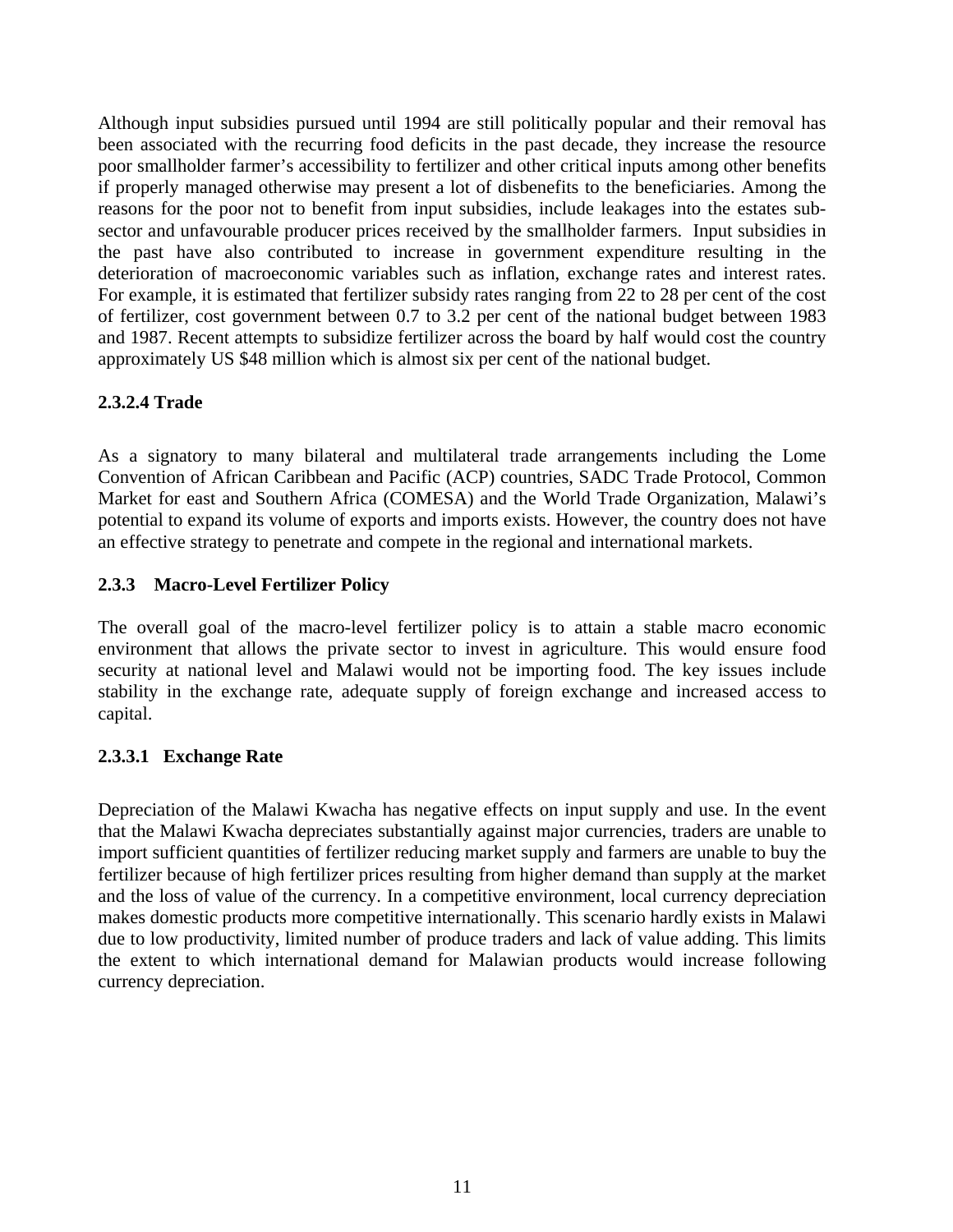### **2.3.3.2 Availability of foreign exchange**

Availability of foreign exchange to import fertilizer has at times been a major problem for fertilizer importers. Ensuring that adequate foreign exchange is available in the market each year for the procurement of inputs is an essential prerequisite to both the improvement of food security and the production of export crops. This would be possible by ensuring adequate supply of foreign exchange in the market for fertilizer imports. If possible, preference should be, given to fertilizer importers in the access of foreign exchange.

#### **2.3.4 Extension Messages and Programmes**

Extension plays a very important role in promoting fertiliser consumption. It is the main mechanism for transferring knowledge and agricultural technologies to farmers. The Department of Agricultural Extension Services, in an attempt to improve fertiliser use, produced a guide to agricultural production (GAD). GAD is a manual in which various agricultural messages are documented to assist extension workers, as well as farmers, on the technical recommendations of various technologies including fertilisers.

Demonstrations on different appropriate technologies for different crops in the farmers' own gardens or fields across the country are also used as a measure for scaling up fertiliser use. The government or private companies often supplies resources for setting up these demonstration plots and participating farmers contribute labour and land. Farmers from around the demonstration plots benefit through field days organised by the Ministry of Agriculture and Food Security.

Another measure used in scaling up the fertiliser use is the production and distribution of leaflets on fertiliser types and application methods. For example, during TIP implementation period leaflets were used to guide farmers on fertiliser application as regards time, distance from the planting station and amounts to be applied. These leaflets also carried instructions on seed placement, crop management, harvesting and storage. Radio programs can be used to back up these measures. Organizing farmer workshops/seminars in day training centres located in EPAs is another measure used in scaling up fertiliser use intervention.

### **2.3.5 Existing donor support programs for fertilisers**

### **2.3.5.1 Agricultural Productivity Investment Programme (APIP)**

The APIP has been implemented since 1997/98 crop season. The program distributes fertiliser and seed on credit to credit worthy smallholder farmers with a view of mitigating the adverse social impacts of market liberalization, expand smallholders' access to credit and agricultural inputs and generate income as well as employment in the rural areas.

#### **2.3.5.2 Description of existing safety net programs**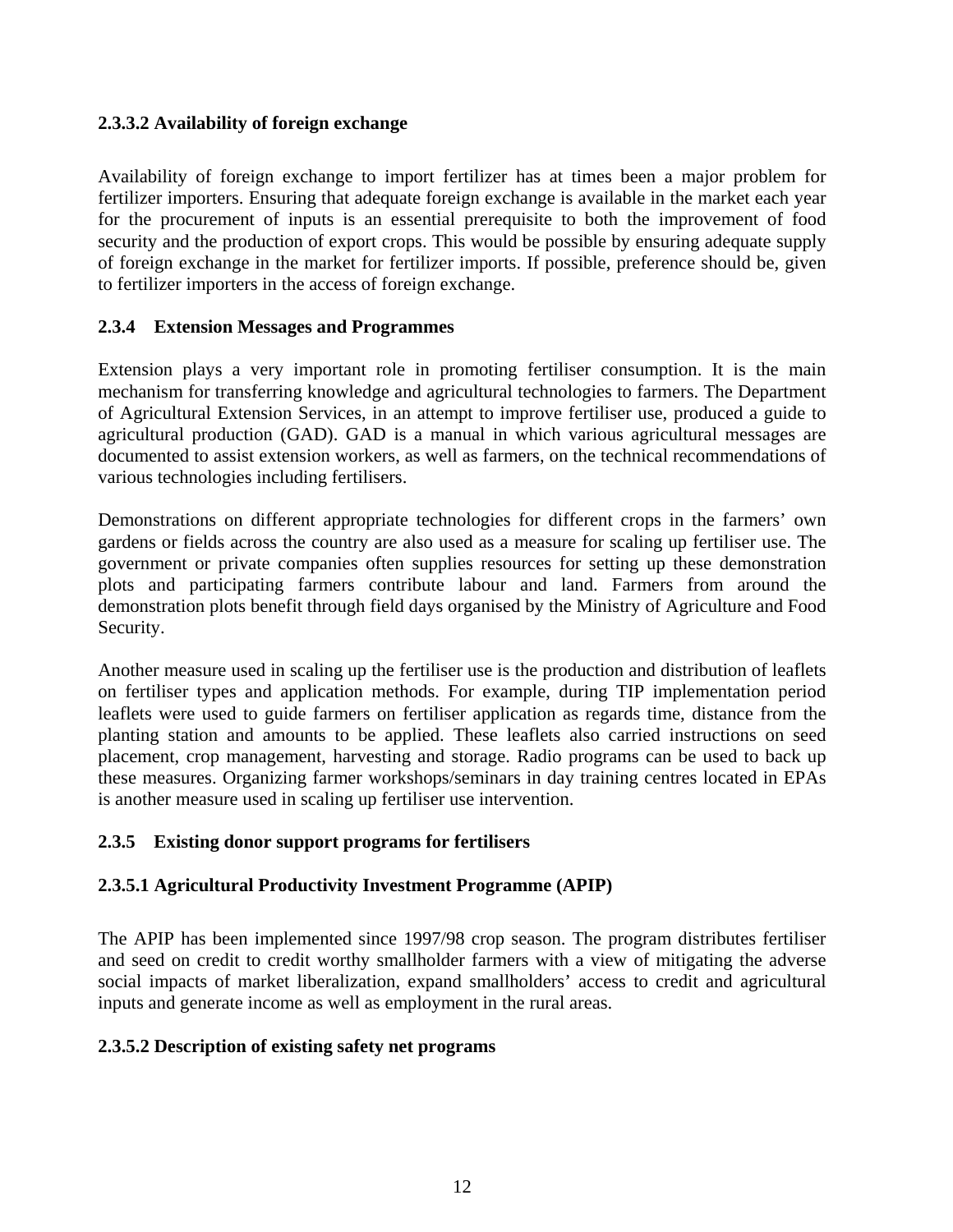The evaluations of the Public Works Components of the Malawi Social Action Fund (MASAF) led to the development of the inputs for assets program. In this section we briefly look at these programmes.

### **2.3.5.3 Inputs for Assets Programme**

The overall aim of the inputs for assets programme was to identify viable methods for targeting the poor for disbursement of free resources to them. The inputs for assets program engages the poor resource farmers in rural feeder-road building projects for which the participants are rewarded with agricultural inputs such as urea and hybrid maize seed using the voucher system. The liberalization of agricultural markets in the IMF and World Bank structural adjustment programs reduced the quality of inputs, in addition to making them expensive for the resource poor farmers because the prices farmers paid for the inputs accounted for all the marketing costs with the removal of input subsidies. Input access by farmers became extremely difficult. The input for assets program complemented the efforts of TIP in increasing farmer access to quality inputs. Enhancing the quality of inputs would increase agricultural productivity and enhance household food security (IFDC, 2005).

The fertiliser subsidy implementation may leave out others who are not in a position to raise money for accessing the subsidised bag of fertiliser. The safety net program will be reorganized in such a way that it does not act as a disincentive to the private sector investment in fertiliser operations but compliment the efforts of the fertiliser subsidy programme.

### **2.3.6 Successful Interventions in Increasing Fertiliser Use and Supply**

APIP, input for assets and the Malawi free inputs program (MFIP) appear to have been successful in increasing fertiliser access, use and supply in Malawi. For instance, study results show that MFIP average production was much higher than the pre-MFIP production. For example average maize production increased by 27% in MFIP period while that of groundnuts increased by 249%, beans by 106% and soya beans by 70%. A greater proportion of this production is associated with MFIP because the programme contributed a large proportion of seed and fertiliser. This led to an increase in area under crops and their yields.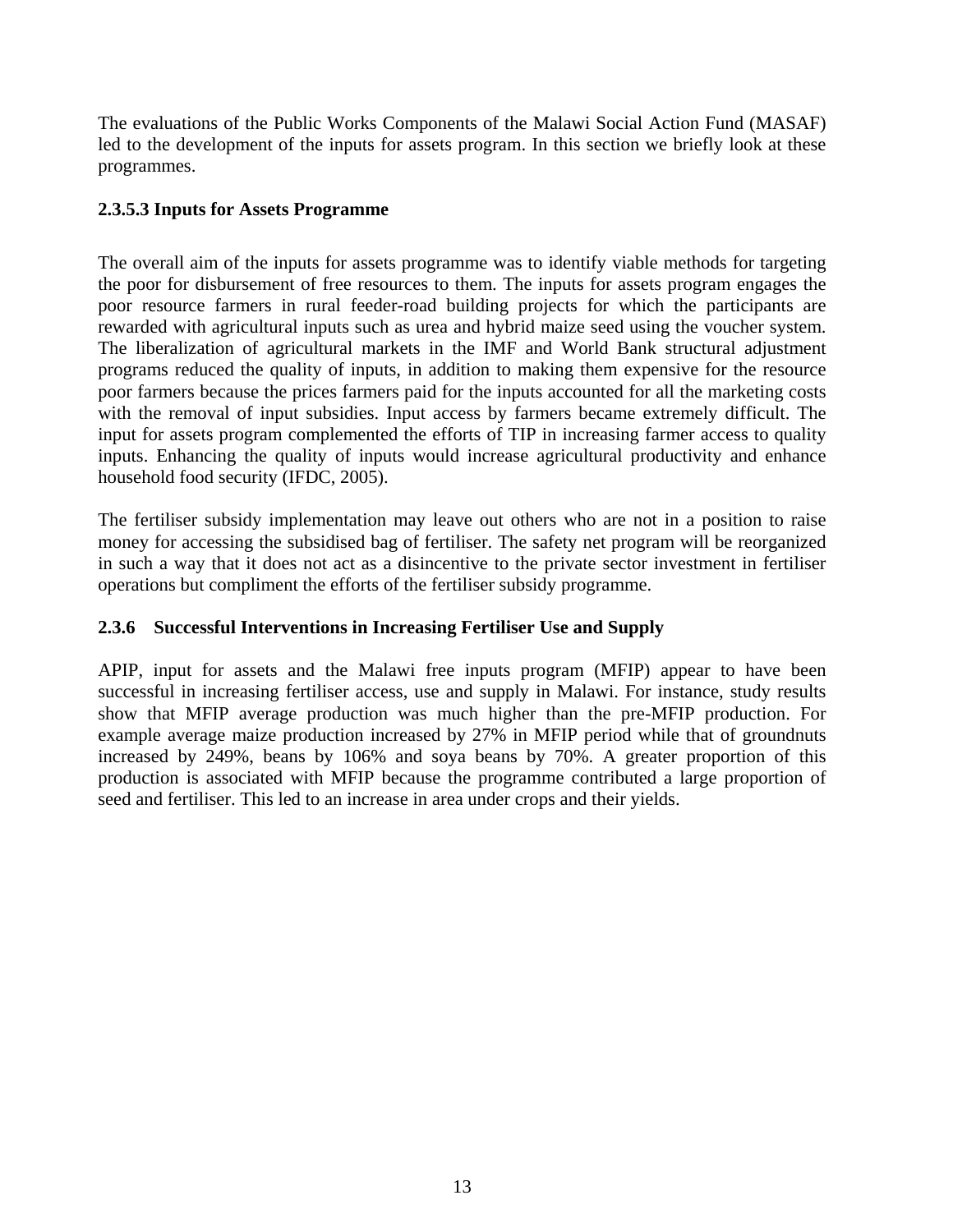### **CHAPTER 3: CONSTRAINT ANALYSIS**

#### **3.1 Fertiliser supply and demand side constraints**

A number of factors impinge the consumption levels of inorganic fertilisers in Malawi. These factors include: high fertiliser prices, climate and weather conditions, and though unsubstantiated, farmer's knowledge, quality of fertilisers, land holding sizes, procurement modalities and transportation issues, among others. These factors affect both the demand and supply sides of the equation and are discussed in detail below.

#### **3.1.1 Demand side constraints**

#### (a) **High Fertiliser Prices**

Figure 6 and 7 shows the fertilizer price in real dollar terms. The price of fertiliser has actually decreased over the last five years, when inflation, increased costs of transportation and the increased costs of production of fertiliser is factored in. Recent studies undertaken by the International Fertiliser Development Centre (IFDC) have shown that the fertiliser industry in Malawi is operating on profit margins lower than those generally accepted as sustainable in many business enterprises. In order for them to achieve this, the businesses industries have been accessing cheaper shipping companies, cheaper international finance; buying at times fertiliser is at its lowest price and reducing stock levels to keep down interest charges.

Figure 6 further depicts US\$ granular urea prices ex-Arabian Gulf by time (Jan 1997 – Jul 2004). This graph clearly shows the dynamics in the world fertiliser market over the past 7 years. In the past two months alone the market has experienced some of the highest prices witnessed since the oil shortage of 1974, with no signs of price decreases to come.

However, between 1995/96 and 2005/06, the prices of fertilisers has risen 10 fold from an average of MK316 to around MK3200 per 50kg bag. This increase is due to the devaluation of the Malawi Kwacha against the US dollar from US\$1 = MK44 in 1998 to US\$1 = MK 132 in 2006, and the rising price of oil. This is against a low and stagnant per capita income estimated at less than US\$ 200 per annum. This is further confirmed by Levy (2005) who reported that about 44% of TIP beneficiaries and 35% of Non-TIP beneficiaries failed to purchase fertilisers because of price.

#### **(b) Poor access to credit**

Until 1993, smallholder farmers accessed credit facilities through the Smallholder Agricultural Credit Administration (SACA). SACA failed to successfully channel and recover medium term loans amounting to MK 50 million (US \$ 9.7 million) to smallholder farmers partly due to administrative hiccups and political interference associated with change of one party to multiparty system of governance. The Malawi Rural Finance Company (MRFC) was established to replace SACA but on commercial basis using group lending as a form of social collateral.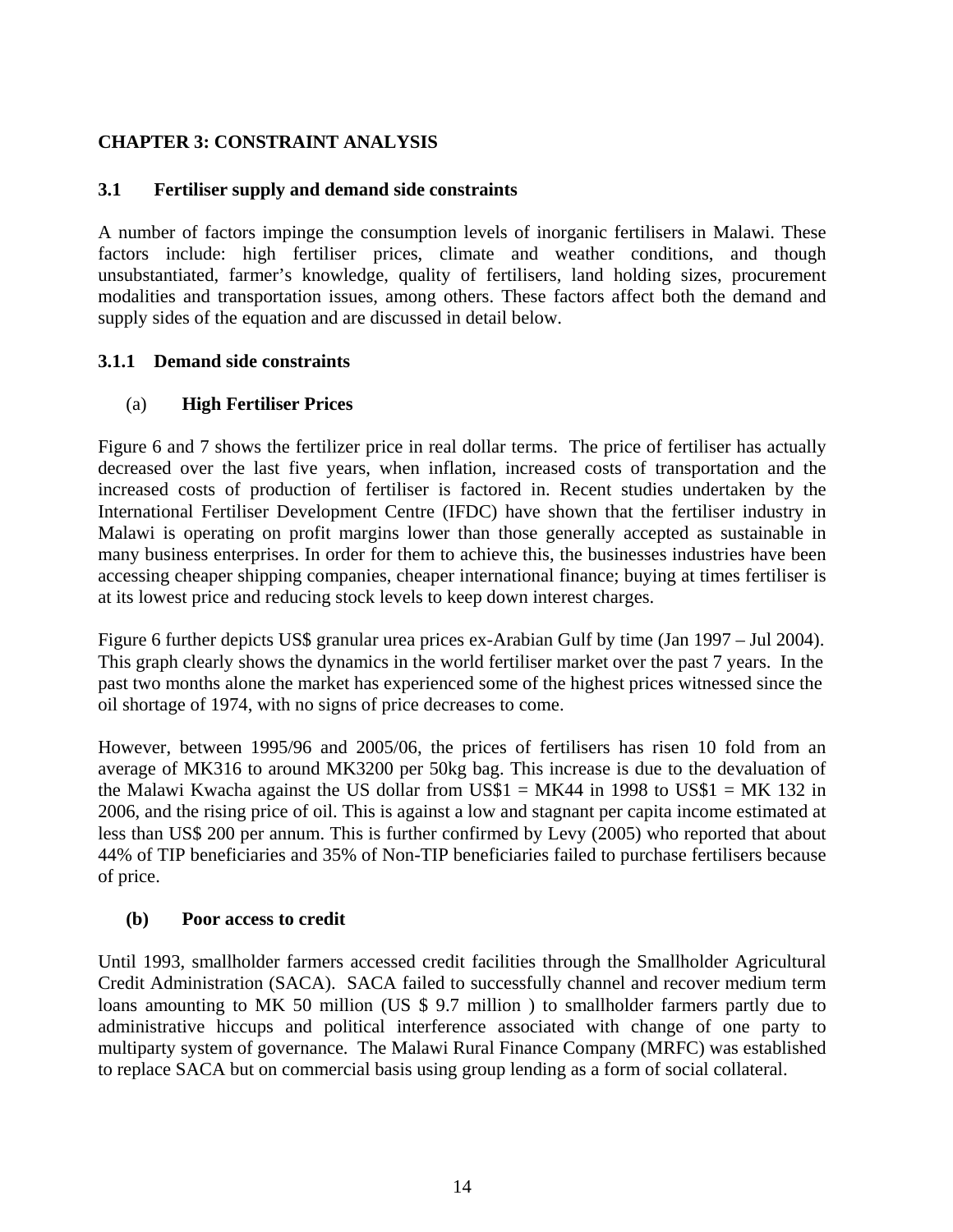The low cost and scanty micro- credit facilities for both agricultural and non-agricultural activities are available through non-governmental institutions and safety net programs. The following NGOs provide credit facilities to their members or target groups with low or no collateral: the Foundation for International Community Assistance (FINCA), the Malawi Union of Savings and Credit Cooperative (MUSCO) and the National Association of Business Women (NABW) jut to mention a few. At a small scale CNFA provides guarantees to its target agrodealers to access input credit from companies and cash from Malawi Rural finance Company (MRFC).

In spite of these initiatives, access to agricultural credit is still one of the major bottlenecks faced by smallholder farmers, input providers and traders and high interest rates being one of the major limiting factors. Apart from the inflationary pressure, high default rate usually influenced by political interference and lack of trust on the part of borrowers, and political manipulation have led to an increase in the risk premium in smallholder agricultural loans.

## **(c) Low Output prices**

The economics associated with nutrient use are dictated by unstable producer prices especially for food crops. For instance, recommendations for maize are influenced by whether or not the maize is for home consumption or for market sale. The home-consumption maize has assured demand and hence farmers are recommended to higher rates of fertilisers compared with the risky market maize where the prices drop considerably during good harvests.

Consequently, farmers have not been keen on investing in fertiliser application due to plummeting output prices and a general slump in world prices. Fall in output prices has been associated with poor quality while in other quarters; it has been associated with high collusion rates as a result of few buyers operating in the smallholder farmer output markets. Lower output prices are reflected in decreased demand for fertilizer. For instance, if farmers spend about MK 13,000 on fertiliser alone to produce one hectare of maize, the gross proceeds from such an investment may not be more than  $MK17, 000^7$  and the farmer will not be in a position to meet the cost of fertilizer.

### **(d) Poor Farmer Organisation**

 $\overline{a}$ 

Smallholder farmers who are not organised into groups cannot benefit from economies of scale thus purchase fertilisers individually at most exorbitant retail prices since they buy limited quantities owing to limited purchasing power. Facilitating the transformation of farmer organisation into clubs, associations and cooperatives or trusts will enable farmers belonging to a particular group access fertiliser at reasonable prices through bulk purchases at wholesale prices. The other merit of getting farmers organised is that they will access other services related to fertilisers easily and quickly.

## **(e) Limited Fertiliser Application Technologies**

<sup>&</sup>lt;sup>7</sup> This is based on the average price of MK3200/50kg bag of maize, and an estimate of 200kg of fertiliser per hectare, and a commercial price of MK850/50kg bag for maize.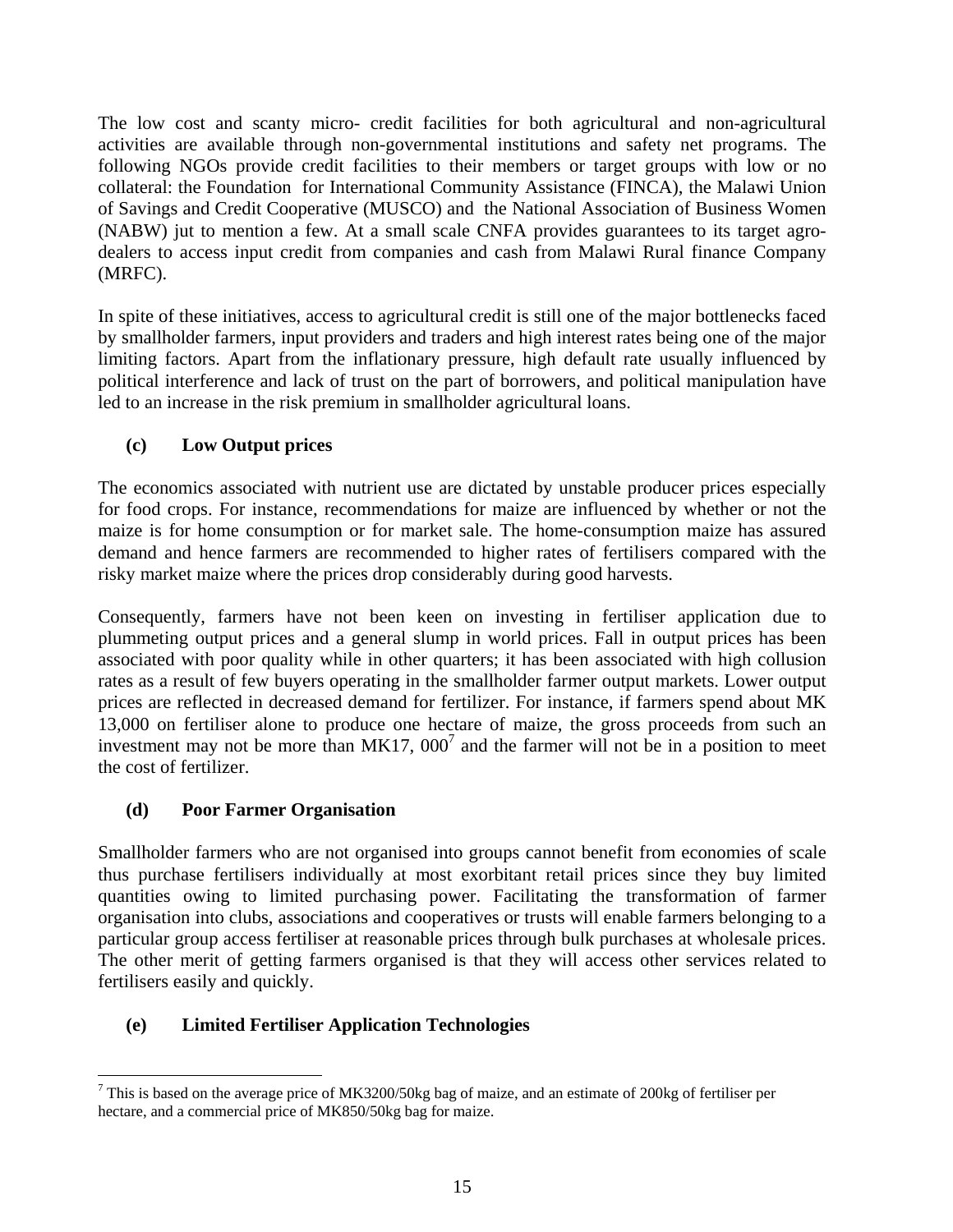The current fertiliser technologies in Malawi are cumbersome and tedious. The technologies are being promoted against a background of numerous agriculture activities that compete for time and labour. This is aggravated by inadequate knowledge about fertilizer types and application. Fertiliser application technologies should be diversified to allow a wide range of farmers such as the elderly and the sick to apply fertilisers with ease without compromising on the procedure.

### **(f) Other constraints on the demand side**

One of them is small landholdings which lead to low fertilizer consumption levels. The other is over reliance on organic matter by some farmers and this over reliance on organic matter cuts on the actual amount of fertilizer applied by farmers while weak extension delivery system fails to make farmers realise the role of fertilizer on attaining the green revolution for eradicating poverty.

## **3.1.2 Supply side Constraints**

### **(a) Unfavourable Macro-Economic environment**

The key issues include instability in the exchange rate and inadequate supply of foreign exchange. The depreciation of the Malawi Kwacha has had negative effects on input supply and use. In the event that the Malawi Kwacha has depreciated substantially against major currencies, traders are unable to import sufficient quantities of fertiliser and farmers are unable to buy the fertiliser.

Availability of foreign exchange to import fertiliser has at times been a major problem for fertiliser importers. Ensuring that adequate foreign exchange is available in the market each year for use in the purchase of input requirements is an essential prerequisite to both the improvement of food security and the production of export crops. Currently, this is limited by inadequate availability of foreign exchange.

### **(b) Procurement, Transport costs and Distribution**

Fertiliser imported into Malawi is usually in small parcels, which drives up product prices and freight costs. Handling and transportation of small quantities is always expensive because of diseconomies of scale. These expenses are borne by farmers who are forced to purchase the product at very high prices and limit the levels of fertilizer bought.

Haulage companies and truckers are sometimes reluctant to penetrate into the remote areas with poor roads and freight rates are abnormally high in Malawi compared to the rest of the region due to the high cost of fuel, spare parts and high rate of depreciation resulting from poor roads. The rail links to seaports are in a state of disrepair and cannot be fully relied upon to ferry fertilisers and nether are domestic rail lines in frequent use forcing transporters to use the expensive land routes. Most parts of the rail link through Mozambique were washed away (about 80km on the Beira link) and about 20% on the Zambian link.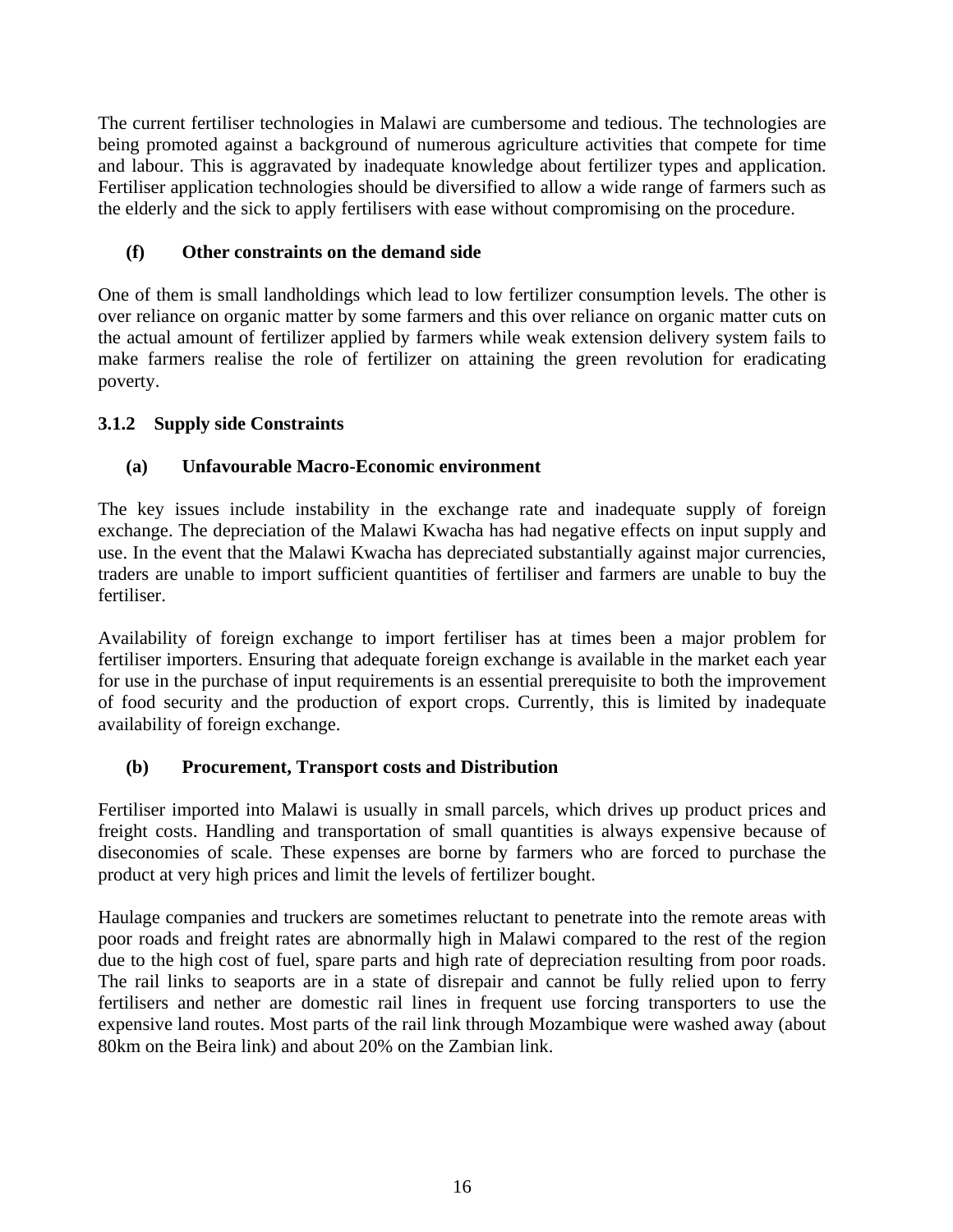The situation is further exacerbated by the lack of fertiliser dealerships in remote areas. Fertilisers are stocked at rural trading centres so that farmers have to move 10-50 km to get the product.

### **(c) Market Information Systems**

Information about sources of fertilisers, prices, types and uses is not readily available for both farmers and dealers. Farmers and dealers are not able to make informed decisions about what fertilisers to buy and where to buy them from. To improve upon the dissemination of extension marketing information messages on fertilisers there is need for one-stop shops for information on fertilisers. Such shops should provide users with full package of information to guide the use of fertilisers. Such shops need to be strategically positioned to enable farmer's access to information about fertilisers. The resource centres ought to be established in various parts of the country. The centres should stock all the necessary information on fertiliser sources, handling procedures, prices and even uses of different types of fertilisers. Such information will enable farmers make informed choices and decisions about the type of product to go for, how to source it, handle it and manage it.

### **(d) Inadequate Agro dealer Network**

A vibrant agro-dealer network would ensure the timely availability of fertilisers and information to a wide range of farmers in the rural areas. Existing agro-dealers do not have adequate capacity and management skills for handling fertilisers. A sound agro-dealer network should be extensive enough to allow farmers to access agro-dealers by foot. Furthermore, the agro dealers should be able to provide information leading to proper use of fertilisers.

### **(e) HIV/AIDS Pandemic**

Timeliness in fertiliser application is an issue of concern as it affects results of a given type of fertiliser negatively.

The affected and infected cannot apply fertilisers timely to their crops due to absenteeism from the fields resulting from chronic illness in case of the infected and caring for the sick and even attending to funerals in case of the affected. The challenge in extension is to reverse the trend in the short and long term.

To enhance the current efforts by the National AIDS Commission, there is need for specific strategy for the Ministry of Agriculture and Food Security to pass AIDS messages to the farming communities. This effort should use the extension services machinery to alert farmers of the dangers of HIV/AIDS and how it adversely affects agricultural productivity.

### **(f) Poor public-private partnership**

This has been observed to be weak. In a situation where the public-private partnership is weak, usually, the public entities operate on their own and so do the private entities depriving each other of moral support in the fertilizer market and economies of scale if their resources are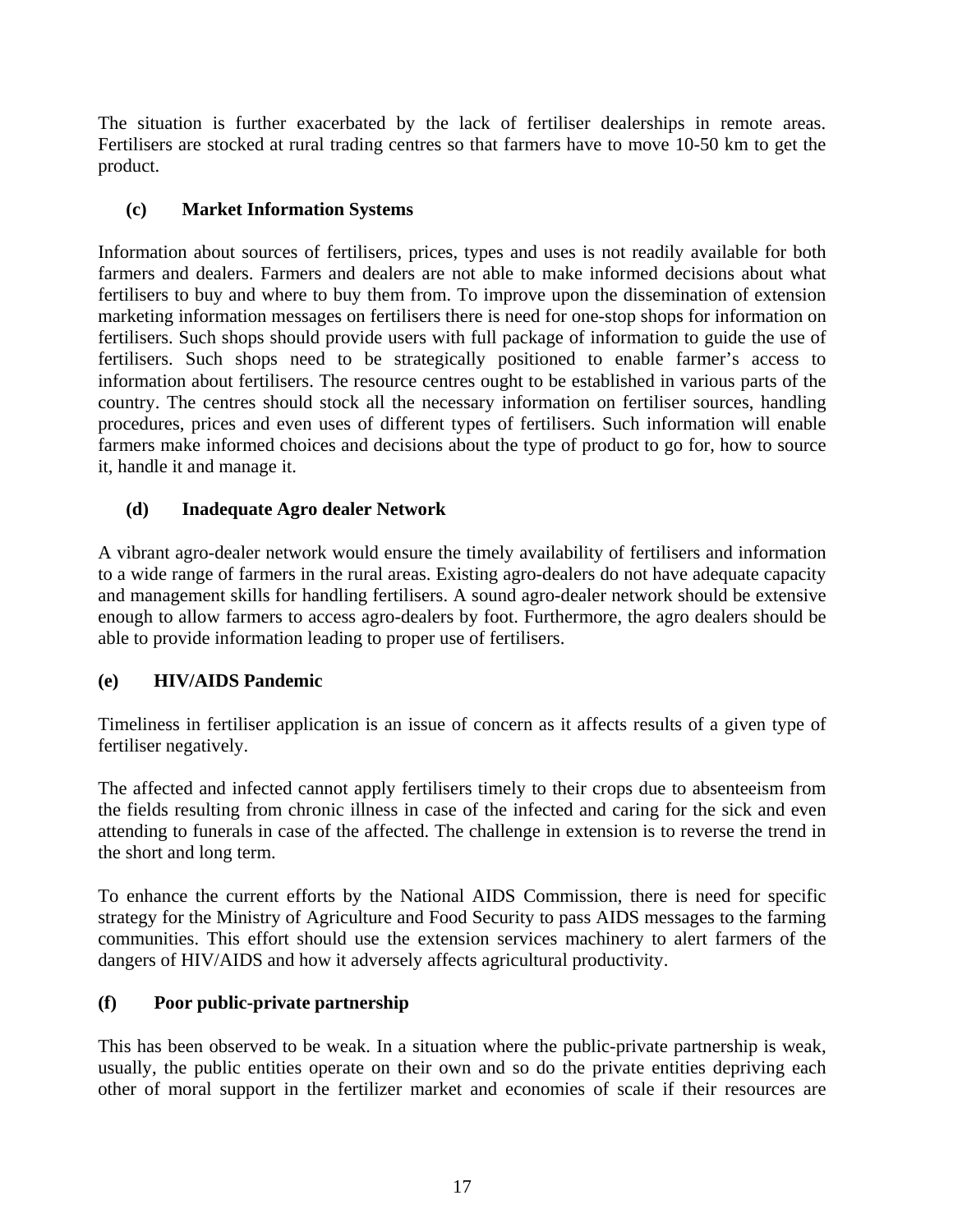pooled by working together. The weak relationship between the public and the private sector entities in Malawi is heavily reflected in the failure of the government to involve the private sector in the initial planning stages and allowance of a small private sector share in the implementation of the government funded input interventions as a result of lack of trust between them.

#### **3.2 Strengths Weaknesses, opportunities and threats**

The table below summarises the strength, weaknesses, opportunities and threats in the implementation of the NFS.

| <b>Strengths</b>                                                                      | <b>Weaknesses</b>                                      | <b>Opportunities</b>                                                  | <b>Threats</b>                               |  |  |
|---------------------------------------------------------------------------------------|--------------------------------------------------------|-----------------------------------------------------------------------|----------------------------------------------|--|--|
| functional<br>Averagely<br>institutions                                               | Poor access to agricultural inputs                     | Donor support                                                         | Unfavourable weather conditions              |  |  |
| Peace and stable political<br>environment                                             | Poor infrastructure and unreliable<br>utility services |                                                                       | HIV/AIDS impact                              |  |  |
| Averagely high capacity<br>personnel                                                  | of<br>adoption<br>improved<br>Low<br>technologies      | Low labour costs                                                      | Hinterland ness of the country               |  |  |
| of<br>diversity<br>A<br>underdeveloped crop<br>and<br>livestock enterprises           | Environment degradation                                | High labour supply for<br>agricultural<br>and<br>industrial expansion | High inflation rates from external<br>forces |  |  |
| A high proportion of arable<br>land for industrial<br>and<br>agricultural development | Weak<br>public<br>private<br>sector<br>partnerships    | Unexploited<br>natural<br>(Water,<br>resources<br>minerals etc)       | Frequent currency devaluations               |  |  |
| No communication barriers<br>Upcoming<br>agro-dealer                                  | Inadequate social and property<br>security             |                                                                       |                                              |  |  |
| network.                                                                              | Weak regulatory framework                              |                                                                       |                                              |  |  |
|                                                                                       | High dependency syndrome                               |                                                                       |                                              |  |  |
|                                                                                       | Gender imbalance                                       |                                                                       |                                              |  |  |
|                                                                                       | Reliance on rain fed agriculture                       |                                                                       |                                              |  |  |
|                                                                                       | Few and small private sector firms                     |                                                                       |                                              |  |  |
|                                                                                       | Private sector lacks diversity                         |                                                                       |                                              |  |  |
|                                                                                       | Low agricultural diversification                       |                                                                       |                                              |  |  |
|                                                                                       | High dependency on maize as                            |                                                                       |                                              |  |  |
|                                                                                       | staple food                                            |                                                                       |                                              |  |  |
|                                                                                       | High brain drain                                       |                                                                       |                                              |  |  |
|                                                                                       | Low effective demand                                   |                                                                       |                                              |  |  |
|                                                                                       | Small sized economy                                    |                                                                       |                                              |  |  |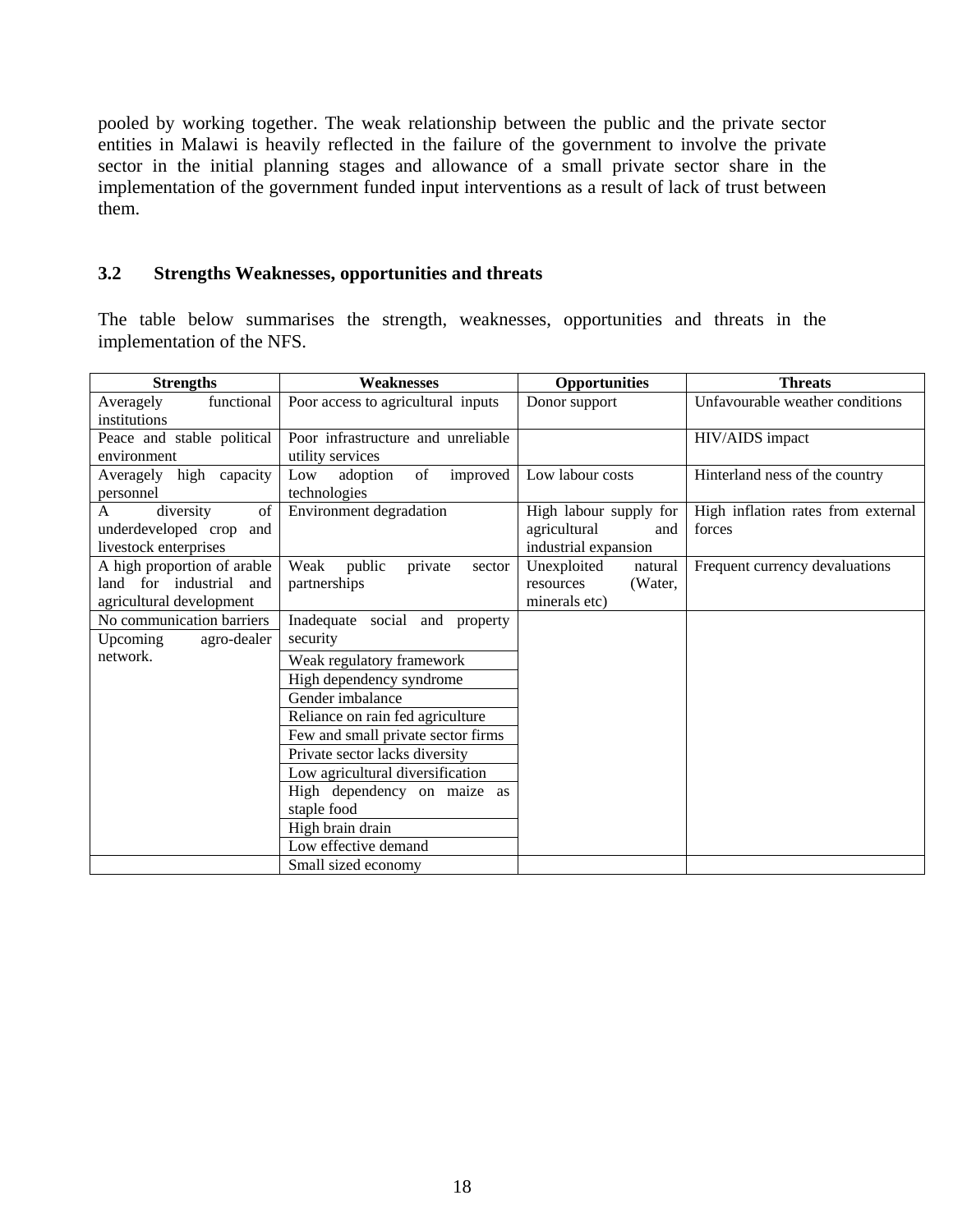### **CHAPTER 4: NATIONAL FERTILIZER STRATEGY**

### **4.2 Vision**

The vision of this strategy is to achieve high levels of agricultural productivity ensuring equity in household food security, income and employment and sustainable utilization of natural resources.

### **4.3 Objectives of National Fertiliser Strategy**

The vision will be realised through the achievement of the following objectives:

- 6. Increase fertilizer availability,
- 7. Improve farmer access to affordable fertilizer.
- 8. Improve utilization of fertilizer and related inputs.
- 9. Facilitate improvement of infrastructure.
- 10. Create an enabling environment for public-private sector partnership in the development of the fertilizer industry.

### **4.4 Role of the National Fertiliser Strategy (NFS) in promoting agricultural sector development**

The NFS will provide the government with means for intervening in the level of prices paid by farmers for fertilisers in the fertilizer markets. As a short-term measure, the NFS will continue to implement a fertiliser subsidy programme. By ensuring the use of pan-territorial fertilizer retail prices farmers will pay the same price for the fertiliser irrespective of location, social status or season. In so doing, the strategy will increase the affordability and accessibility of fertilizers by the poor resource farmers. The fertilizer market experiences rampant market failures in Malawi especially in rural areas as a result of inadequate public goods such as road and warehouse services. By deploying state agencies such as SFFRFM and ADMARC to undertake the delivery of fertilizers to such areas where private trader operations are not profitable, the NFS is likely to increase availability of fertilizers in these areas.

One of the public goods inadequately and poorly provided in the country is the road network. By initiating projects in the road construction area, NFS will promote agricultural sector development by improving the physical flow of fertiliser to farmers and produce to the markets. The number of private operators in fertilizer and produce markets is likely to increase with improvements in road network. The flow of fertilizer into agricultural areas and outlet of produce from these areas into markets will promote diversified agricultural productivity. The strategy will attain this by creating linkages with the infrastructure services project the Government of Malawi is currently implementing. The overall effect of this will be increased farmer's liquidity, thereby increasing farmer's capacity for consuming more fertilizer.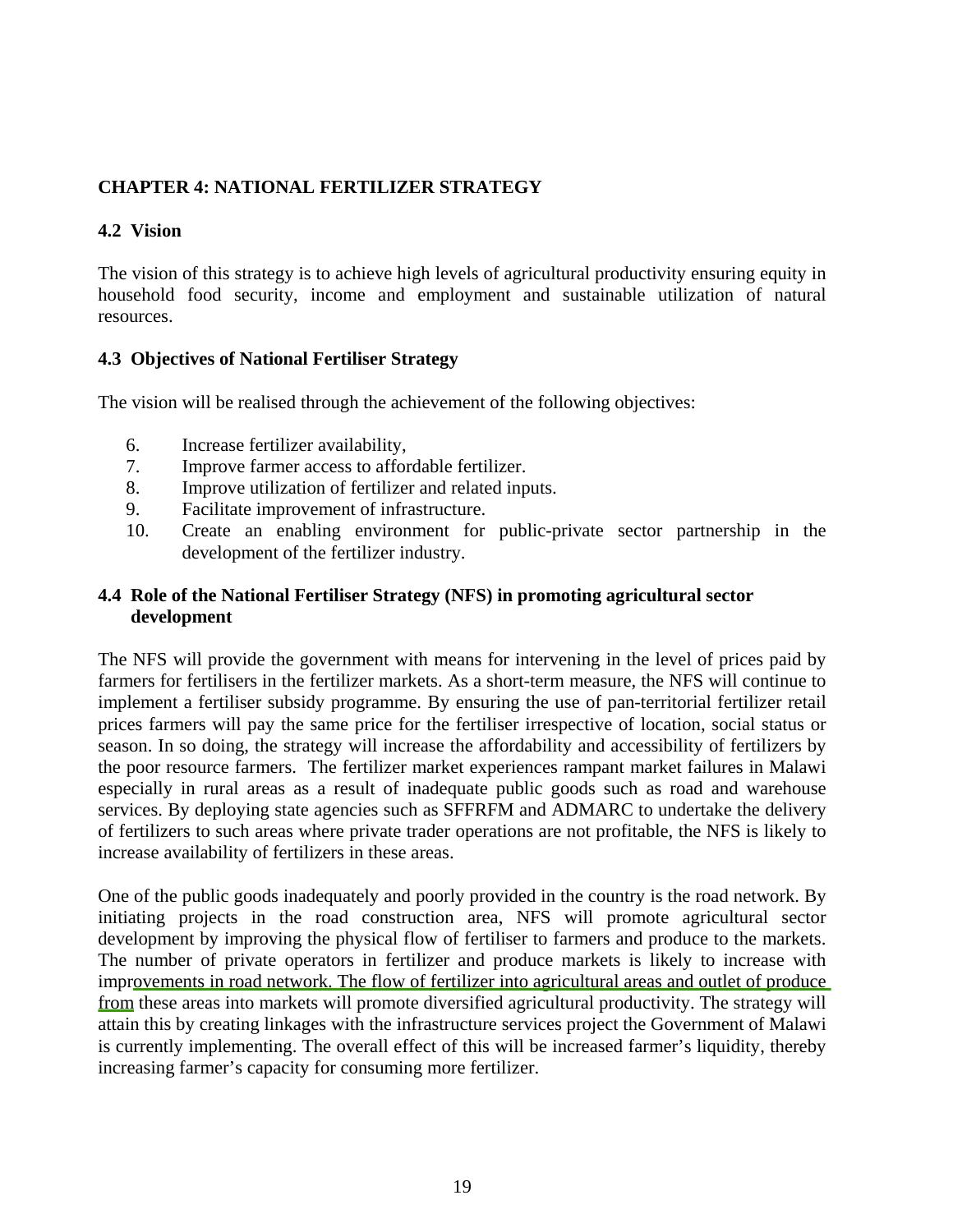The consultation process undertaken as part of the process in developing this NFS has revealed that Malawi does not have clear standards for fertilizers and that some of the fertilizers blended in the country have had cases of adulteration. Such situations counteract the productive capacity of fertilizers often associated with negative agricultural development. By improving Malawi's regulatory services through the formation of fertilizer commission and revitalization of the Malawi Bureau of Standards, the NFS is expected to play a major role in improving fertilizer quality and standards in order to promote agricultural development. Intensification of awareness campaigns on appropriate standards and improvement of storage capacity that the NFS intends to promote will not only reinforce the good standards of fertilizer but also increase the capacity of the private sector to produce and market fertilizer.

Other than that, the NFS is expected to increase fertilizer profitability amongst farmers and private operators through the provision of appropriate information on the type of fertilizer needed and available on the market and potential and effective demand of fertilizer because the operators will be in a position to make informed decisions. The NFS will make a deliberate effort on improving the synchronisation of crop nutrient requirements with soil fertility levels. Through improved fertilizer information systems, information on synchronisation process of nutrients with soil fertility levels will be made available to the fertilizer producers and traders and farmers for profitable decision-making.

The NFS by providing practical and relevant information that enhances widespread adoption of innovations by farmers will increase fertilizer profitability among farmers. The NFS will intensify extension service in the delivery of the innovation information through field days, on farm demonstrations, day training centres, leaflets and/or radio and television programs. The innovation information that goes to the farmers becomes instrumental to agricultural sector development if it is consistent with the advice being given across different avenues of communication systems to the framers and that there is compatibility between fertiliser advice and the agronomic requirements of specific crops and varieties.

### **4.5 Role of National Fertiliser Strategy in ensuring access, affordability and incentives to farmers**

In 1993 maize yield increased by 27% over that of 1992 from 1211 Kg/Ha in 1992 to 1533 Kg/Ha in 1993 because it is speculated that the resumption of a fertiliser subsidy made the fertilisers cheaper and accessible for most smallholder farmers (Kherallah and Govindan, 1997). It has also been observed that aggregate maize production in the MFIP period increased by 27% over that of the aggregate pre-MFIP period production. The 2005/06 input subsidy has also demonstrated to have increased fertilizer affordability. In the short-term, FSP and IAP are, therefore, expected to make fertilizer cheaper and accessible to farmers and ultimately increase agricultural productivity. In the medium to long-term, increased capacity of the private sector in fertilizer production as a result of improved marketing and rural market infrastructure/communication network in the NFS among others will ensure fertilizer accessibility and affordability to farmers.

### **4.6 Priority Actions**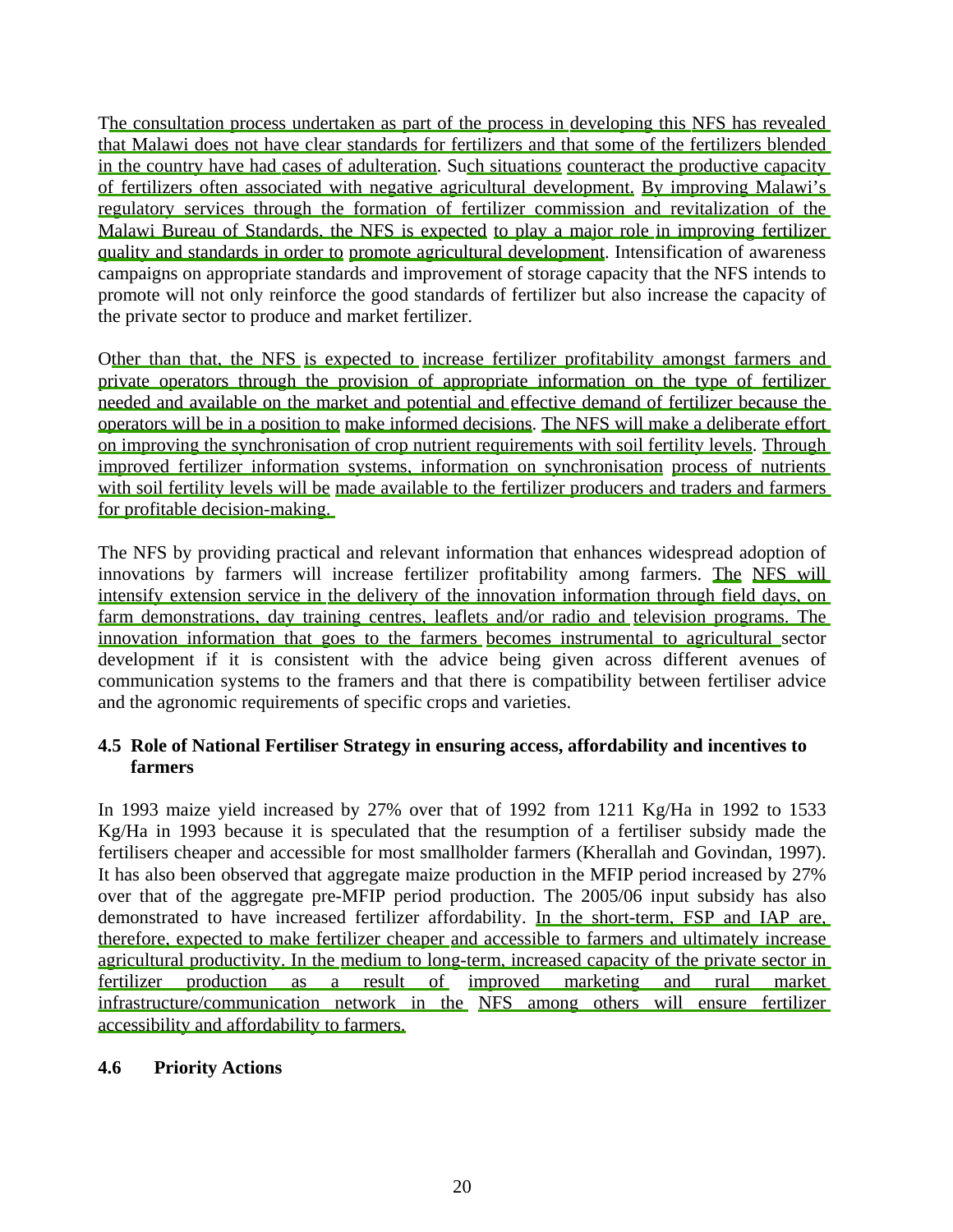### **4.6.1 Five National Bold Initiatives for Promoting Fertiliser Access, Affordability and Incentives**

- Build capacity for the private sector such as agro-input dealers and farmers
- Implement market-friendly input intervention programmes with a clear exit strategy
- Enhance skills and knowledge base in the use of organic and inorganic fertilizer and other inputs.
- Scale up public investment in road and transport infrastructure and access routes to rural areas
- Develop a fertilizer policy and enforce legislation and regulations governing formulation, procurement and distribution of fertilizer

### **4.5.1.1 Objectives**

- Increase food security levels at household and national levels through building capacity of farmers and the private sector involved in fertiliser marketing in the country.
- Promote fertiliser consumption among farmers through an effective delivery system
- Strengthen the fertiliser production and marketing information systems in the country through timely provision of relevant information and statistics.
- Attain a stable macro economic environment that allows the private sector to invest in agriculture and provides prosperity to farmers.
- Increase farmer's income

### **4.5.1.2 Rationale**

Malawi is characterized by low-income levels, low productivity, high dependency ratio, high malnutrition rates, and high mortality rates among other development variables. In 2000, Malawi's gross national income per capita was estimated at U\$ 170. The gross domestic product growth was 1.7% compared to a population annual growth rate of 2.1% in the same year. This implies that Malawi has not done much in addressing her development problems. These indicators imply existence of high poverty levels in Malawi (see table 7). This poverty ultimately denies the Malawian farmer opportunities to access and afford fertilizer resources that would promote production. A number of these farmers are not able to afford improved inputs such as fertilizer and seed at a market price. And yet, empirical evidence shows that use of improved inputs such as improved seed, inorganic fertilizers and pesticides increases agricultural productivity. The farmer's inability to access improved inputs in Malawi is aggravated by low improved input supply (Malawi Government, 2003; Chilowa, 2004; Nyirongo et al., 2001).

Poor and inadequate infrastructure aggravates the problem of fertilizer access and affordability by farmers in Malawi. For example, Malawi has inadequate and poor road network and poor and inadequate warehouses for storing fertilizers and timely distributing them. 18.5% of the Malawi's road network was in a paved state in 2000 implying that a greater proportion of the existing road network in Malawi is impassable in the rainy season when the mono-rainfall dependent agriculture is at its peak. Because of this transport service supply is usually lower than demand particularly in rainy season. This pushes transport service costs up for fertilizer dealers.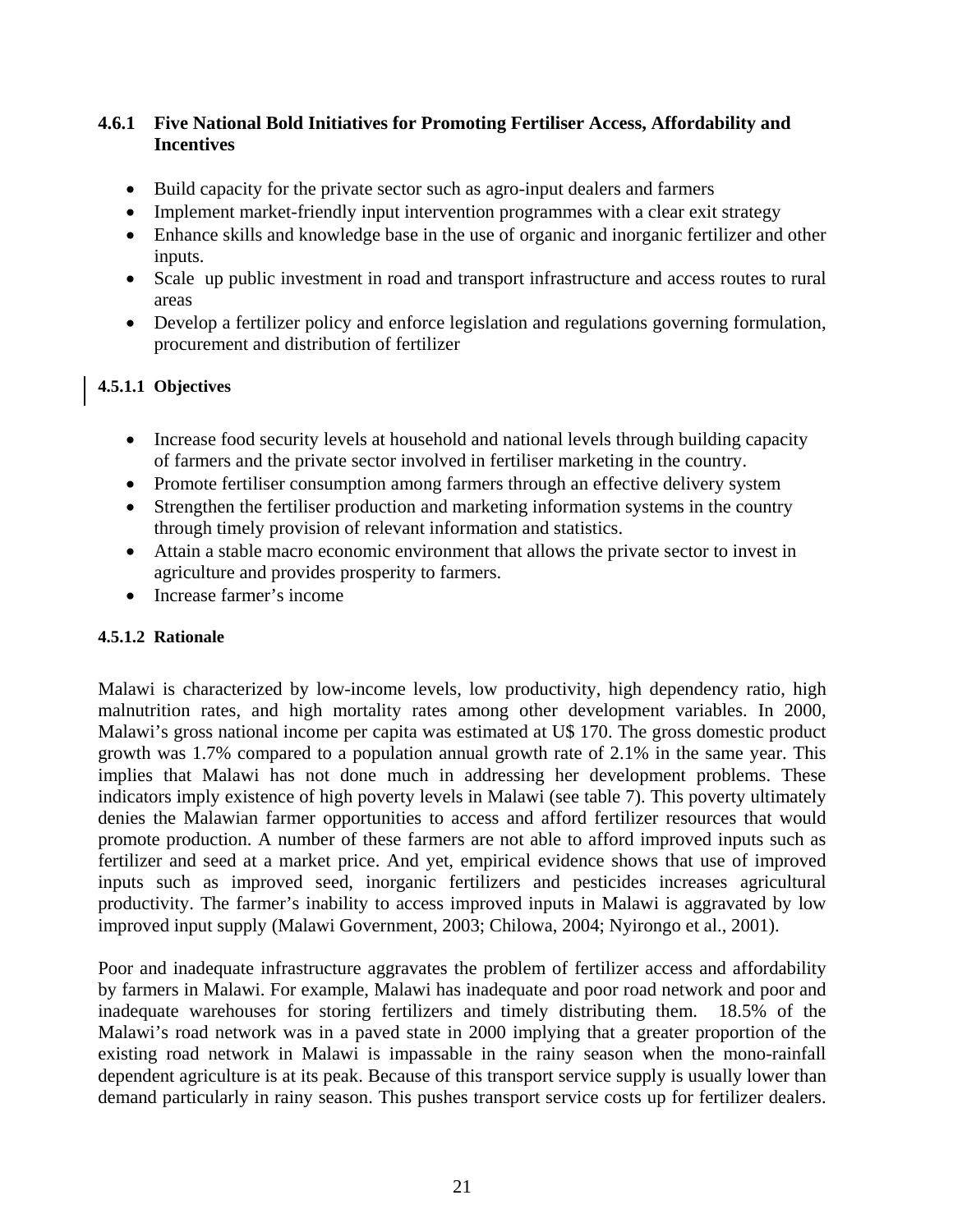Subsequently, fertilizer prices increase beyond the reach of poor Malawian farmers. The land locked ness of Malawi prevents the fertilizer retail prices to come down suggesting that even if the fertilizer market were very competitive, the transport element would still make the fertilizer prices high and difficult for most farmers to afford (see table 7).

It is for the aforementioned argument that a sound NFS is likely to reverse the situation Malawi is experiencing now. Eventually, the NFS will ensure access, affordability and provision of incentives to farmers especially if it provides mechanisms for government's intervention in the fertilizer market by providing suitable arrangements for implementing fertilizer strategy programmes, build necessary capacity for farmers and the private sector, improve fertilizer production and marketing information systems and provide a sound macro-economic policy management.

### **4.5.1.3 Implementation Strategy**

In order to achieve its objectives, the NFS will adopt short-term, medium-term and long-term approaches as outlined below.

## **4.5.1.3.1 Short-term Strategies**

### **(a) Improve Implementation of Input Intervention Programmes by using market friendly approaches (FSP and IAP)**

Fertilizer markets are not working efficiently in Malawi because of availability of inadequate public goods particularly in rural areas. This makes fertilizer scarce and expensive for the rural farmers. The private operators in fertiliser trade have a small coverage of the country with few scattered retail outlet markets mostly confined in trading centres. Handling costs as a result are high. All these create serious problems of fertilizer access by poor resource farmers. In view of this the NFS will implement smart subsidies and input for assets programmes for a minimum period of 5 to 10 years to make fertilizer available, affordable and accessible to the poor resource farmers. In smart subsidies, there will be definition of roles between the government and the private sector.

Fertilizer procurement, transportation and distribution will be the private sector role because the private sector has structures and mechanisms for performing such a role. The NFS proposes that during implementation of the government fertilizer intervention programmes 30% of such programmes should initially be handled by the private sector and 70% by the government. This will help clear mistrust that currently exists between the government and private sector in the private sector involvement in the government programmes. Eventually, it is expected that with increased private sector capacity the whole process procurement and distribution will be a responsibility of the private sector.

The government's main role will be concentrating its efforts and resources on targeting beneficiaries and regulation of the fertilizer act. In this way, the scarce resources of the government will be put to other equally important uses. But in areas of total market failures, the government will be responsible for the transportation and distribution of fertilizer using state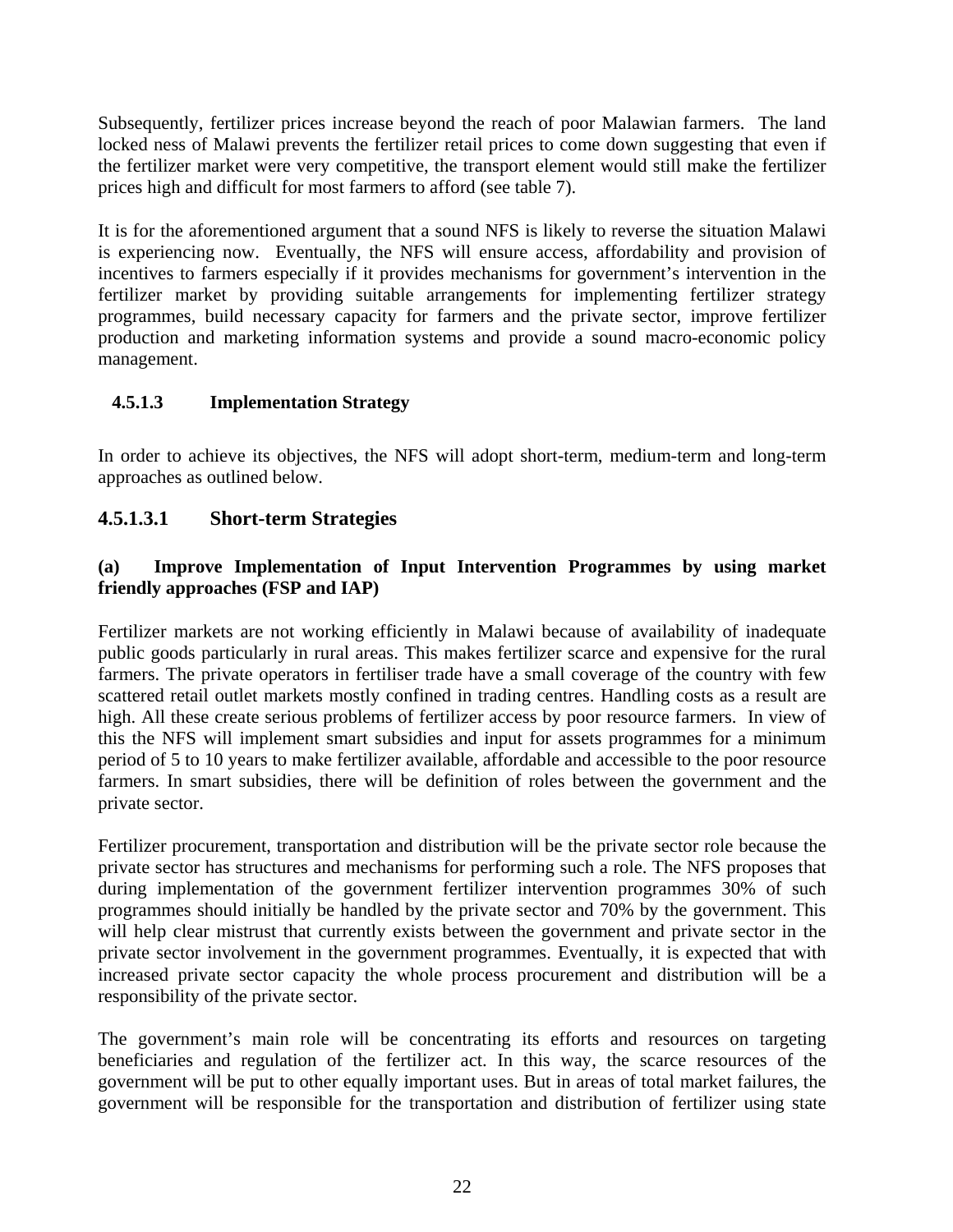delivery systems such as SFFRFM and ADMARC. Clear contract arrangements between government and the private sector will be encouraged in implementing smart fertilizer interventions by involving a stakeholder committee on procurement and distribution of fertilizer.

The smart FSP and IAP will not only enhance public-private sector partnership through definition of roles between government and private sector but also promote joint forward planning between government and private sector. This will help government and private sectors know the gap these programs will fail to cover and hence ensure reasonable sharing of the fertiliser market to the private sector for the identified gap. In so doing issues of uncertainty in the fertiliser market by the private sector will be eliminated.

The smart FSP and IAP will encourage the use of flexible discount vouchers as a medium of exchange for fertilizer. The floating vouchers will be used in place of money and hence increase effective demand for fertilizer. Other than the open tender system, which discriminates against small-scale business operators, the voucher system is inclusive and will eventually lead to development of the private sector.

### **(b) Other Short-term Measures**

The other short-term strategies which the NFS will encourage to increase the availability, affordability and accessibility of fertilizer include enhancing income transfer projects such as money for work programmes, promoting commercial awareness campaigns amongst smallholder farmers, rehabilitating and selling ADMARC warehouse space in the north to receive imported fertilizer from Dares-Salaam for serving northern and part of central region areas and those in the south to receive imported fertilizer from Beira for serving southern and part of central region areas to minimise transportation and handling costs, synchronising fertilizer supplies in markets with agricultural produce marketing and matching government funding the calendar of the agricultural activities.

### **(c.) Proposed exit Strategies**

Input intervention programs are not sustainable in the long run, as such there is need for an exit plan. Farmers' purchasing power should be enhanced through a combination of the following:

- Identify target groups based on wealth ranking and ability to purchase inputs so that you have three groups, one eligible for inputs for assets (self targeting), the next eligible for seasonal credit in kind and the third, highly vulnerable and eligible to receive free inputs.
- Gradually reduce the size of intervention over the ten year period;
- Promoting contract farming and out-growers schemes;
- Buying inputs and selling produce in bulk through farmers' organization;
- Intensify market information system addressing for example value-cost relationships; and
- Promote diversification of high value crops emphasizing integrated utilization of organic and inorganic fertilizers.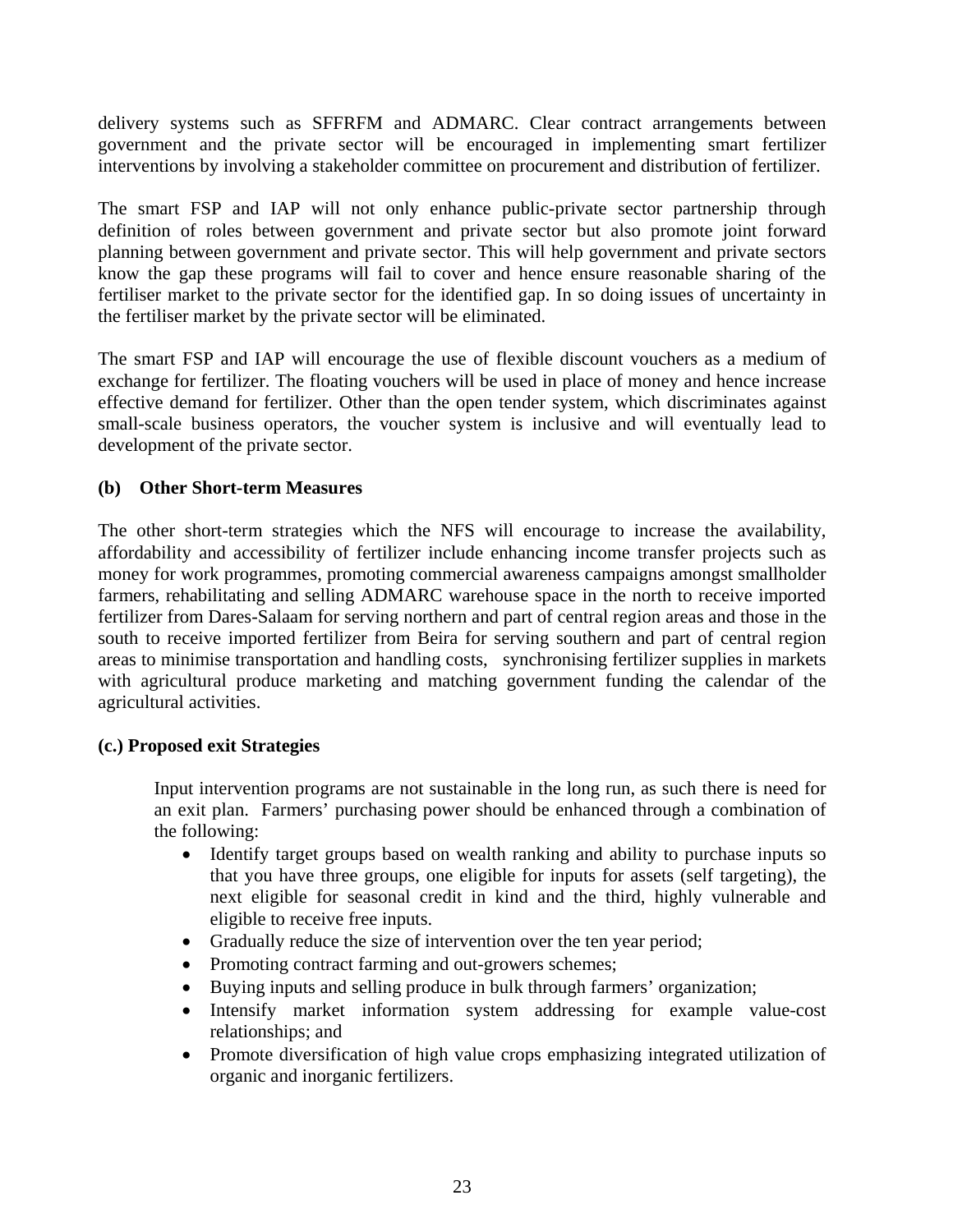# **4.5.1.3.2 Medium-term Strategies Skills and Knowledge in Fertilizer Use and Dealer Development**

Effective and efficient utilization of fertilizer is compromised by inadequate skills and knowledge among the majority of smallholder farmers and input dealers. The Ministry should implement a comprehensive, pluralistic and demand driven farmer and dealer training program to enhance integrated utilization of organic and inorganic fertilizer and related inputs

### **(a) Intensify Farmer and Extension Specialist Training in Fertiliser Use, Handling and Management**

This will be achieved by conducting training needs assessment for farmers and Extension Workers in the area of fertiliser use, handling and management and then develop training manuals for extension workers and farmers. Competent fertiliser specialists will be profiled to undertake a comprehensive training for extension workers who will in turn train farmers. The training will be organized in a way that regular refresher courses to update and maintain sound knowledge levels in the area of fertiliser use, handling and management amongst the extension workers and farmers are made available. In the course of training, lead farmers will be identified for further dissemination of the fertiliser technologies.

For effective training, these farmers will be organised into fertiliser clubs/groups which could later be developed into the Fertiliser Association of Malawi with all importers, distributors and consumers of fertilizer included etc. The association could be responsible for negotiations with government and other stakeholders on issues affecting fertiliser marketing such as foreign exchange for fertiliser imports, credit issues, and policy issues.

In these clubs/groups, farmers will enjoy bargaining power and access to loans for procuring fertilisers. NFS will also conduct leadership-training sessions for the clubs to ensure that they operate effectively in promoting the use of fertilisers in recommended practices and their assimilation into the overall fertilizer association.

Further, NFS will introduce targeted field days in which the poor resource farmers will be identified and mobilized to the demonstration plots to reinforce the fertiliser trainings. The targeted farmers that participate in the targeted field days will be issued with inputs for setting up similar demonstration plots in their gardens in the following season. The NFS will also organize competition for the best farm demonstrations. The best farmers will be rewarded with fertiliser bags. Use of jingles, radio slots, comedies, mobile vans and campaigns in addition to print and electronic media will be encouraged.

### **(b) Train Agro-input Dealer in Fertiliser Use, Handling, Management and Marketing**

i. NFS will intensify agro-input dealer training by organizing district, area and village workshops and seminars on fertiliser use and management, sales and marketing, promoting informal education sessions to ensure that agro-input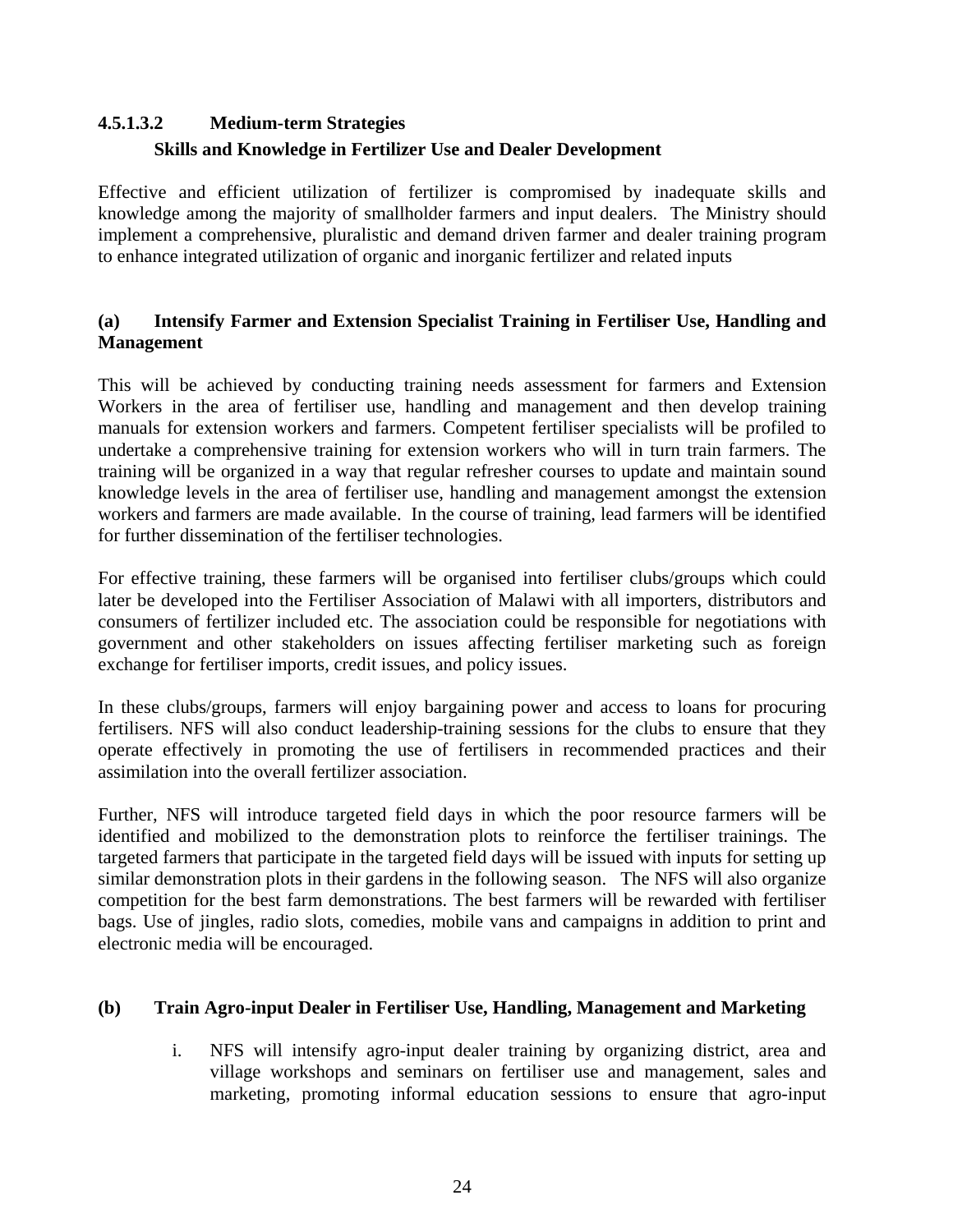dealers who are illiterate are brought on board and channelling the appropriate fertiliser management, sales and marketing messages through the electronic and print media. ADMARC or SFFRFM will be entrusted with this responsibility.

- ii. The strategy will also expand its training horizon to capture those agro-input dealers who do not fall under any training programme provided by any other institution.
- iii. Adequate training of the agro-input dealers will ensure that sub-standard fertilisers are not brought on to the market.
- iv. The NFS will empower the agro-input dealers to conduct farmer training on the use and management of the fertiliser they are trying to promote. Since the government does not have adequate financial and human resources, the involvement of agro-input dealers in farmer training on fertiliser use and management will not only make their business competitive but also minimize the financial pressure the government is currently facing. In addition, the agro-input dealers are located in the area as their farmer clientele. In view of this, sitespecific recommendations of fertilisers will be easy to implement.
- v. The NFS will suggest a number of tools the agro-input dealers would use in their training endeavours. For example, it is expected that NFS will encourage the agro-input dealers to intensify on farm trials (demonstrations) of the fertiliser they would like to promote, organizing farmer-farmer field tours, distributing pictorial leaflets on the use and management of fertiliser brand to ensure that the message even carters for those farmers who are unable to read and organizing informal classes.
- vi. The training will be organized in such a way that it enhances effective participation of agro-input dealers in the distribution and marketing of government/donor fertiliser program products.
- vii. The training will also be designed in promoting the advantages of small packages for all types of fertilisers for the rural outlet markets

#### **(c) Formation of Agro-Input Dealer Associations and Cooperatives**

The Government will strategize on how best the economies of scale of the agro-dealers could be increased. For example, the strategy will encourage the dealers to operate in groups such as associations or cooperatives so that they pool their resources and optimize on the economies of scale. By pooling resources together, the agro-input dealers will not only be in a position to strengthen their collateral security for accessing credit facilities but will be able to procure large volumes of fertiliser for sell in their retail outlets.

#### **(d) Build other capacities of the Agro-Input Dealers**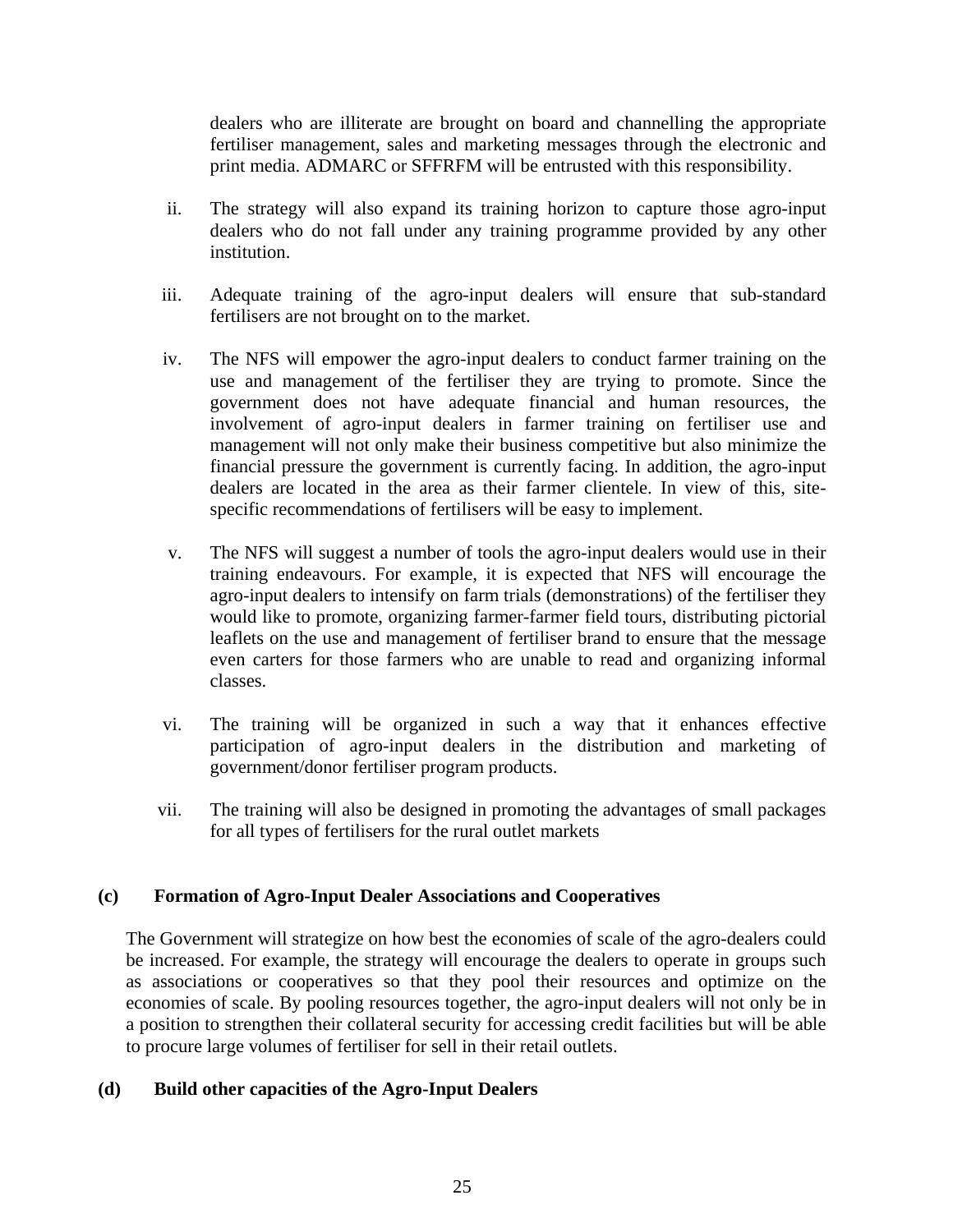Apart from increasing the fertiliser productivity, the NFS is also expected to increase the capacities of the private sector to handle relatively large amounts of fertiliser than is currently the case. For instance, the NFS will be expected to increase the warehouse volume of fertilisers handled per unit time, so that in the event of the strategy inducing increased demand for fertiliser as a result of increased productivity, the volume of fertiliser handled doesn't run out of space.

The NFS will do this by taking advantage of numerous warehouses lying idle in areas where ADMARC is inactively trading and has completely withdrawn its transactions. These warehouses could be transferred to the agro-input dealers in a well-organized and scrutinized agro-input dealer's subsidy program. Chilowa (2004) observes that Malawi's poor performance of the input and output private traders is a result of inadequate financial, human and other vital resources. The subsidy programme will offer warehouses for rent to agro-input dealers at subsidised rates to compliment the distribution of fertiliser.

The strategy will try to co-opt more traders into agro-input dealership so that increase in their number correlates with increase in geographical coverage. Incentives to attract the agro-input dealers into the fertilizer trade will be encouraged. For example promoting use of vouchers in the fertilizer intervention programmes, public-private sector joint planning of the fertilizer intervention programmes and classifying fertilizer as a product of national importance.

The NFS will also set recommended standards for agro-input dealer participation in fertiliser marketing. This will ensure that farmers get the best services both from the agro dealers and the extension workers.

## **(e) Plant nutrient requirement and ecological specification**

Fertilizer use in the country does not address crop nutrient requirement versus soil fertility status. The Ministry of Agriculture in collaboration with the private sector and key stakeholders should introduce cost effective fertilizer formulations and recommendations based on plant nutrient requirement and agro-ecological specifications.

## **(f) Establishment of a fertilizer buffer stock**

One of the impeding factors of market supply of fertilizer on Malawi fertilizer markets identified during consultations is landlocked nature of the country which calls for a relatively long period of time between the day fertilizer orders are pressed from international suppliers and the time it lands on Malawi soils. The timely receipt of the ordered fertilizers is not only limited by long distance from the sea ports of Mozambique, South Africa and Tanzania but also because of poor and inadequate transport facilities serving the fertilizer industry in Malawi. There has been a lot of congestion of late on the international roads to Malawi making imports, fertilizer inclusive, to the country arrive late for the intended purpose. The Sena (Mozambique-Beira ) which is currently not operational has been observed as another factor. The Nacala corridor which is operational has limited warehouse and handling capacity at the port. Further more, the rail line becomes unreliable during the rain season due to frequent wash-aways. The NFS intends to go round this problem by introducing a Fertilizer Buffer Stock Programme (FBSP) with a view of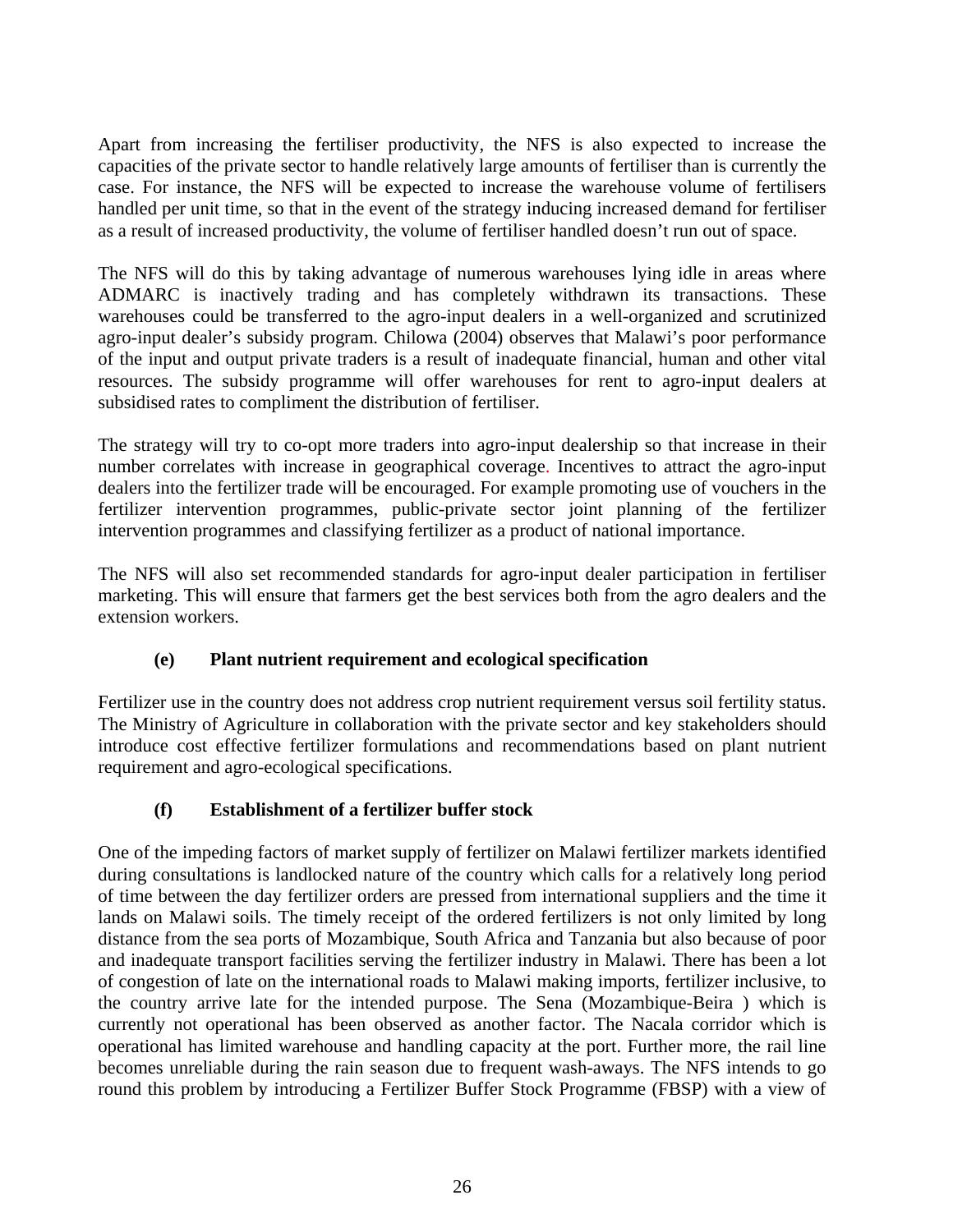not only regulating the market fertilizer prices but also ensuring that fertilizer supply is timely available to its consumers for timely use in the fields. Initially, the programme will be initiated by the government under umbrella of the SFFRFM in which a fund will be established and serve all players in the fertilizer market. The private sector will be allowed to buy fertilizers at a wholesale price when there is a crisis for distribution through out the country.

Because of the fertilizer market operators will be requested to affiliate themselves to the fund by paying a certain fee. Eventually the fund will be wholly private sector operated.

The annual demand for fertilizer will be maintained by intensifying winter cultivation through promotion of irrigation. This will ensure that the fertilizer in the buffer stock has a disposal market that in turn will stimulate continuous orders of fertilizers into the country.

### **(g) Bulk Importation**

The bulk of the fertilizer imported into this country is in granulated form containing approximately 30% of filler material which could be manufactured locally at minimal cost. With the exception of straight types of fertilizer such as Urea, Di-Amonium phosphate (DAP), Muriate of Potash (MOP) and Sulphate of Potash (SOP), the cost of fertilizer could be reduced by 40% if most of the granulated compounds were locally blended. The private sector should be encouraged to establish a number of fertilizer blending plants close to areas of utilization, at least two in the Central Region, another two in the Southern Region and one in the Northern Region particularly where raw materials for blending are available. Public-private partnership should be promoted to allow the private sector to utilize public market and storage infrastructure to house blending plants in the three regions. Ministry of Finance should consider allowing a tax holiday for five years to encourage investment in blending plants.

## **4.5.1.3.3 Long-term Strategies**

### **(a) Facilitate the Development of Fertilizer Plants**

### **(i) Fertilizer Manufacturing**

Domestic production of fertilizer could be potentially an efficient and effective way of reducing the cost of fertilizer Malawi is currently facing and improve its access to the smallholder farmers. Malawi has deposits of phosphorous that could be tapped for processing fertilizer. Based on the extensive feasibility study results in which an assessment of comparative advantage of fertilizer production in Malawi will be one of the issues of interest and supply chain analysis the other, the NFS will promote the establishment of fertilizer factory production, blending and granulation industries. The critical supply chain analysis will help identify the least-cost supply chains that could be part of the fertilizer strategy especially in the component of domestic fertilizer production.

The manufacturing of fertilizer in Malawi will be a wholly private sector activity. It is assumed that the outcomes of the short-term and medium-term strategies of the NFS will increase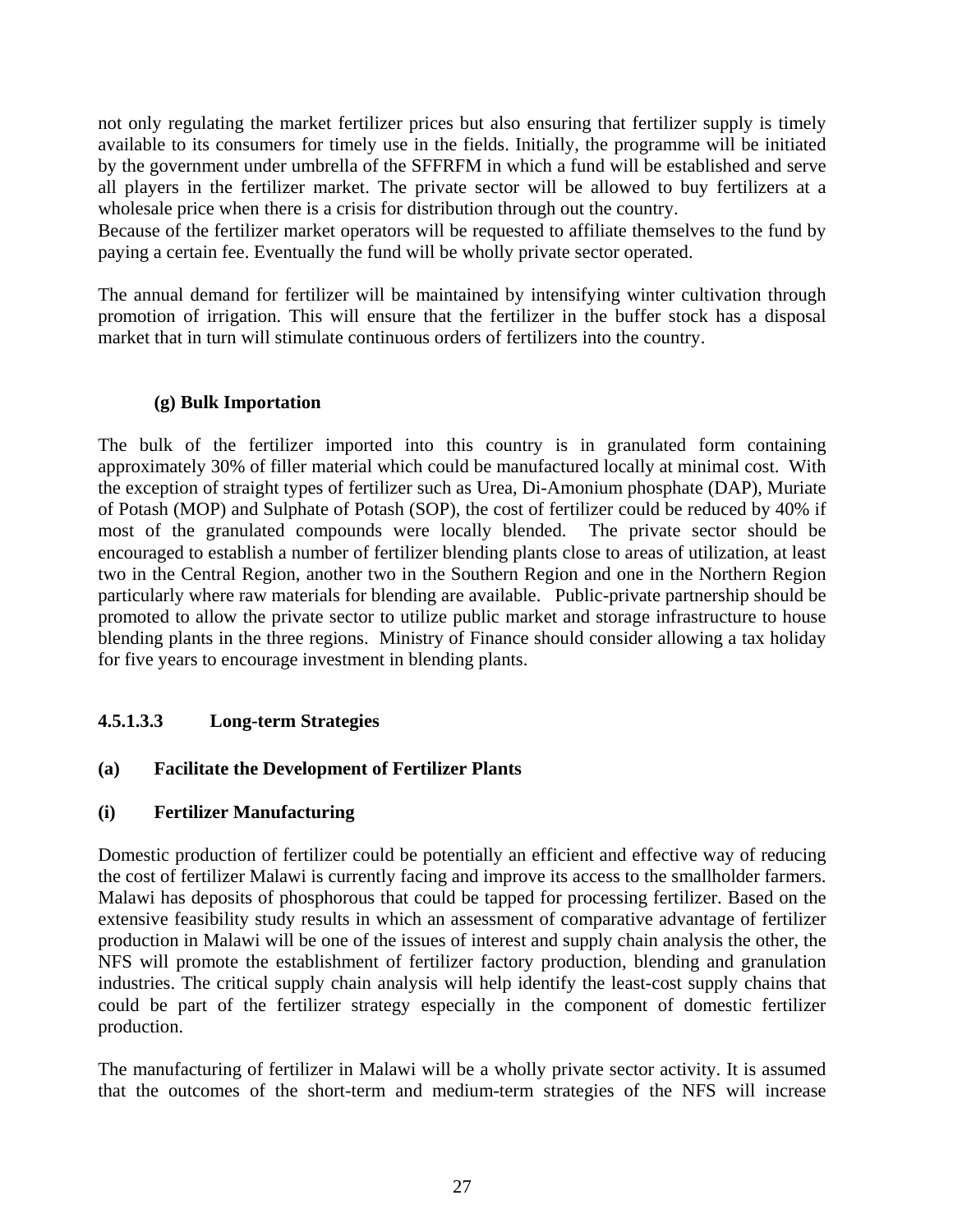effective demand for fertilizer and this in turn attract the private sector operators into the fertilizer market to embark on fertilizer manufacturing. By increasing the number and production levels of fertilizer, the market fertilizer supply will eventually increase leading to ultimate decreases in the current high fertilizer prices.

Malawi does not have all the raw materials for manufacturing fertilizers. For example, Malawi does not have natural gas and sulphuric acid which are some of the major raw materials required in fertilizer manufacturing. The critical supply chain analysis will isolate the raw materials from the list that Malawi has into those that could be used to promote least cost production of fertilizer in Malawi. Since Malawi does not have enough raw materials for processing as many fertilizer types as possible, the NFS will put in place a comprehensive contingency plan for the importation of fertilizers not to be manufactured by the set up fertilizer industry especially after identifying which fertilizer types could be optimally produced in the country and which ones could cot be. The contingency plan will be determined jointly with the private sector.

#### **(ii) Fertilizer Blending**

The bulk of the fertilizer imported into this country is in granulated form containing approximately 30% of filler material which could be manufactured locally at minimal cost. With the exception of straight types of fertilizer such as Urea, Di-Amonium phosphate (DAP), Muriate of Potash (MOP) and Sulphate of Potash (SOP), the cost of fertilizer could be reduced by 40% if most of the granulated compounds were locally blended. Since the current blending plant at Liwonde does not produce enough to satisfy fertilizer demand in the country, the private sector should be encouraged to establish a number of fertilizer blending plants close to areas of utilization, at least two in the Central Region, another two in the Southern Region and one in the Northern Region. Use of limestone will be promoted in the blending of fertilizers and ensue that particle sizes are uniform. The advantage of blending is that the blended fertilizer will be cheaper than granulated one*.* Public-private partnership should be promoted to allow the private sector to utilize public market and storage infrastructure to house blending plants in the three regions. Ministry of Finance should consider allowing a tax holiday for five years to encourage investment in blending plants.

### **(b) Develop Fertiliser Production and Marketing Information Systems (FPMIS)**

The NFS will document the scanty fertiliser production and marketing statistics and information to form a foundation of a database; set up an active data collection centre to specifically collect, analyze and disseminate fertiliser production and marketing related information and statistics which can either be owned by government or the private sector. The NFS will encourage both the public and private sectors in the industry to conduct market research in the rural areas and international arenas. The data from the international operators will help understand how the international fertilizer suppliers operate and easily promote the domestic and regional fertilizer market operators to operate jointly in a way of maximising the economies of scale.

In addition, FPMIS will sensitize the farming community, traders etc on availability and use of fertiliser production statistics and information to ensure they are able to plan properly. The fertiliser production statistics and information will be concentrated in the Fertiliser Resource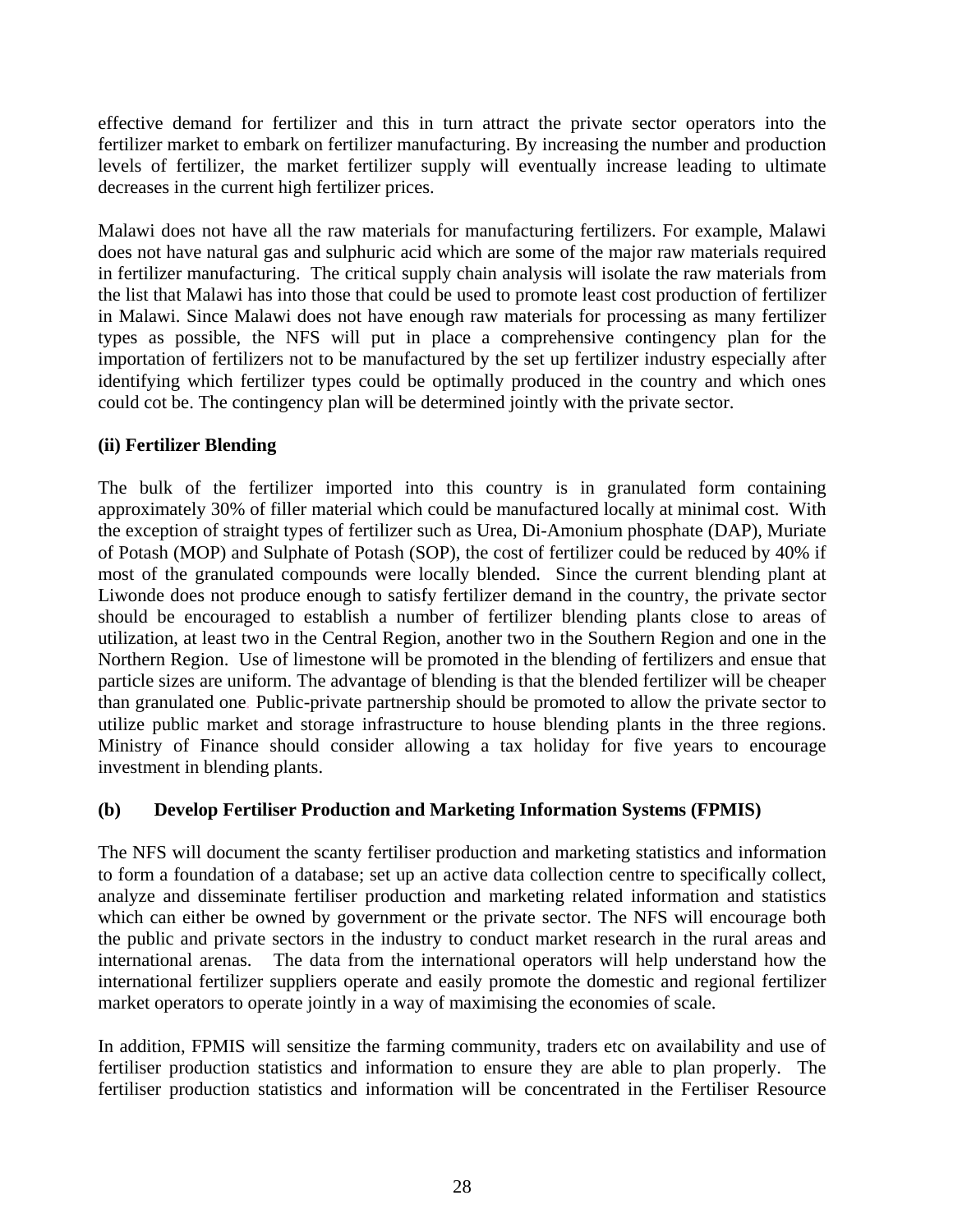Centres (FRC) to be set up in strategic areas throughout the country. Weekly fertilizer prices, quantities in different markets and potential demand areas will be posted in these FRCs, aired on radio and be published in the print media to aid dissemination of information and enhance competition in the market.

### **(c) Improve Fertilizer Credit System**s

One way that the fertilizer credit system will be improved is by establishing the National Fertiliser Agricultural Credit Management Bureau (NFCMB). This bureau will put in place mechanisms for minimizing the wilful default element prevalent in most credit beneficiaries in Malawi. For example, the bureau will introduce and operationalize a national identify card. The national identity card will be developed in a way to prevent individuals from obtaining a number of credits simultaneously from several other lenders or use different names for accessing new loans while in default on the on-going loans elsewhere. The use of national identity cards will be integrated with initiatives that are underway to use MALSWITCH. These biometric registration systems are expected to contain high default rates associated with multiple registrations by an individual farmer in the country.

Commercial banks traditionally do not recognize rural facilities as collateral for credits and this deny the rural farmers access to credit for promoting agricultural production. The NFS intends to lobby banks to consider using permanent rural infrastructure as collateral security for credit legibility so that farmers in rural areas will be able to access credit facilities. The strategy will also promote non-traditional high value crops among the smallholder farmers to increase farmer's cash flow, which will be tendered for credit legibility at the commercial banks. Consideration for loan for beneficiaries of Malawi origin will also be promoted in the implementation of the NFS. This is expected to minimize capital flight from the fertilizer industry.

Multi-party democracy in Malawi has been associated with high default rates in Malawi. This has led to collapse of many credit systems. The NFS will intensify education campaigns on the benefits and disbenefits of effective loan repayments and defaults respectively. The farmer organizations such as farmer clubs, cooperatives or associations will be the entry points for these education campaigns. The farmer organizations will also used as entry points and collateral securities for credit access. Banks will issue credit to the farmer organizations and not individuals. In the same manner, loan recoveries will be a responsibility of the farmer organizations that signed for the loan from the bank. Apart from that, the farmer organizations will be used as vehicles for disseminating fertilizer related technologies.

#### **(d) Improve Micro-economic and Macro-economic Policy Management**

This could be achieved by increasing the availability of foreign exchange. Malawi for a long time has been dependent for foreign exchange on mono-modal rainfall pattern and on tobacco exports in particular. Tobacco, as a principle foreign exchange earner generates a narrow window between April and July within which all finances for agricultural input imports have to be raised and secured. There is, therefore, need to diversify the range of enterprises over the year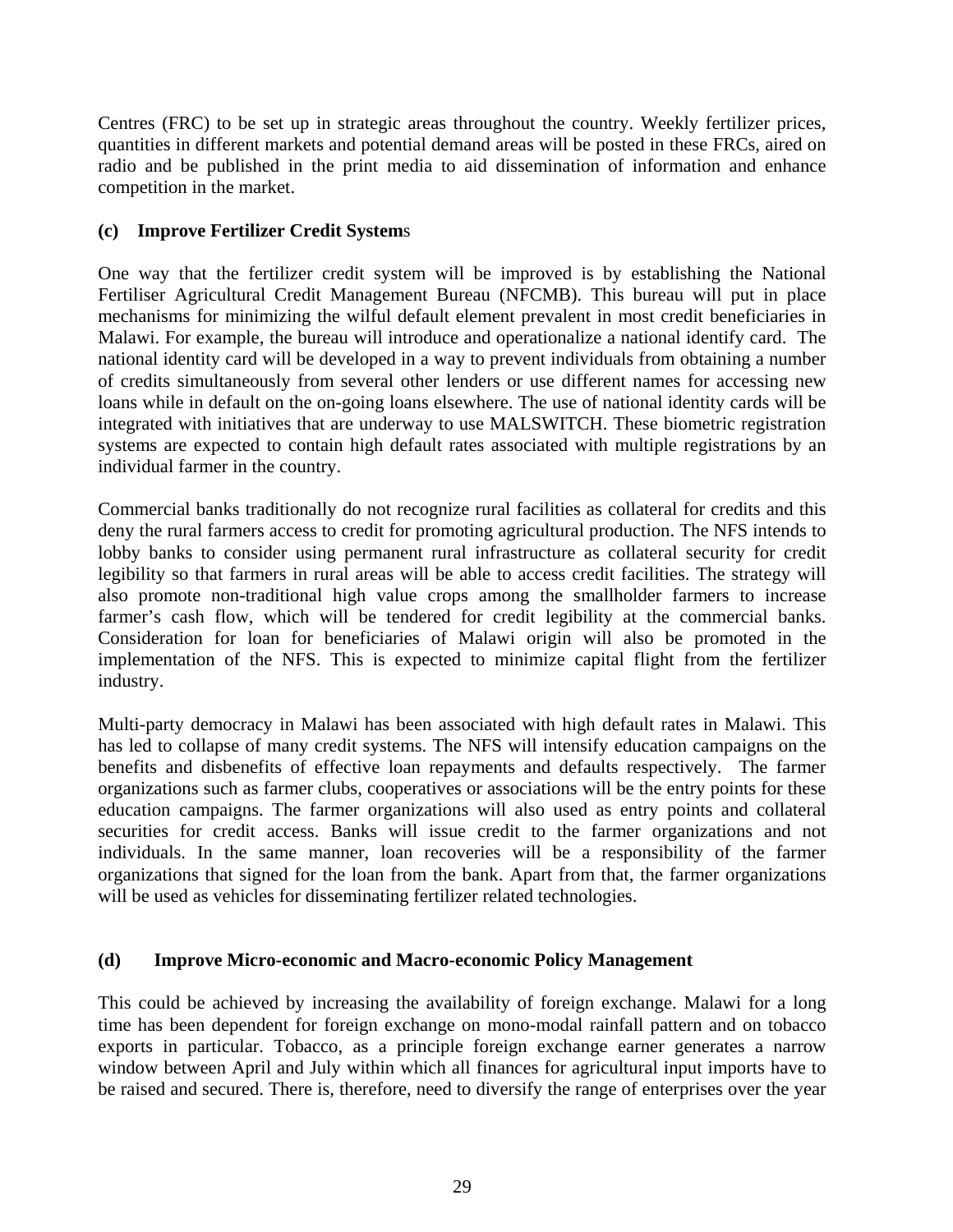and also intensify irrigation of a number of high value key crops that would provide alternative sources for foreign exchange.

Malawi is a small open economy and as a 'price-taker', cannot influence prices of its tradable products on the world market. Apart from improving infrastructure such as the transport system (road network & railway), warehousing, and the quality of products and value addition, foreign exchange availability and quantity could be increased by making the country's products more competitive through a devaluation of own currency strategy. Between 1995 and 2004, empirical evidence demonstrates an increase in the volume of exports in Malawi, although the rise was lower than the growth in imports in monetary terms resulting in the negative current account balances (Killick, 1995). In the stabilization program, the exchange rate policy management using devaluation of currency, constricts import levels and increases exports through its expenditure switching mechanism. Although these improvements have not been able to eliminate the running of a current account deficit, the country should continue to explore exchange rate policy of currency devaluation. Prudence in government expenditure could complement these efforts and promoting stability in the exchange rate by making appropriate monetary and fiscal policies.

The Ministry of Agriculture and Food Security will liaise with infrastructure services project to improve road and market infrastructure in rural areas to buffer the transport costs currently forming a major component of the fertiliser prices. The current road network is inadequate and in poor state. Because of this, the private sector fails to penetrate the remote areas of the country to supply fertilizers and makes fertilizer prices to be very high. The NFS will facilitate the improvement of rural road network and market infrastructure by promoting community based rural infrastructure repairs and maintenance, public works programme and private-public sector partnership in the development of rural infrastructure/communication.

The Malawi Government in collaboration with the Mozambican and the Zambian Governments will also prioritise infrastructure development in the Nacala Corridor to ensure maximum utilization of the Nacala and Beira Rail Lines and the Shire-Zambezi Waterway to increase the country's access to sea ports of Mozambique.

### **(e) Promote Integrated Use of Organic and Inorganic Fertilizer**

Although the use of inorganic fertilizer immediately replaces the mined crop nutrients, it does not improve the physical characteristics of soil and this limits its productivity. The NFS strategy will intensify the use of both inorganic and organic fertilizers in the name of conservation farming in order to reverse this problem. While the inorganic fertilizer will quickly replace the mined soil nutrients, the organic fertilizer through conservation mechanisms will play the role of improving soil granulation, which eventually increases soil productivity. In the long run, organic fertilizer will also release nutrients to the soil and hence improve its fertility. The amount of inorganic fertilizer to be applied will decrease. This will be a cost-effective way for farmers in using inorganic fertilizer whose costs are high. The incorporation of herbicides in conservation farming will mean reduced demand for labour services. With the increasing effect of HIV/AIDS on availability of labour for agriculture activities, incorporation of conservation farming the strategy will be a viable option.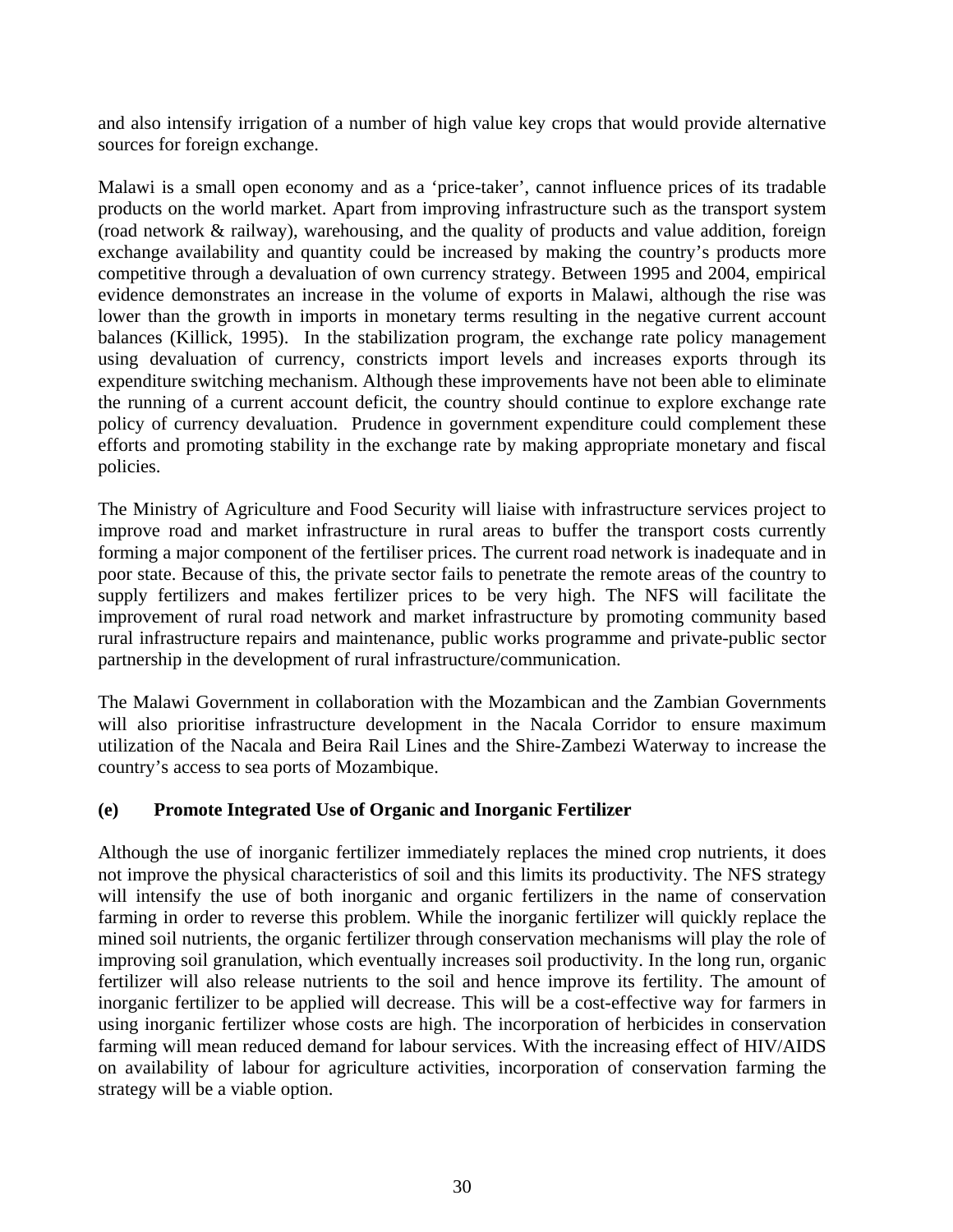### **(f) Strengthen Fertilizer Regulatory Framework**

The observed super-normal profits by fertilizer dealers results from inadequate competitive practices accentuated by high collusion amongst the traders. This calls for the Government of Malawi to play a role of regulatory-monitoring in the fertilizer market. The quality and standards of fertilizer in the fertilizer markets in Malawi are questionable. The NFS will facilitate the formation of Malawi Fertiliser regulatory Board (MFRB) to provide regulatory services on the fertilizer market. MFRB will monitor the adherence of players in the fertilizer market to the stipulated operational conditions. A bill will be drafted to lead to the establishment of the MFRB. Collection and analysis of soil samples and training of technicians will be promoted to increase the capacity of the MFRB to effectively regulate the fertilizer market. The MBS role will be to set standards.

The NFS will facilitate the improvement of fertilizer production and storage capacity by lobbying private sector into fertilizer and warehousing investments. It will also set standards in the fertilizer production and packaging areas as well as storage. Awareness campaigns on appropriate standards will be promoted alongside provision of soil analytical services to facilitate the development of new fertilizer recommendations. Utilisation of the recommended fertilizer will be promoted developing a fertilizer guide for Malawi.

### **(g) Regulate Fertilizer and Output Prices**

High fertilizer prices currently bar farmers from accessing adequate amounts of fertilizer negatively affecting agricultural development. High handling costs resulting from inadequate and poor road network and warehouses are responsible for these high fertilizer prices. The private operator's motive to make high profits especially in rural remote areas aggravates this situation resulting in low effective demand for fertilizer. The low effective demand is also an issue of low farmer liquidity mainly associated with low producer prices resulting from oligopolistic traders operating in the rural output markets.

The NFS will promote the setting up of maximum prices for fertilizer to improve accessibility of by farmers.

In output markets, the NFS will promote the use of floor prices to ensure that farmers realise reasonable income from their agricultural produce. The government has already embarked on the price support programmes by introducing minimum prices for the strategic food and cash crops. This strategy will reinforce this approach to ensure that farmers benefit from their production.

### **4.5.1.4 Intervention Description**

The NFS will build capacity of farmers, agro-input dealers and the private sector suppliers of fertiliser. In this respect NFS will promote the formation of associations among fertilizer dealers and farmers. These associations will play a major role as entry points in the delivery of services such as farmer and agro-input dealer trainings, sensitization meetings.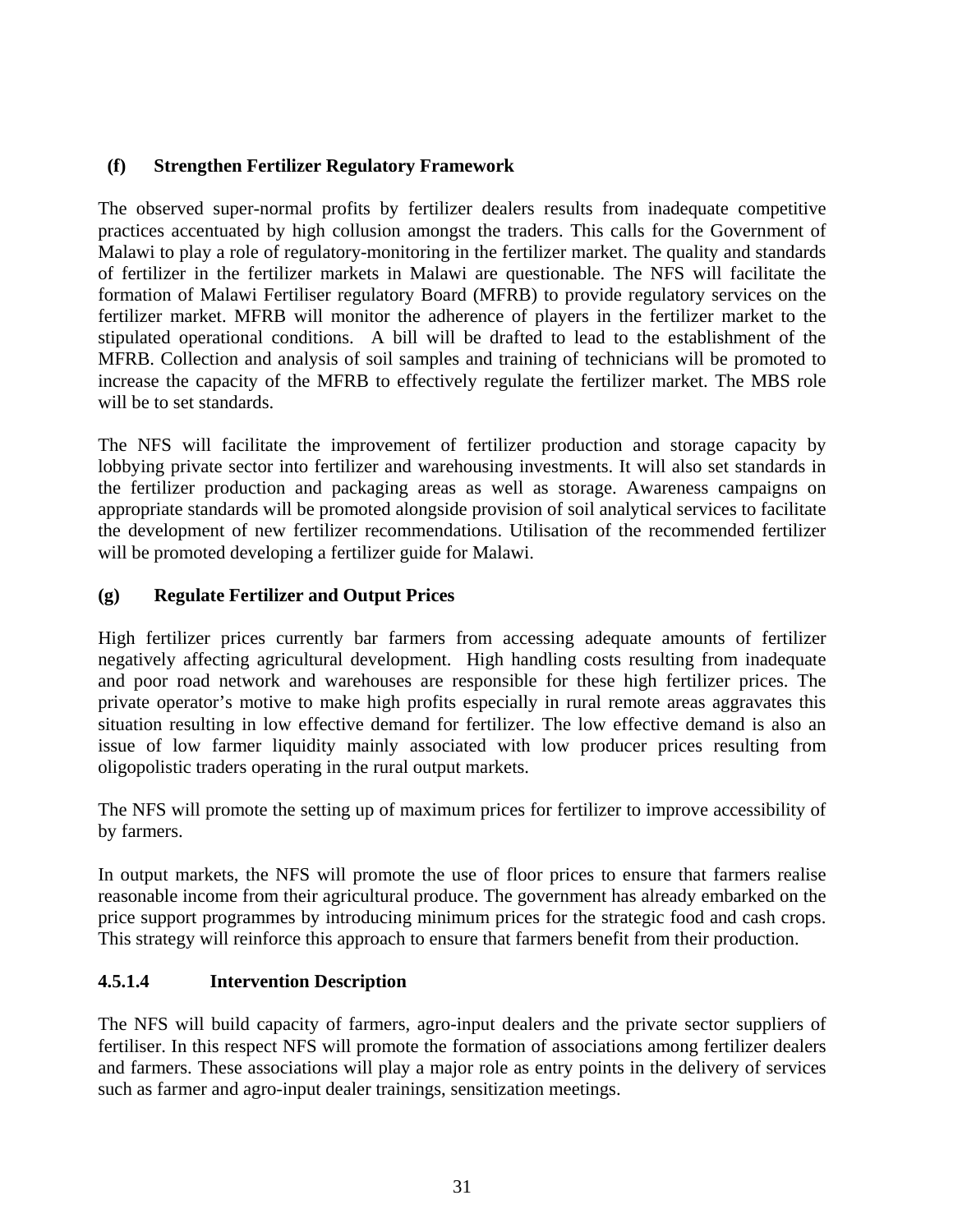In addition to the above, NFS will undertake needs assessment to assess the level of capacity of farmers and the private sector involved in the fertiliser business.

NFS will also ensure that information and statistics is made available to all players in the industry to enable them to make informed decisions.

In trying to enhance the financial capacity of both farmers and the private sector and the agroinput dealers in particular, the NFS will put in place mechanisms for linking them to the lending institutions and improving credit management by minimizing the default rate currently observed at an increasing rate. The NFS intends to influence the NFACMB formation and one of its objectives will be to facilitate the introduction of a national card identity. The other objective is to expand and improve the MALSWITCH program. The NFACMB will also ensure that cheaper credit is available for the agro-input dealers and farmers. It will do this by lobbying with the Reserve Bank of Malawi on possibilities of lowering the cost of credit to reflect the vibrancy of the economy.

### **4.5.1.5 Identification of Key Players**

Poor resource smallholder farmers, private sector national fertiliser suppliers, agro-input dealers, Government of Malawi and the public companies will be the key players in the implementation of the NFS.

In any fertilizer related intervention participatory methods will be used to identify farmer beneficiaries. In this regard Area Development Committees (ADC) and Village Development Committees VDC) will be empowered to undertake these responsibilities. The same will apply in all social protection/safety net programs.

### **4.5.1.6 Key Activities**

### **(a) Sensitisation Campaigns**

The NFS will conduct a number of sensitization meetings and workshops for the government program implementers, ADMARC, SFFRFM, VDCs, ADCs, DDCs, AFCs, VFCs, beneficiary farmers, FFAM, agro-input dealers, national fertiliser suppliers and FTAM. These meetings will give highlights on modalities of the NFS implementation, monitoring and evaluation.

### **(b) Beneficiary Farmer and Agro-input Dealer Identification**

While a census will be used in taking stock of the agro-input dealers and their financial legibility to benefit from the WSP, beneficiary farmers will be identified by poverty targeting approaches. As for beneficiary farmers, this will ensure that the number identified does not exceed the planned size of the subsidy.

#### **(c) Fertiliser Production and Marketing Survey Conduction**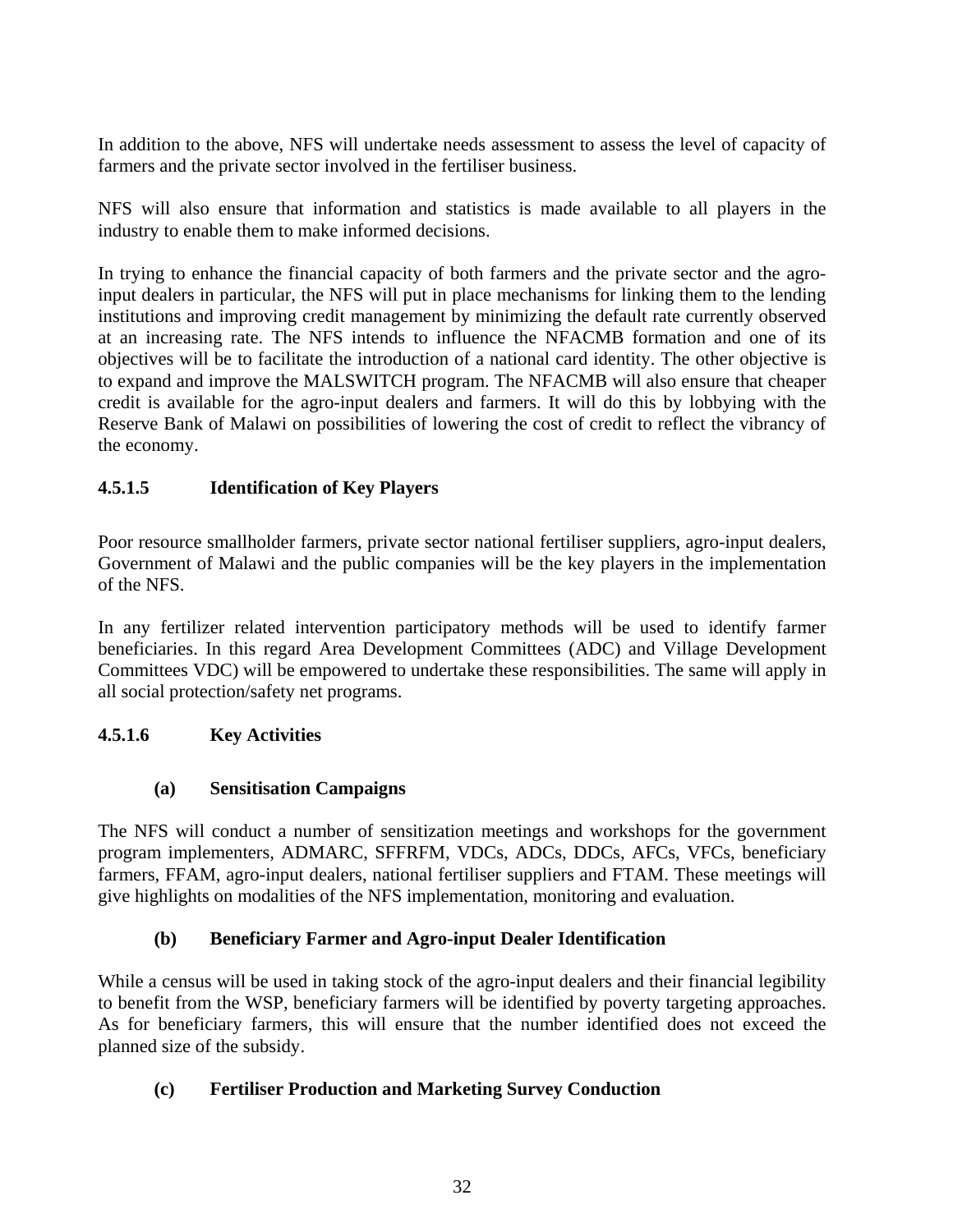For all players to make informed decisions in the fertiliser market, information asymmetry should be reduced. Provision of information to the players would facilitate the attainment of this objective. It is for this reason, that the NFS will put in place mechanisms for conducting domestic and international fertiliser production and marketing surveys, analyze the data and disseminate the fertiliser production levels and price information to the fertiliser market players. The NFS will also put in place mechanisms for developing fertiliser production and marketing databases.

#### **(d) Formation of Clubs and Associations**

Clubs and associations for beneficiary farmers, agro-input dealers and other private sector players will be instrumental in planning and implementation of the NFS program. For example, clubs and associations will facilitate implementation of sensitization campaigns, program reviews, re-planning, implementation and monitoring of the program. VFCs, AFCs, FFAM, AFAM and FTAM are among some of the organizations, which will facilitate implementation of the NFS program activities.

#### **(e) Voucher Production and Management**

For the market approach to work, the voucher system will have to be effective and efficient. The NFS will select capable private sector organizations that are in a position to handle and manage the program without any difficulties. These will be identified through a tender system. ADMARC and SFFRFM will also be allowed to participate in the voucher system of subsidy implementation. These will cover areas where the private sector finds it difficult to conduct their transactions at a margin.

### **(f) Procure and Distribute the Subsidy Fertilisers**

The 2005/06 Input Subsidy Program sold 147,000 Mt of fertiliser to its beneficiaries on voucher system. Taking into account higher levels of poverty in which 60% of the Malawi population lives below the poverty line and rising prices of fertiliser due to the effect of currency devaluations and higher transport costs, the NFS will explore the opportunity of increasing the subsidy package. This will increase the number of beneficiaries and hence increase the possibility of increasing food security for many households.

Optimal use of the subsidy is crucial to achieving the motives of fertiliser accessibility and affordability. The NFS will put in place mechanisms of ensuring that their procurement is timely done to in turn facilitate timely distribution and application. The issue of timeliness will be attained by making sure that the procurement is shared amongst various dealers. Among them will be ADMARC, SFFRFM and those companies from the private sector who will be given an offer from the open tender system. The NFS will put in place mechanisms of liaising with the private sector through the FTAM to ensure that procurement is taken into account for the gap to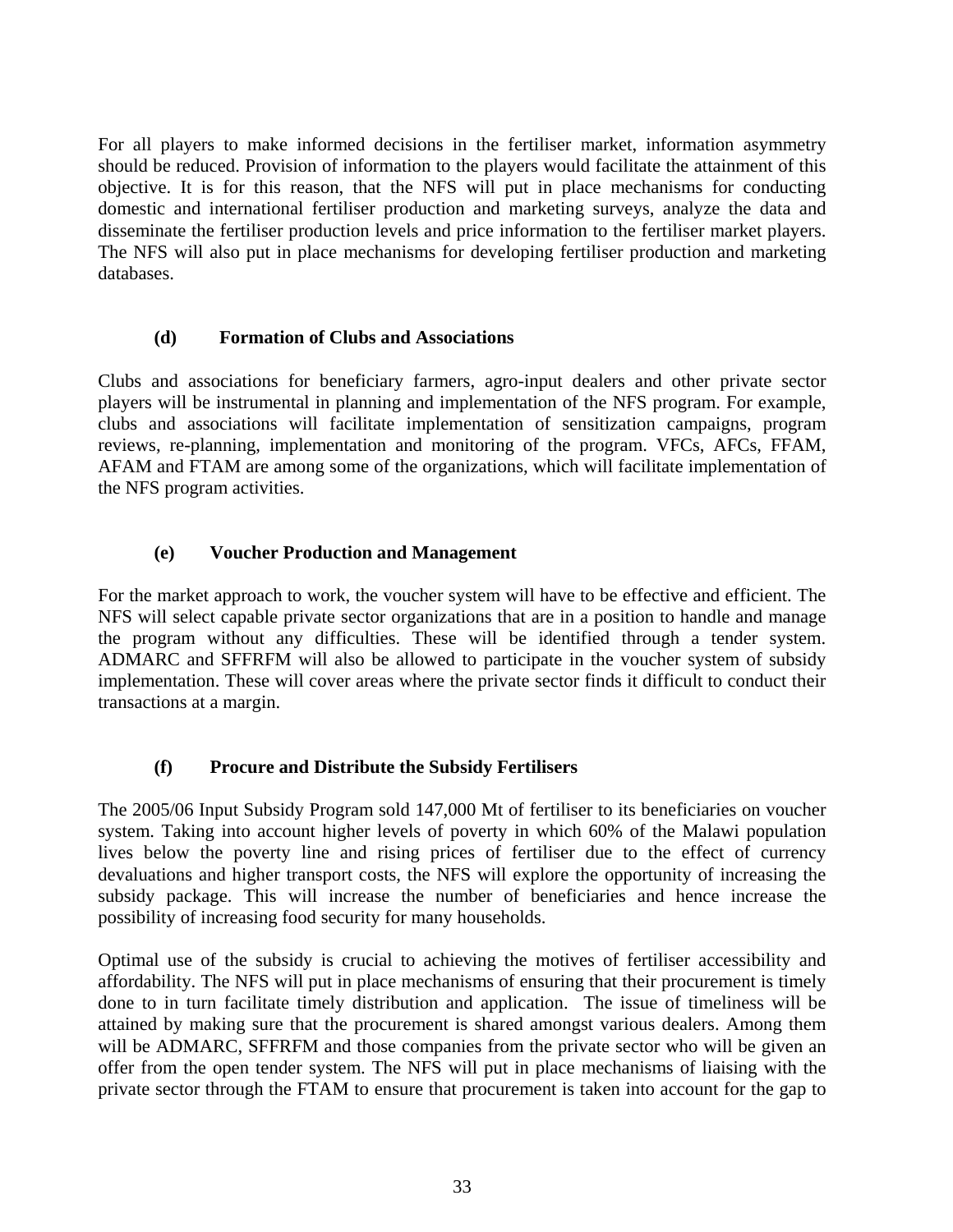be established between the potential demand for fertiliser and the amount FSP and IAP will procure and manage. This will ensure that fertiliser supplies tally with the effective demand. In so doing, this will protect the FSP and IAP fertiliser from being mismanaged.

### **(g) Form Farmer Organisations and NFCMB**

Political interference in the credit system at the beginning of the multiparty democracy in the 1990s made the credit recovery rate to fall as low as 25%. Since then, the recovery rate records have not picked up for most credit institutions. In addition, the cost of credit is too high for most farmers. Interest rates have gone up as high as 49% for some lending institutions. Using NFCMB, the NFS will reverse this by introducing national identity cards and MALSWITCH for systemically identifying the credit beneficiaries. It will also aim at lowering the cost of credit lobbying from the Reserve Bank lower borrowing rates. The formation of farmer's and trader's fertilizer groups will be promoted in the NFS to ease the delivery of services to these groups.

### **(h) Train Farmers, Extension Workers and Agro-input Dealers**

The NFS will organize various informal classes for farmers, extension workers and agro-input dealers to ensure efficient handling, use and management of fertilisers. VFCs, AFCs, FTAM, AFAM and FTAM will be entry points for training them. Own demonstrations, field days, agriculture shows, leaflets and radio/TV program, complement the informal classes.

### **4.5.1.6 Performance Indicators**

Some of the performance indicators that will show achievement of the program objectives are as follows: number of poor resource households benefiting from IAP increased; number of households benefiting from FSP increased; average nutrient use per hectare of fertiliser increased from the current levels of 43kg; number of farmer associations operational; number of agro-input dealer associations operational; volume of fertiliser distributed by agro-input dealers; warehouses operated by agro-input dealers; number of farmers and private sector operators serviced by the fertiliser production and marketing information system; number of farmers and agro-input dealers serviced by the NFCMB; default rate for fertiliser credits moving towards zero; volume of credit increased and number of private sector operators involved in voucher system of selling fertiliser increased.

### **4.6.1.4 Implementation Timeframe**

The NFS is planned to run for a period of five to ten years after which it will be reviewed.

## **4.6.1.5 Proposed Funding Mechanisms**

The NFS activities are expected to run on government but supplemented by the donor initiatives.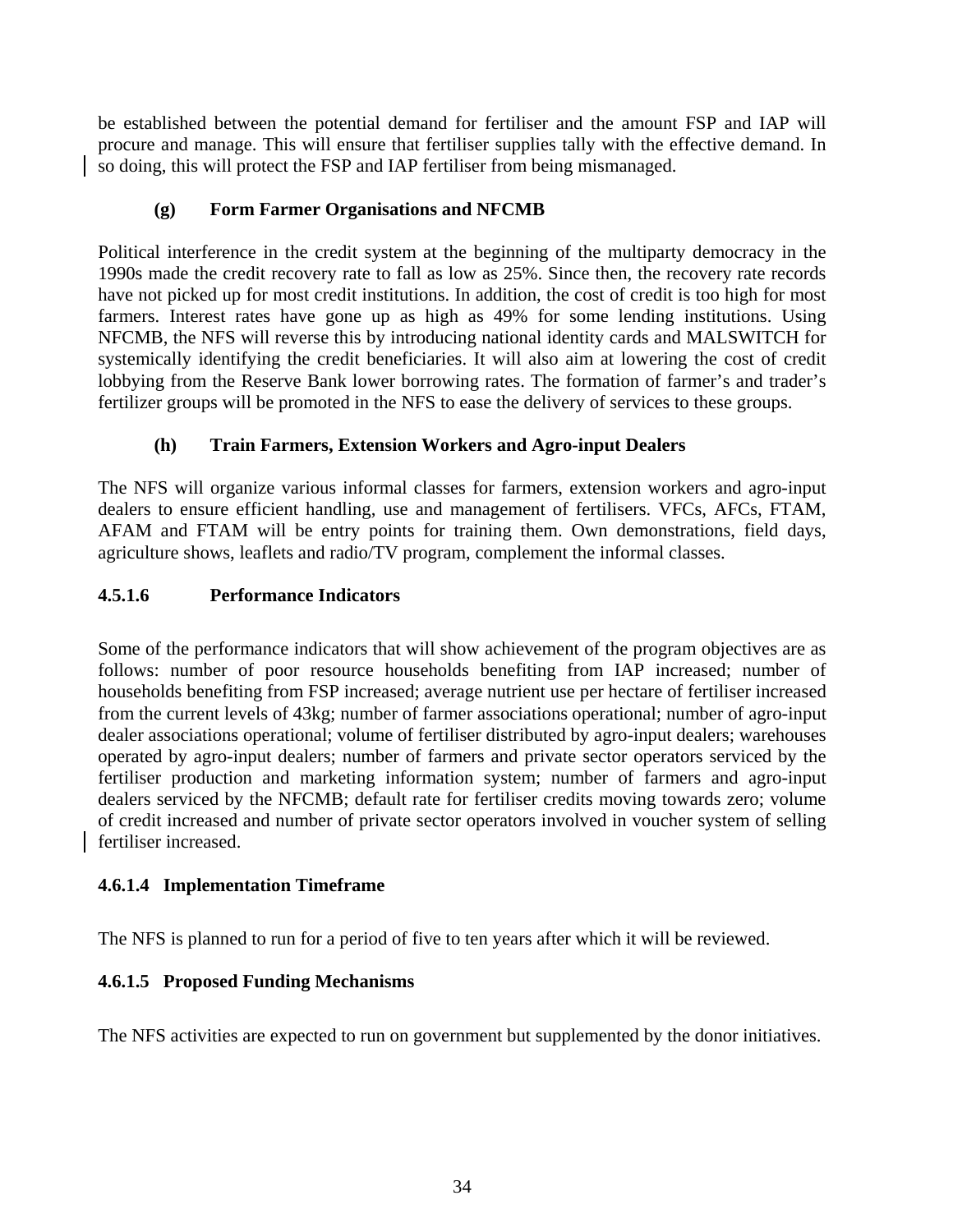### **4.6.1.6 Monitoring and Evaluation Systems**

A baseline survey will be conducted in the base year of the NFS implementation period. A household survey and stakeholder consultations will be used in order to consolidate baseline data. A baseline report will be distributed to all the stakeholders to facilitate implementation of the program. The data and analyzed statistics for the baseline will be a precursor for the intended fertiliser production and marketing information system to be set up in the Ministry of Agriculture and Food Security.

In the implementation phase of the program, fertiliser production statistics, fertiliser imports, fertiliser price data, and quantities marketed, fertiliser utilization, produce prices and production volumes and quantities marketed among others will be summarized from administrative reports. Multi-stakeholder review meetings will be conducted on quarterly basis. Verification visits will also be used to see what happens in different stakeholder arenas. The existing structures in various stakeholders will be deployed to collect monitoring data. A data sharing system and reports will be put in place coordinated by the Ministry of Agriculture and Food Security where the fertiliser production and marketing information systems will be housed. Targeted monitoring surveys will be conducted every 6 months complemented by annual evaluations.

### **4.6.2 Rural Input Dealer Network Development**

The private sector is said to be the engine of growth that benefits the poor. This, it does, by unveiling economic opportunities to them and letting them access essential services. The private sector is able to do this in a situation where it has the necessary enhanced capacity. Normally, capacity building comprises a systematic combination of human resources, working systems and institutions that lead to attainment of strategies and objectives in an economy. In the case of the NFS of Malawi, a systematic combination of human resources, working systems and institutions is likely to result in increased crop productivity, which may eventually increase food security and incomes at household and national levels. The NFS will, therefore, make sure that a viable agroinput dealer network thrives in the country.

### **4.6.2.4 Linkages between Input and Output Markets**

### **(a) Fertiliser Accessibility in Rural Areas**

Despite the presence of over a 1000 retail fertiliser outlets across the country, many rural areas are not fully covered and farmers have to travel approximately 10-50 km to look for fertilizer supplies. Most of the fertilisers are usually sold in 50kg bags thereby making it difficult for poor resource farmers in the rural areas to access the commodity. The NFS will lobby for packaging fertilizer in small packs and opening of more retail outlets in rural areas. It will also promote competitive agricultural produce pricing in output markets to increase farmer's liquidity so that they access more fertilizer for increased productivity.

### **e) Linkages with International Markets**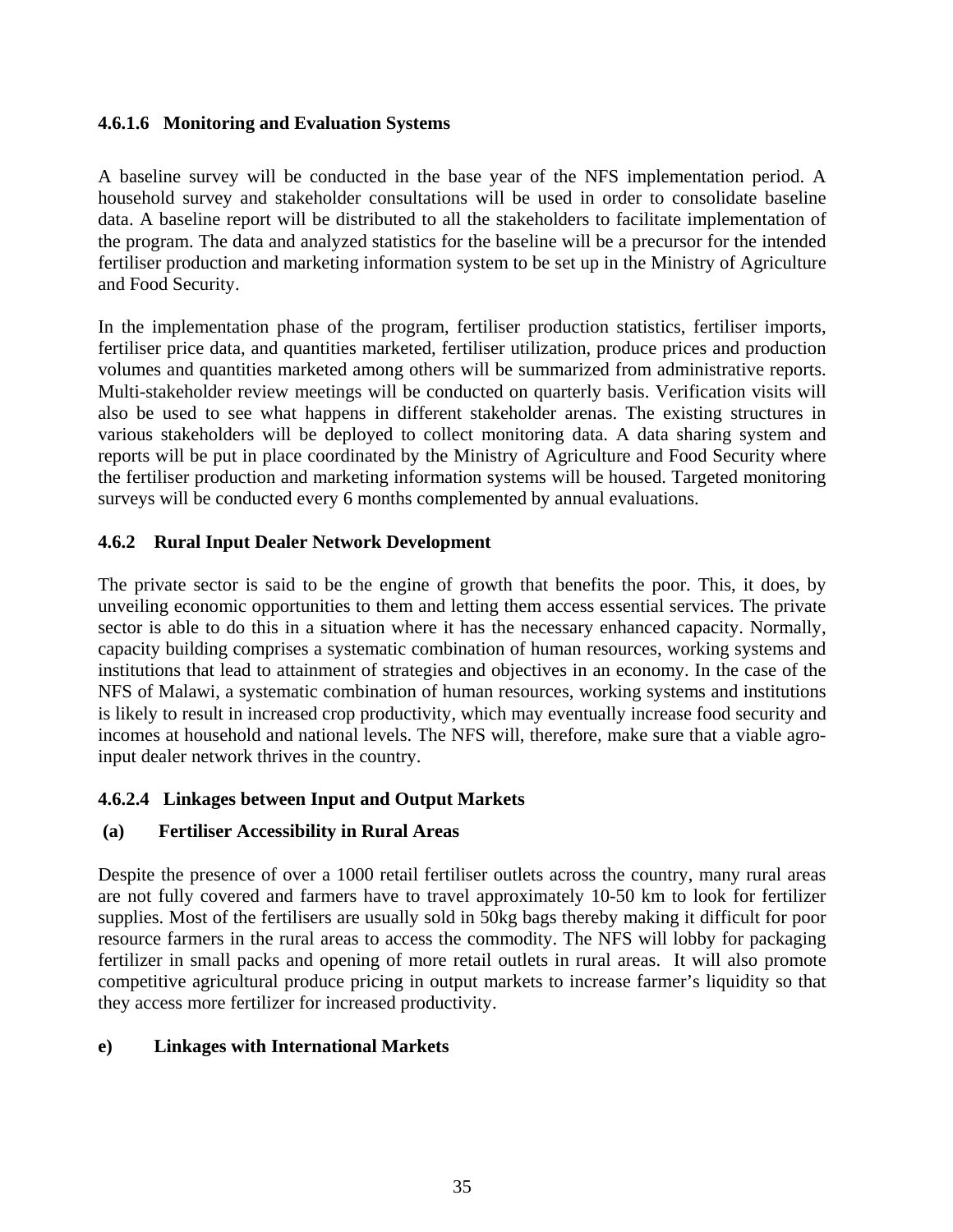The fertiliser market in the country taken alone is too small to allow multiple high volumes, lowcost importers to compete. Studies have shown that imports from low cost world fertiliser markets are significantly lower for shipments on consignments of 15,000-30,000 tonnes at a go for a single product. However, only 1-2 shipments of that size can be absorbed in the country and this hinders others companies to import and compete. Most companies in Malawi, import relatively small volumes of high cost fertilisers.

This is worsened due to the nature of Malawi fertiliser marketing system which has inadequate linkages with the international markets and very little global information does exist to facilitate fertiliser trade between countries. The situation leaves very little choice for the country's importers hence even high cost inputs are imported thereby resulting into exorbitant fertiliser prices.

To facilitate the adequacy of fertilisers in the country in the medium term, integration of controlled regional markets can cut costs by allowing more large-volume low-cost imports and can also cut costs by allowing traders to move fertilisers across borders from time-to-time based on unexpected and particular supply and demand conditions that develop over a season. However, this strategy has to be implemented with well-versed regulations on quality and preshipment inspections and other issues relating to subsidizing the agricultural inputs.

### **4.6.2.5 Private Sector Development**

### **(a) Quantity of Fertiliser Handled By Agro-Dealers**

Since 1992, the private sector has handled up to 208,183MT of different types of fertilisers. Urea, and 23:21:0+4S of all the fertilisers appear to have been handled in the largest quantities both estimated at 24% of 13 year total. CAN put at 17% of the total ranks the second in the amount of fertilisers used. The common use of 23:21:0+4S, Urea and CAN in relative terms could largely be linked to their use in maize, a staple crop grown by the majority of Malawians as observed by Nyirongo et al 2003.

### **(b) Farmer Resource Capacity**

Smallholder farmers' income sources are quite diverse. Sale of crops, ganyu wages and small business constitute the main sources of cash income. However, smallholder purchasing power is still very low as they do not realize much income from these sources as result of market failures. Due to poor linkages to input and output markets as a result of poor infrastructure network, smallholder farmers are not able to access competitive markets for their commodities. This problem is aggravated by weak bargaining power due to poor farmer group organization, poor and inadequate infrastructure and financial resources. The NFS will strengthen these farmer organizations so that they are entry points for credit facilities and other services.

### **(c) Farmer Training by the Agro-input Dealers**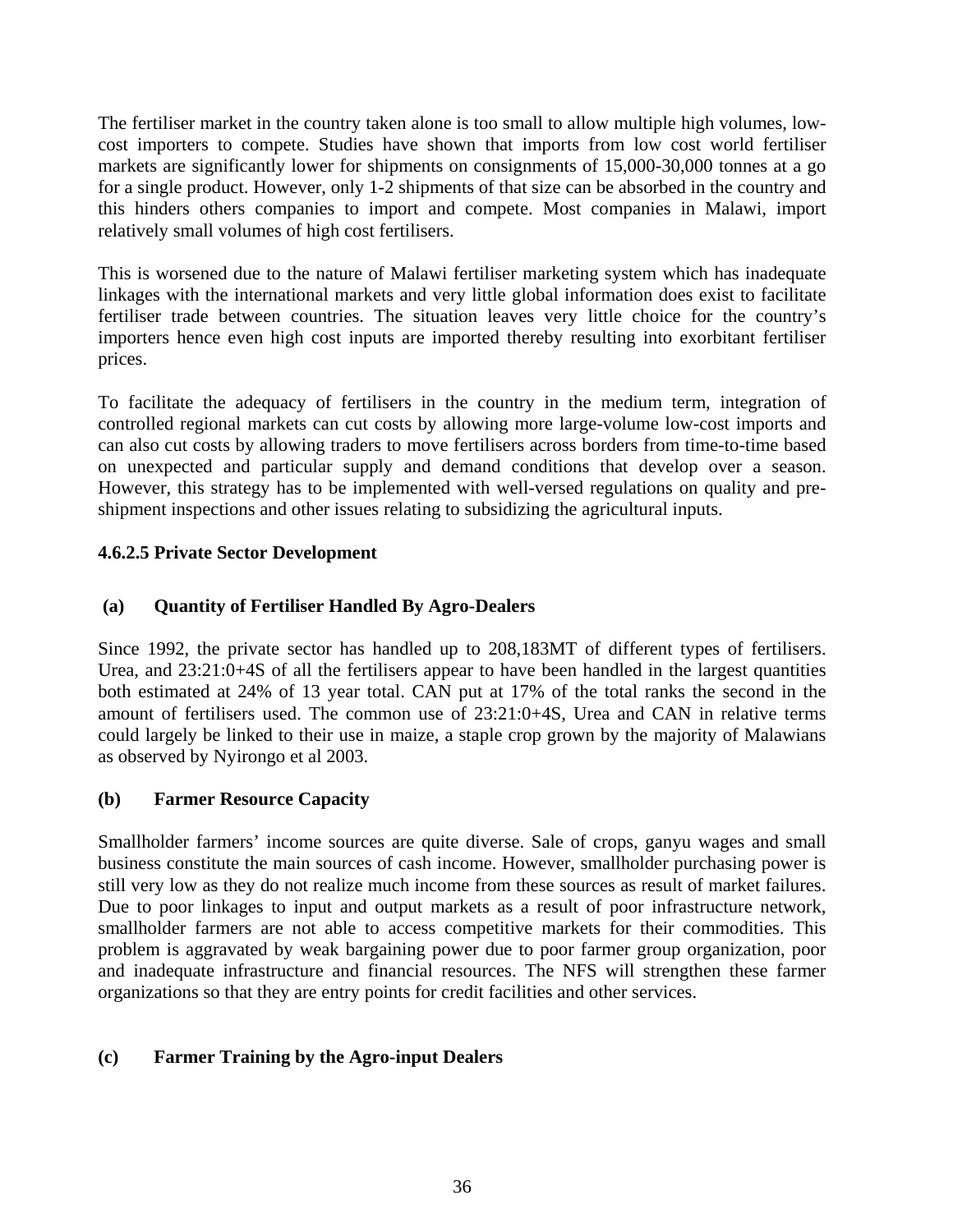Much of the farmer training on fertiliser use and management both in the pre and post-structural adjustments programs in Malawi has been the responsibility of the government. The agricultural extension staffs have been the core link between the knowledge generated by research and the farmers on fertiliser use and management. Among others, the fertiliser messages are documented in the guide to agricultural production where specific fertiliser grades are outlined. This approach fitted best in the time before trade liberalization when the market was closed and operated by a few monopolists. In the open market system, competition would be enhanced if the private sector were left to develop and promote specific grades of fertiliser that provide the necessary nutrients to a given crop. In this way, the government would be concentrating its resources on regulating the nutrient recommendations for particular crops (IFDC, 2005).

#### **4.6.2.6 Legal and Regulatory Framework**

The deregulation and marketing of fertiliser market in Malawi was set in 1990/91 when private sector was allowed to import larger quantities of fertilisers through issuance of licenses. The deregulation and liberalization of domestic marketing activities was completed in 1994/95 with a complete removal of subsidies and price controls from the fertilizer markets. For some time, to import and market any type of fertiliser anywhere in Malawi, any private individual or firm was only required to go through a simple registration process. However, in practice the requirement was hardly enforced. Government efforts to, eventually privatize the parastatals involved in fertiliser marketing are still in progress.

Private sector has responded to these initiatives and a number of companies have been in business for several years. However, since the parastatals are still in operation and there is frequent intervention in the market in form of free distribution of fertilisers and seeds, this creates uncertainty for private sector investment.

The policy framework on liberalization of the fertiliser market remains unclear due to government interventions in the form of subsidized or free fertiliser and seed giveaways through APIP and Starter Pack and recently universal fertiliser subsidy and these disturb the market. Private sector hesitates to bring in additional or fresh investment into the business in this environment.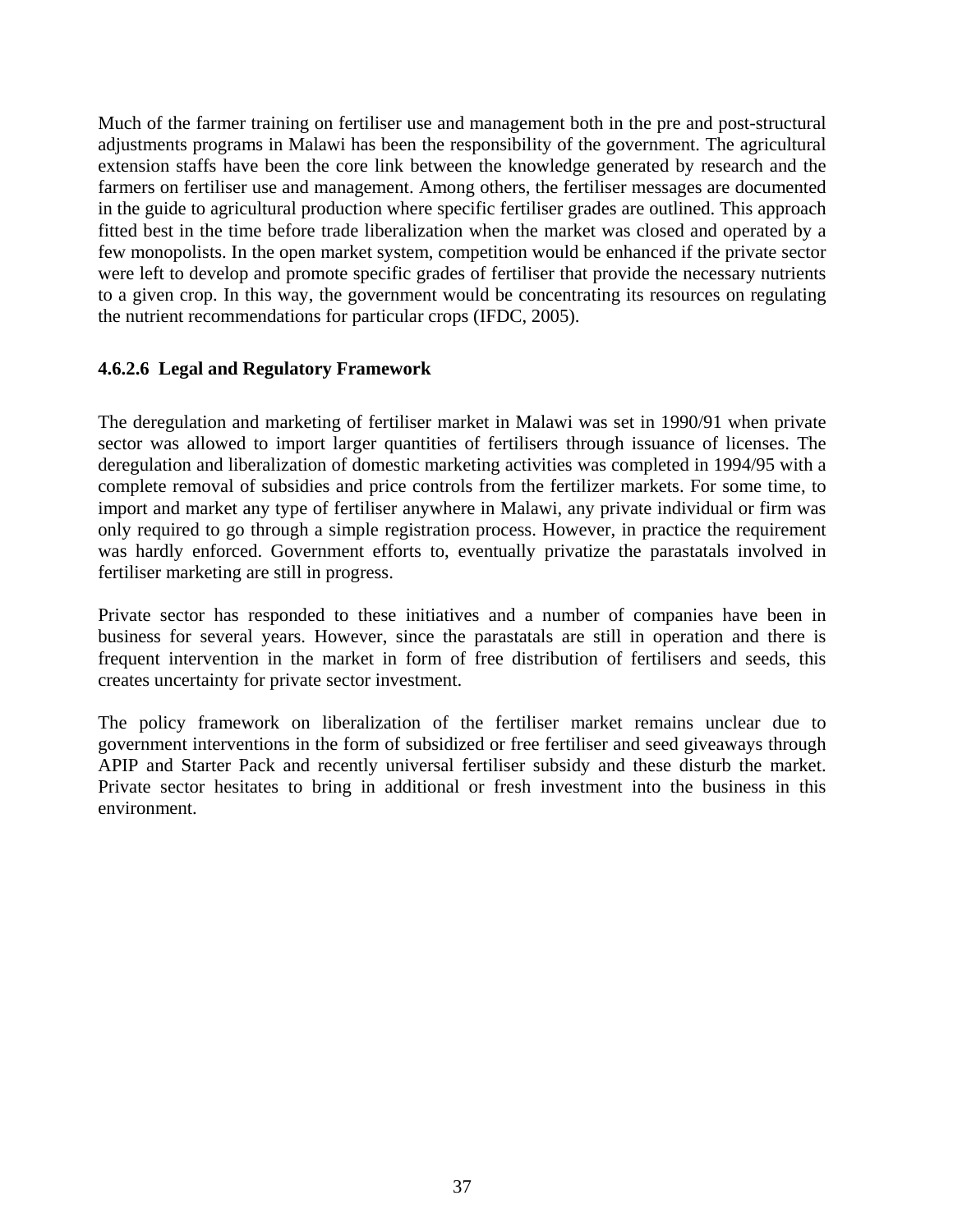### **CHAPTER 5: CONCLUSION AND RECOMMENDATIONS**

The ADMARC restructuring and its consequential closure of some markets should be conducted in phases to allow the emerging small scale business acquire experience in trade

Malawi realises that growth in agriculture production would reduce the frequency of food crises that the country has been experiencing over the years. However, this would be impossible if the current low levels of fertiliser uptake persist. The fertiliser uptake has been very low compared to the potential that the country has.

The proposed NFS intends to reverse this situation by increasing availability, affordability and access to fertilizer by farmers, improving fertilizer quality and standard, increasing farmer and private sector capacity in fertilizer utilization and production and marketing respectively, improving the synchronization process of crop nutrient requirements with soil fertility levels, facilitating the improvement of infrastructure, increase fertilizer profitability amongst farmers and the private sector operators and enhancing agricultural diversification among smallholder farmers.

A number of short to medium and long-term strategies will be adopted to achieve this dream. Among these strategies will be improvement in implementation of fertiliser intervention programmes for 5-10 years, farmer and agro-dealer training in fertilizer use, handling, management and marketing, development of fertilizer production and marketing information systems, improvement of fertilizer credit systems, improvements in macro-economic management, promotion of integrated use of organic and inorganic fertilizer and strengthening of fertilizer regulatory framework.

A fertilizer buffer fund has also been proposed in the NFS to ensure continuous supply of fertilizer in the country and also ensure that acquired fertilizer is used timely. The NFS further proposes the domestic production of fertilizer. It, however, realises that they are a lot hiccups associated with this venture. Because of that, it has been suggested that there is need to undertake fertilizer production comparative studies and critical supply chain analyses to identify entry points for the NFS.

The proposed NFS, it is assumed, will stimulate the private sector development whose ultimate impact will be increased fertilizer availability, accessibility and utilization by farmers in rural areas while accelerating agricultural development and reduce the private sector's reliance on the fertilizer government programmes.

Fertilizer operators should be encouraged to procure the fertilisers during the period when the international prices are low.

Some of the public warehouse facilities should be transferred to the private sector operators in the fertilizer market as incentives to them to increase competition amongst them and eventually increase fertilizer availability.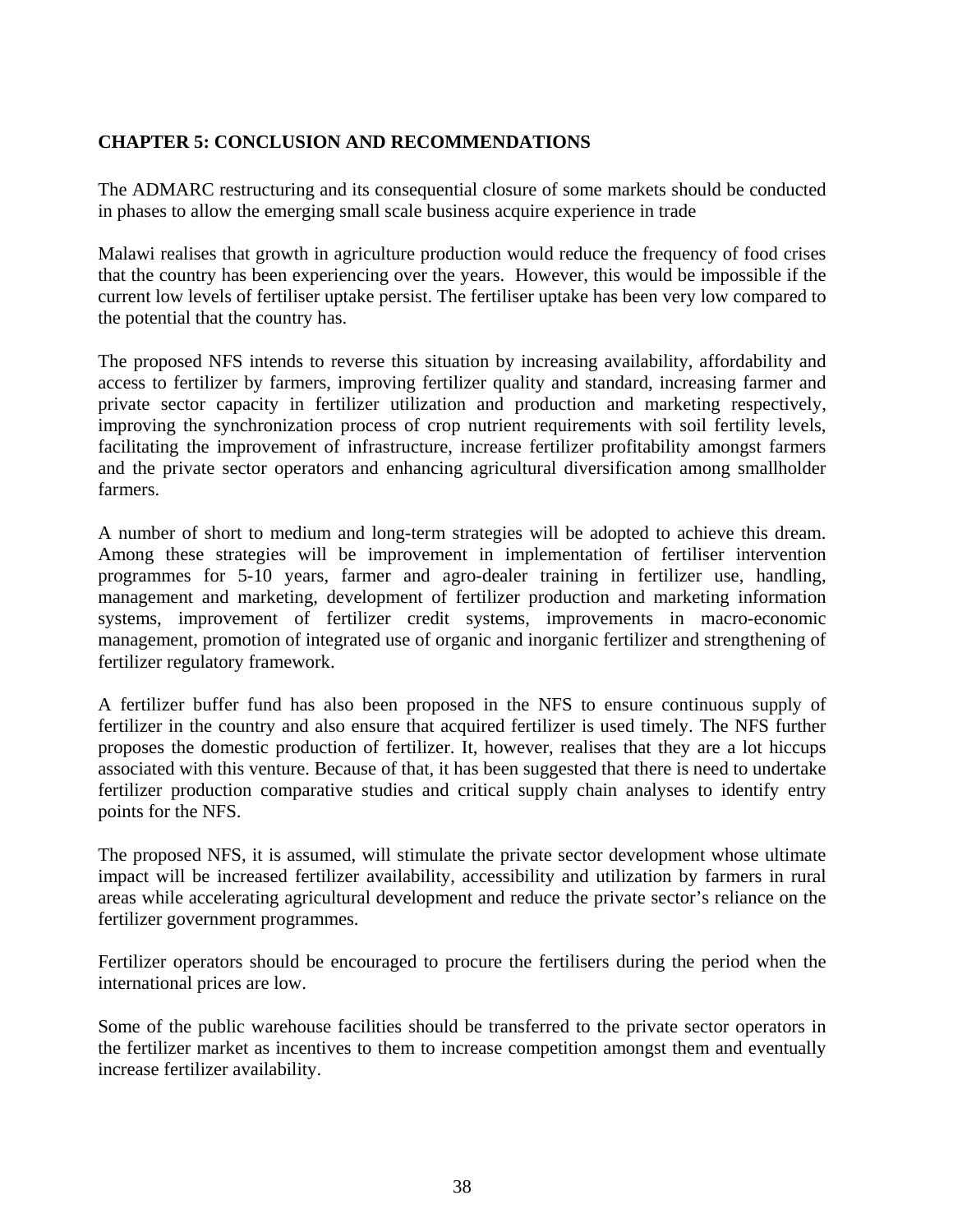The proposed fertiliser Act shall be presented to parliament as soon as possible for passing to enhance the fertiliser regulatory system. Government will have to enforce all fertiliser regulations in the fertiliser Act once it is passed. The strategy calls for the formation of the MFRB expected to strengthen monitoring of the fertilizer regulations.

The role of the private sector in fertiliser distribution and marketing in Malawi is currently concentrated in the main trading centres mostly along the main roads with few small-scale agro – dealers scattered in few selected rural areas. It is therefore recommended that they too should spread their activities into the remote areas by establishing seasonal selling points in event of the rural infrastructure undergoing some improvements under the NFS programme. The NFS will lobby for the improvement and development of rural infrastructure from the Infrastructure Services Project embarked upon by the government.

As evidence has shown that fertiliser prices have skyrocketed making it difficult for the masses of the poor farmers who live on less than a dollar a day to access fertiliser, the government should continue with its fertiliser programs such as fertiliser subsidy. This promotes access to fertiliser and therefore improves food security. A 5-10 year period has been suggested. This should be reinforced by the output price support programmes the government has already started operating such as minimum prices for the strategic food and cash crops.

The government should strengthen credit systems to farmers. This should be in the form of expanding access to agricultural credit and use of rigorous procedures in credit recovery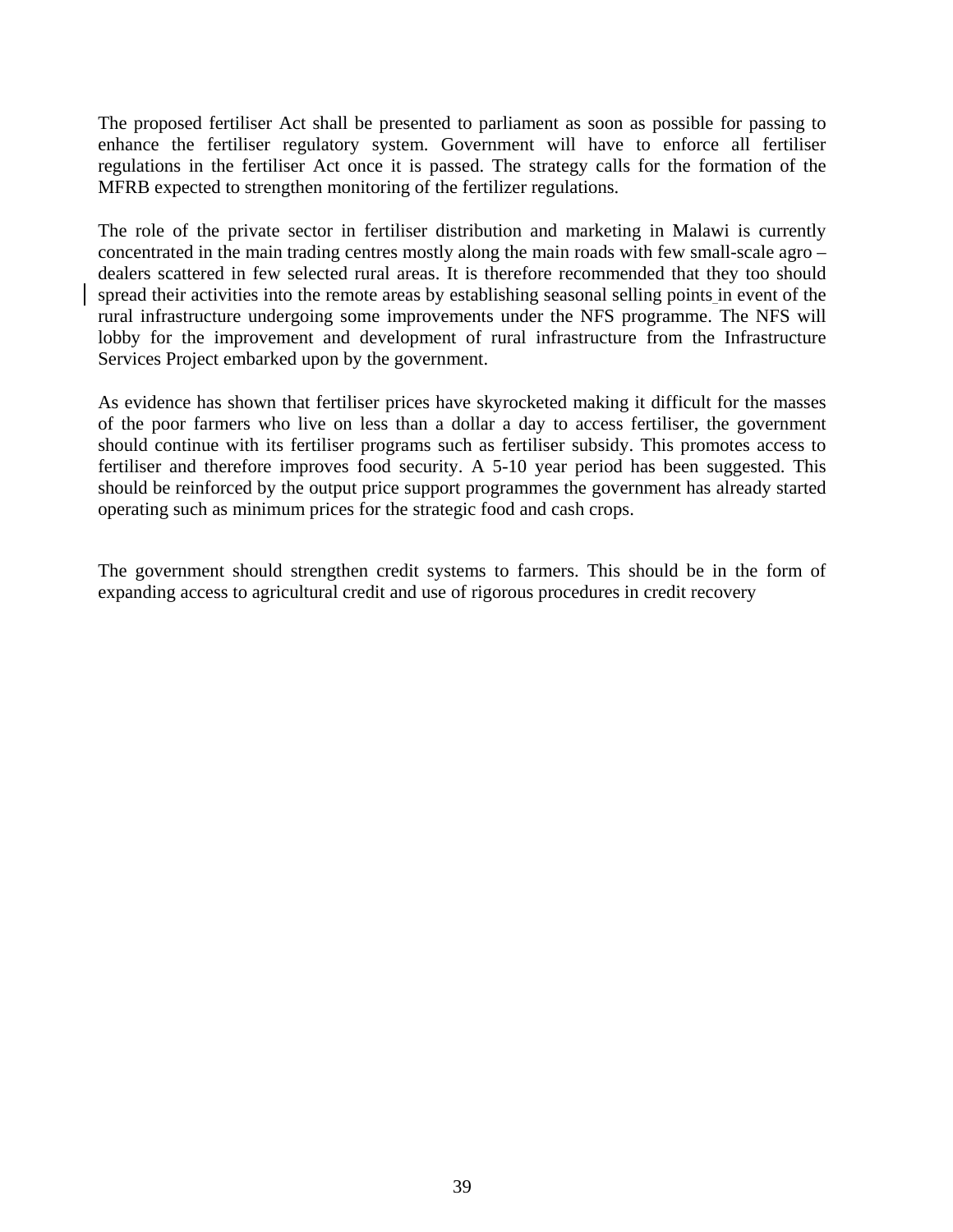#### **ANNEXES**

| <b>HOUSEHOLD BACKGROUND</b>             |             | <b>Households</b> | <b>Per Capita</b> |                  |  |
|-----------------------------------------|-------------|-------------------|-------------------|------------------|--|
| <b>CHARACTERICTICS,</b>                 | <b>Mean</b> | <b>Median</b>     | <b>Mean</b>       | <b>Median</b> in |  |
| <b>MALAWI 2005</b>                      | (MK)        | (MK)              | (MK)              | (MK)             |  |
| <b>Malawi</b>                           | 99,532.20   | 72,279.50         | 26,058.60         | 18,509.50        |  |
| Households Sex: Male                    | 107,595.40  | 78,027.08         | 26,817.90         | 18,896.40        |  |
| Female                                  | 72,499.09   | 54,961.07         | 23,522.20         | 17,482.60        |  |
| <b>Residence Place:</b><br>Urban        | 191,303.50  | 11,258.40         | 52,594.40         | 31,43.10         |  |
| Rural                                   | 87,066.10   | 68,504.00         | 22,454.00         | 17,467.20        |  |
| 1 <sup>st</sup><br>House per capita     | 46,049.10   | 43,181.80         | 7,394.60          | 7,884.20         |  |
| 2 <sup>nd</sup><br>expenditure quintile | 61,077.70   | 58,496.40         | 11,724.20         | 11,690.10        |  |
| $3^{rd}$                                | 75,908.50   | 71,107.60         | 16,188.70         | 16,997.80        |  |
| 4 <sup>th</sup>                         | 94,790.50   | 84,859.70         | 22,861.50         | 22,619.10        |  |
| 5 <sup>th</sup>                         | 173,621.00  | 124,482.50        | 54,793.00         | 41,397.20        |  |

#### **Table 1: Mean and Median Annual Households Expenditure**

*Source: 2004/05 IHS data and information* 

# **Table 2: Indices of Inequality in Consumption**

|          | Gini            | Consumption of Group as Percentage of Total |      |  |  |  |
|----------|-----------------|---------------------------------------------|------|--|--|--|
|          | Coefficient $8$ | <b>Consumption of Population</b>            |      |  |  |  |
|          |                 | Wealthiest 20%<br>Poorest 20%               |      |  |  |  |
| National | 0.40            | 6.3                                         | 46.8 |  |  |  |
| Rural    | 0.37            | 6.7                                         | 44.3 |  |  |  |
| Jrban    | 0.52            | 4.5<br>58.4                                 |      |  |  |  |

*Source: Government of Malawi (2000) Profile of Poverty in Malawi: Poverty Analysis of the Integrated Household Survey* 

#### **Table 3: Yield Gap between Smallholder Farmers and Research on Selected Crops**

<sup>&</sup>lt;sup>8</sup> The 1997/98 Gini-coefficient cannot be compared with the 1991/92 Gini-coefficient of 0.62 due to methodological differences.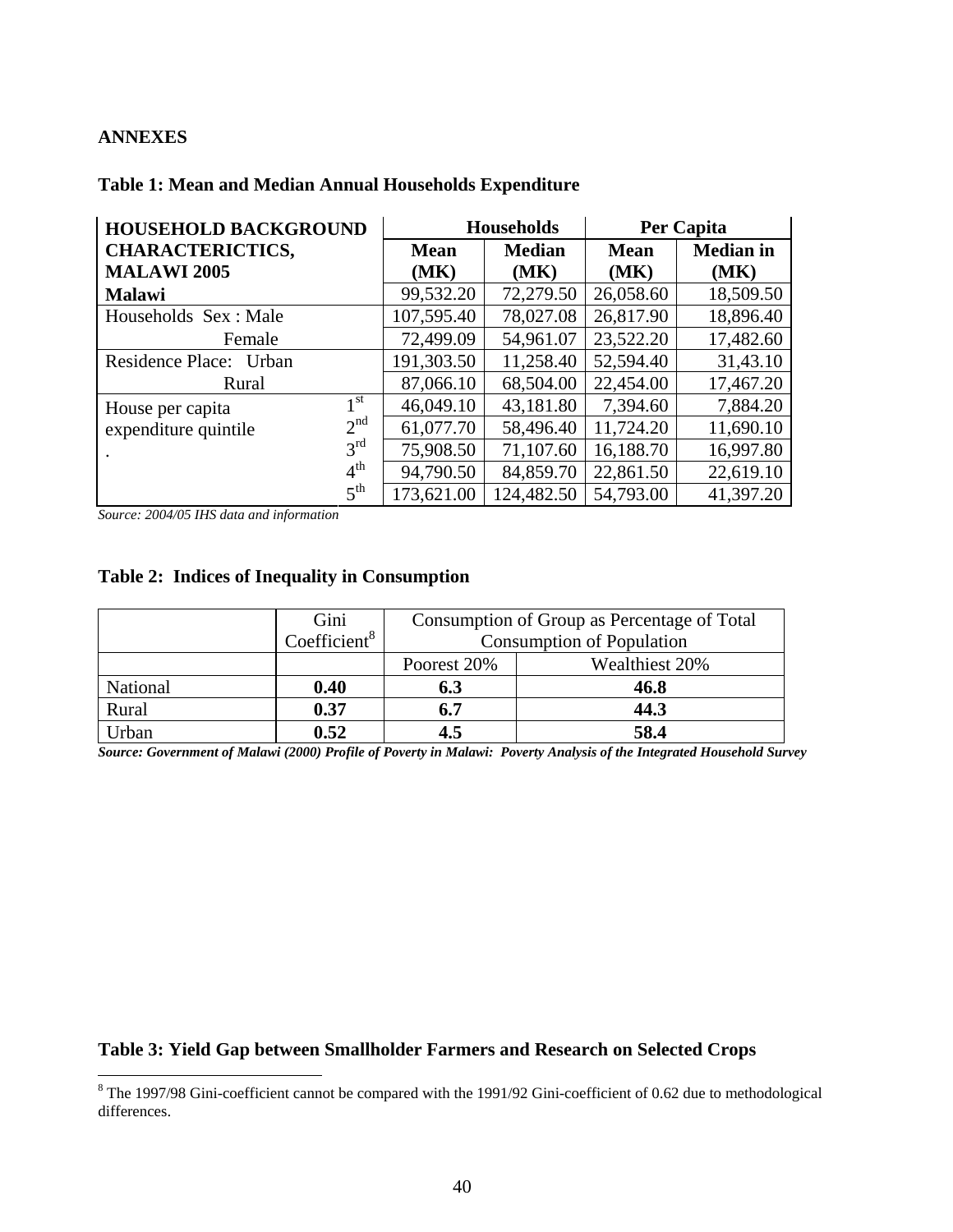| Crop                   | <b>Average Farm-</b> | <b>Research Yield</b> | <b>Ratio of Actual</b> |
|------------------------|----------------------|-----------------------|------------------------|
|                        | level Yield          | (kg/ha)               | to Potential           |
|                        | (kg/ha)              |                       | vield                  |
| Maize: Local Maize     | 838                  | 3,000                 | 1:3.6                  |
| <b>OPV</b> Maize       | 1800                 | 5,000                 | 1:2.8                  |
| <b>Hybrid Maize</b>    | 2,195                | 10,000                | 1:4.6                  |
| <b>Pulses</b>          | 564                  | 2,000                 | 1:3.6                  |
| <b>Groundnuts</b>      | 750                  | 1,750                 | 1:2.3                  |
| <b>Rice</b>            | 1,250                | 3,750                 | 1:3.0                  |
| <b>Tobacco: Burley</b> | 1500                 | 4,000                 | 1:2.7                  |
| Flue-cured             | 1700                 | 3,000                 | 1:1.8                  |
| <b>Cotton</b>          | 880                  | 2,400                 | 1:2.7                  |

*Sour*

*ce: Ministry of Agriculture, Irrigation and Food Security (2003).* 

# **Figure 1: Private Sector Market Share of Fertiliser Imports in 2004/5**

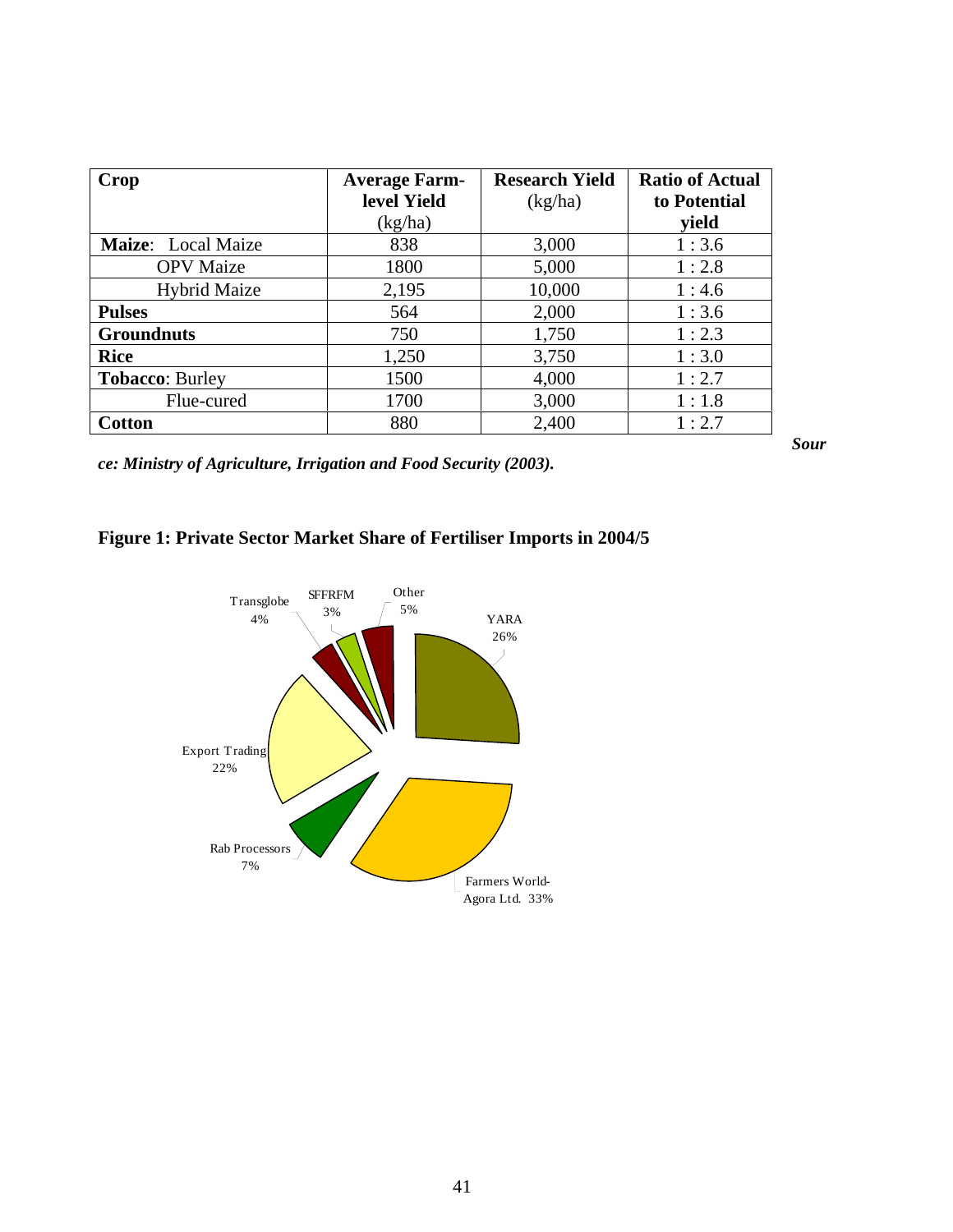| Table 4: Historical Fertiliser Sales in MTs (as a measure of consumption) |        |         |         |        |                 |                     |                          |         |         |         |         |         |         |
|---------------------------------------------------------------------------|--------|---------|---------|--------|-----------------|---------------------|--------------------------|---------|---------|---------|---------|---------|---------|
| <b>Type of Fertilise 1991/92 1992/93</b>                                  |        |         | 1993/94 |        | 1994/95 1995/96 | 1996/97             | 1997/98                  | 1998/99 | 1999/00 | 2000/01 | 2001/02 | 2002/03 | 2003/04 |
| CAN                                                                       | 34,3   | 29,997  | 18,204  | 54,46  | 51,125          | 42,580              | 46,125                   | 48,350  | 47,225  | 40,05   | 41,964  | 41,21   | 35,480  |
| Urea                                                                      | 38,6   | 46,227  | 30,514  | 36,73  | 38,167          | 1,438               | 39,450                   | 42,116  | 41,150  | 35,044  | 36,719  | 55,131  | 49,914  |
| Ammonium Sulp                                                             | 3,3    | 2,977   | 1,865   | 3,14   | 13,900          | 6,855               | 7,510                    | 6,950   | 8,120   | 6,675   | 6,994   | 10,952  | 12,491  |
| Nitrate of Soda                                                           |        |         |         |        | 79              | 44                  | 50                       | 69      | 65      | 50      | 52      | 273     |         |
| <b>Potassium Nitrat</b>                                                   |        |         |         | 73     | 162             | 112                 | 95                       | 122     | 116     | 100     | 105     | 648     | $\sim$  |
| <b>Ammonium Nitr</b>                                                      |        |         |         |        | 151             | 8,561               | 6,760                    | 7,210   | 5,115   | 3,338   | 3,497   | 3,022   | 833     |
| <b>DAP</b>                                                                | 19,0   | 26,042  | 10,701  | 19,26  | 19,612          | 866                 | 2,115                    | 1,195   | 3,119   | 2,670   | 2,798   | 4,834   | 1,603   |
| <b>TSP</b>                                                                |        |         |         |        | 1,379           | 451                 |                          |         |         |         |         | 114     | 296     |
| <b>SSP</b>                                                                |        |         |         |        | 176             | 203                 | 200                      | 195     | 150     | 117     | 122     | 30      | 78      |
| <b>MAP</b>                                                                |        |         |         |        |                 |                     |                          |         |         |         |         | 1,962   | 109     |
| <b>MOP</b>                                                                |        |         |         | 50     | 2,287           | 15,169              | 11,125                   | 9,150   | 10,212  | 10,34   | 10,841  | 4,225   | 6,067   |
| SOP                                                                       |        |         |         | 10     | 150             | 24                  | 50                       |         |         |         |         | 1,100   | 85      |
| 23:21:0:4S                                                                | 33,0   | 33,494  | 18,757  | 9,28   | 30,067          | $\overline{27,189}$ | 35,145                   | 33,188  | 41,120  | 36,713  | 38,467  | 42,478  | 50,565  |
| 3:02:01                                                                   |        |         |         | 40     | 188             | 357                 | $\overline{\phantom{a}}$ |         |         |         |         |         |         |
| 0:22:30                                                                   |        |         |         |        | 8               |                     |                          |         |         |         |         | 86      | 86      |
| <b>B</b> compound                                                         | 40     | 346     | 263     | 34     | 245             | 100                 |                          |         |         |         |         |         |         |
| Super B compou                                                            |        |         |         |        | 4,032           | 100                 |                          |         |         |         |         |         |         |
| C Compound                                                                |        |         |         | 1,00   | 698             | 390                 | 415                      | 365     | 318     | 167     | 175     | 481     | 481     |
| Super C compou                                                            |        |         |         | 15     | 698             | 387                 |                          |         |         |         |         | 221     | 221     |
| D Compound                                                                | 2,8    | 3,421   | 2,676   | 8,05   | 21,588          | 11,613              | 10,114                   | 14,150  | 14,251  | 13,350  | 13,988  | 14,108  | 24,440  |
| Super D Compot                                                            |        |         |         | 5,00   | 8,686           | 9,434               | 8,459                    | 8,150   | 6,288   | 6,008   | 6,295   | 7,802   | 7,735   |
| Super J Compou                                                            |        |         |         |        | 1,053           | 491                 |                          |         |         |         |         | 1,000   | 870     |
| S Compound                                                                |        | 101     | 92      | 1,30   | 1,461           | 1,065               | 965                      | 1,114   | 1,255   | 1,001   | 1,049   | 241     | 344     |
| NPK20:11:16                                                               |        |         |         |        | 121             | 219                 |                          |         |         |         |         | 9,054   | 5,369   |
| Dolomite lime                                                             |        |         |         |        |                 |                     |                          |         |         |         |         | 2,609   | 450     |
| Other Compound                                                            |        |         |         |        |                 | 23,826              | 18,348                   | 10,452  | 13,148  | 11,348  | 11,890  | 216     | 10,666  |
| <b>Total</b>                                                              | 131,6  | 142,605 | 83,072  | 140,64 | 196,033         | 151,474             | 186,926                  | 182,776 | 191,652 | 166,978 | 174,957 | 201,798 | 208,183 |
| <b>Imports</b>                                                            | 99,000 | 125,400 | 124,700 | 53,942 | 117,700         | 147,185             | 120,736                  | 137,497 | 179,570 | 187,530 | 179,275 | 215,026 |         |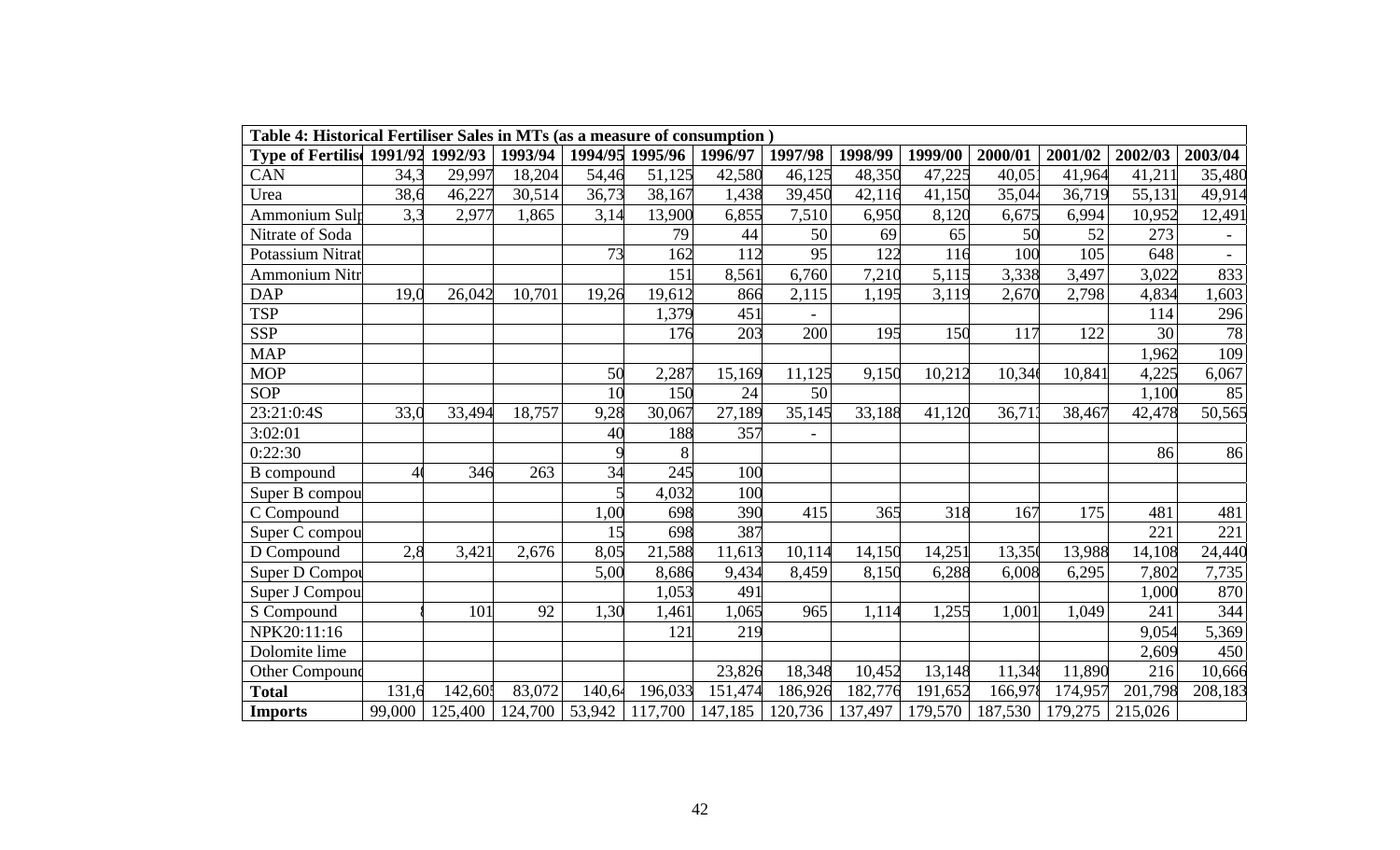|                          |                     |                    |                  | <b>Estimated</b> |
|--------------------------|---------------------|--------------------|------------------|------------------|
| Input                    |                     | <b>Recommended</b> | <b>Estimated</b> | required         |
| <b>Type</b>              |                     | application        | Area cultivated  | amounts          |
|                          | <b>Crops</b>        | rate. (kg/ha)      | (ha)             | (Mt)             |
| <b>Basal application</b> |                     |                    |                  |                  |
| $23:21:0+4s$             | <b>Hybrid Maize</b> | 200                | 354,921          | 70,984           |
| <b>DAP</b>               | <b>Local Maize</b>  | 22                 | 912,751          | 20,081           |
| <b>UREA 46%N</b>         | <b>Local Maize</b>  | 44                 | 912,751          | 40,161           |
| $23:21:0+4s$             | Sorghum             | 200                | 67,937           | 13,587           |
| $23:21:0+4s$             | Finger millet       | 200                | 35,165           | 7,033            |
| $23:21:0+4s$             | Wheat               | 100                | 2,483            | 248              |
| $23:21:0+4s$             | Phaseolus beans     | 200                | 171,663          | 34,333           |
| <b>DAP</b>               | Soyabeans           | 100                | 40,829           | 4,083            |
| compound s               | Soyabeans           | 200                | 40,829           | 8,166            |
| $23:21:0+4s$             | Sunflower           | 200                | 3,898            | 780              |
| <b>DAP</b>               | Cotton              | 100                | 45,023           | 4,502            |
| D Compound               | Tobacco             | 600                | 105,000          | 63,000           |
| <b>DAP</b>               | Sorghum             | 300                | 67,937           | 20,381           |
| <b>DAP</b>               | Rice                | 50                 | 41,770           | 2,089            |
| <b>UREA 46%N</b>         | Rice                | 65                 | 41,770           | 2,715            |
| MOP 60%K2o               | Sugarcane           | 300                | 15,000           | 4,500            |
| <b>DAP</b>               | Sugarcane           | 300                | 15,000           | 4,500            |
| <b>Top dressing</b>      |                     |                    |                  |                  |
| <b>UREA 46%N</b>         | <b>Hybrid Maize</b> | 150                | 354,921          | 53,238           |
| CAN 27%N                 | Local Maize         | 150                | 912,751          | 136,913          |
| <b>UREA 46%N</b>         | Sorghum             | 50                 | 67,937           | 3,397            |
| <b>UREA 46%N</b>         | Finger millet       | 50                 | 35,165           | 1,758            |
| CAN 27%N                 | Wheat               | 100                | 2,483            | 248              |
| CAN 27%N                 | Sunflower           | 90                 | 3,898            | 351              |
| AS 21%N24%S              | Cotton              | 100                | 45,023           | 4,502            |
| CAN 27%N                 | Tobacco             | 400                | 105,000          | 42,000           |
| AS 21%N24%S              | Rice                | 45                 | 41,770           | 1,880            |
| AS 21%N24%S              | Sugarcane           | 100                | 15,000           | 1,500            |
| <b>TOTAL (MT)</b>        |                     |                    |                  | 546,929          |

# **Table 5: Potential fertilizer demand in Malawi based on recommended rates of application and hectarage cultivated**

*Source: IFDC - the Malawi Agricultural Input Markets Development Project (AIMS)*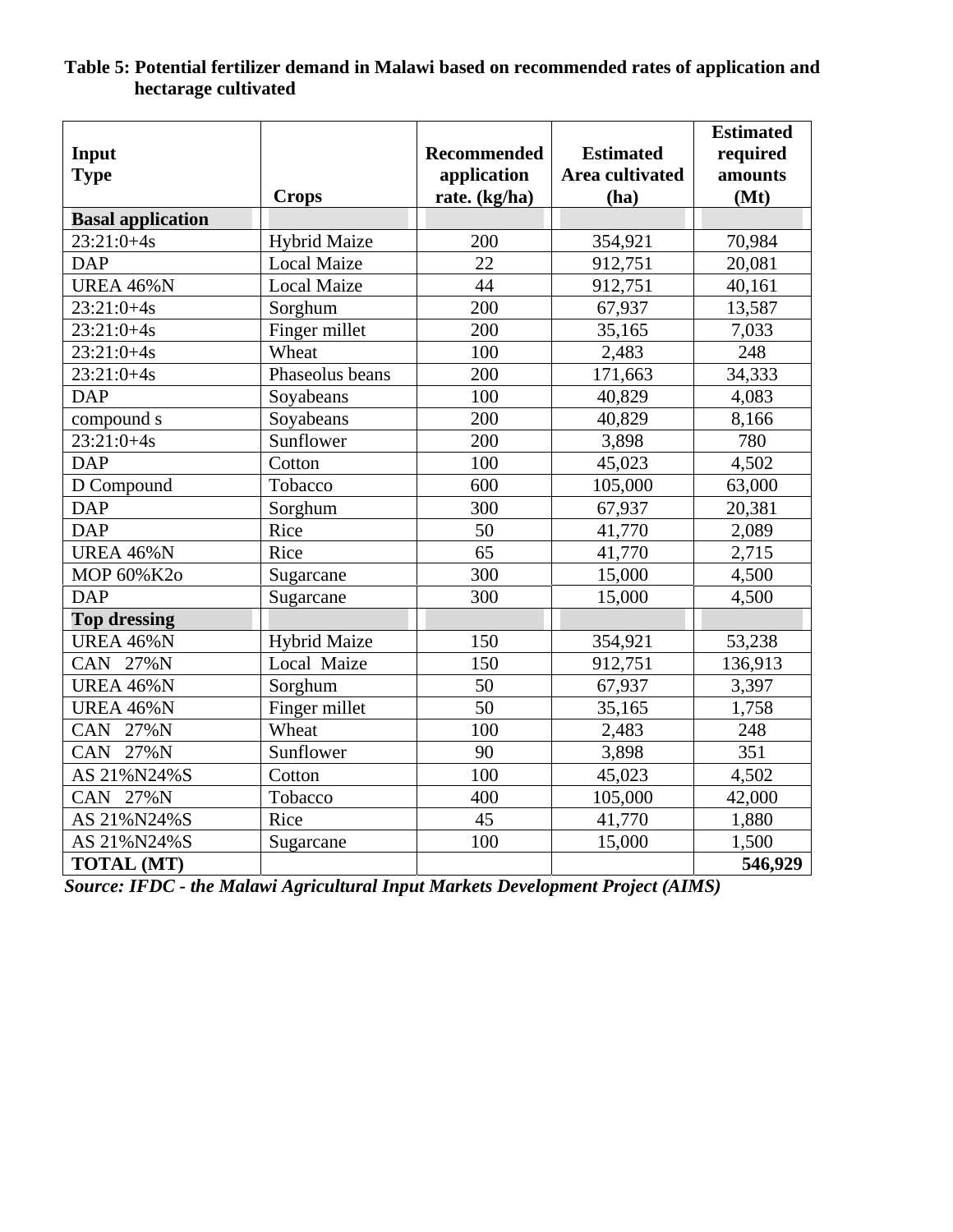

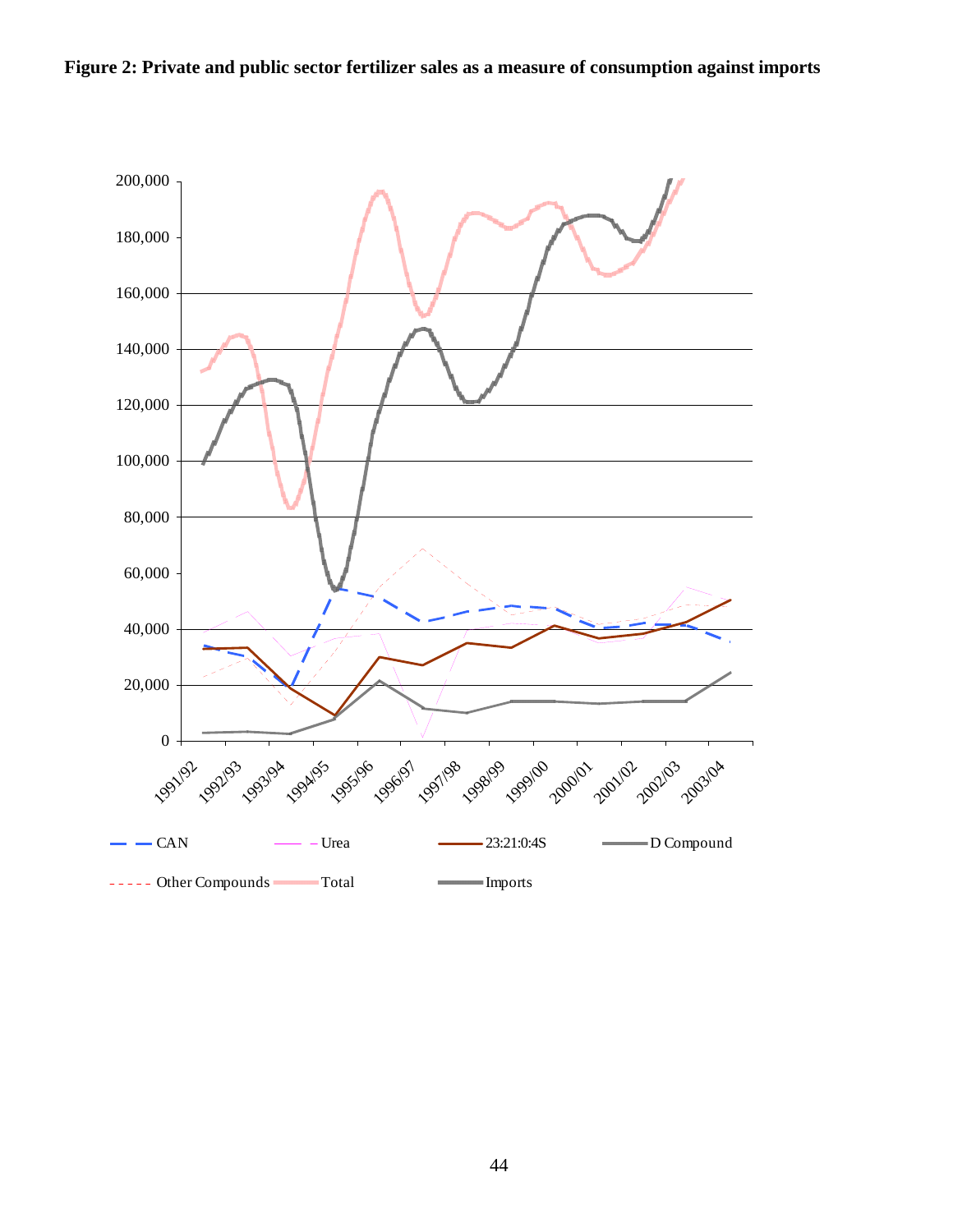

**Error!** Figure 3: Fertilizer Imports in the past 10 years

**Figure 4: Percentage share of fertilizer market after liberalization** 

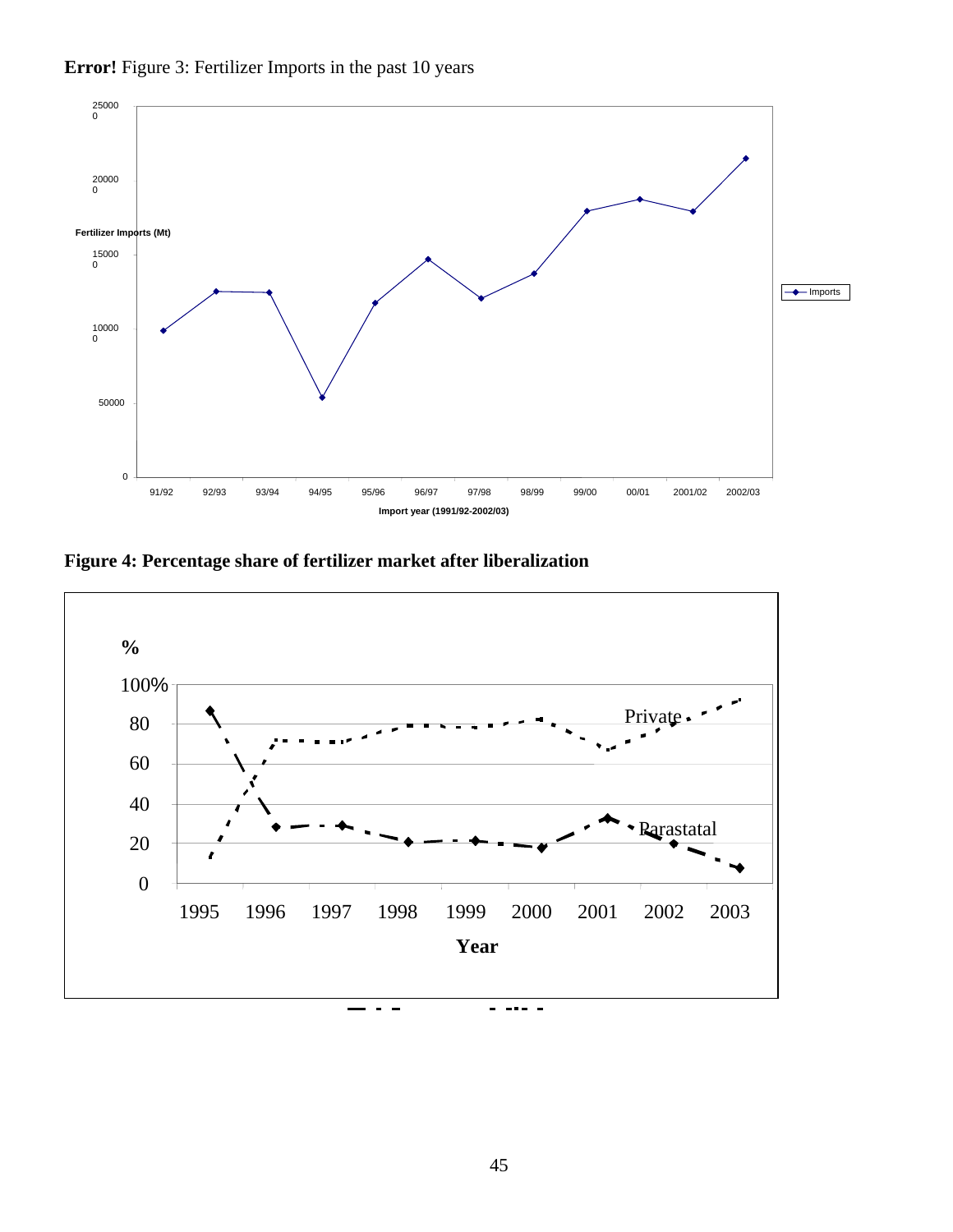



**Figure 6: Granular Urea Prices ex-Arabian Gulf by time (Jan 1997 – Jul 2004).** 

■ FOB ■ Sea Freight ■ Port Handling ■ Land Freight ■ Handling ■ Margin

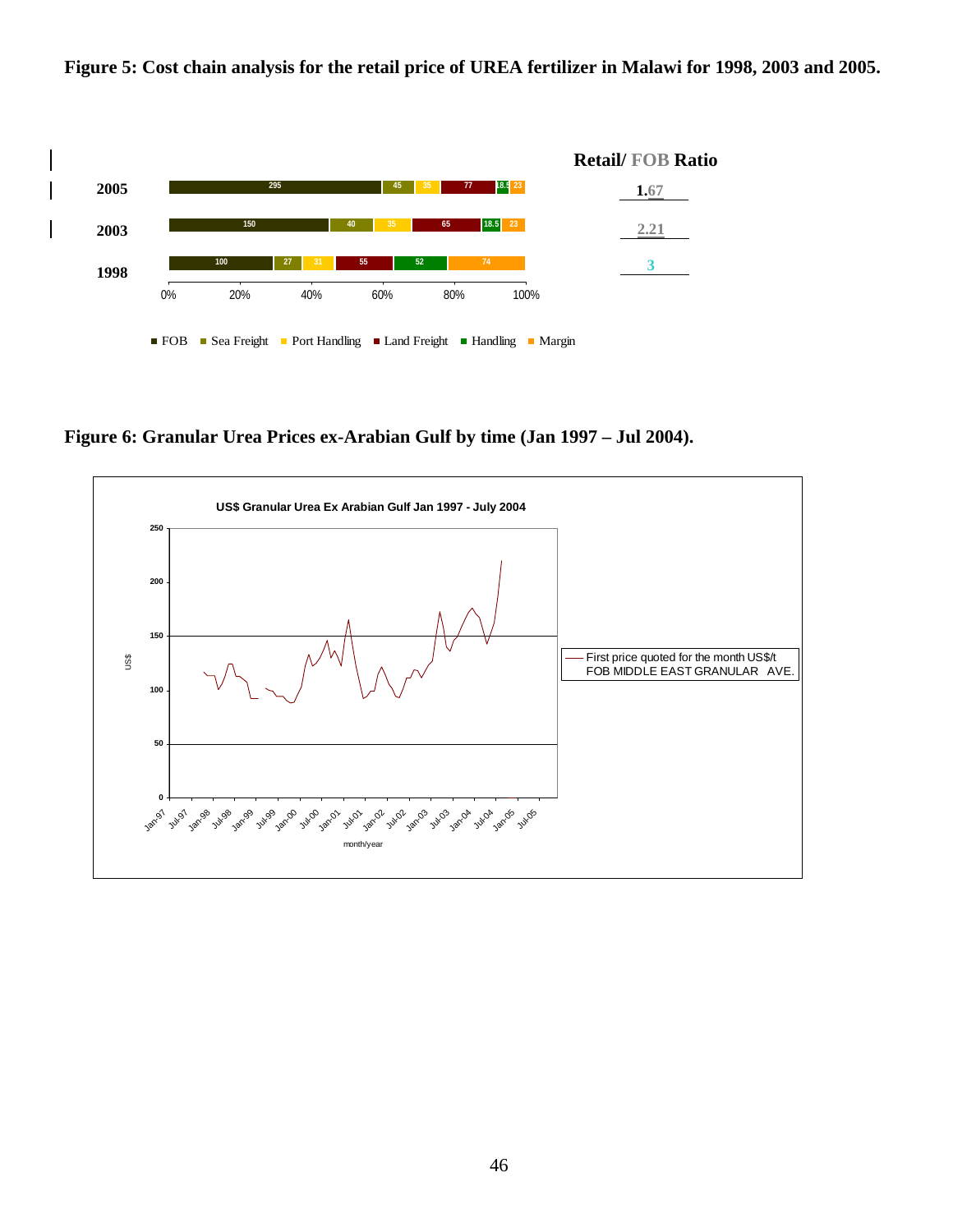**Table 6: shows a pre-feasibility study on the estimated cost of mining Apartite rock for the production of**  concentrate P<sub>2</sub>O<sub>5</sub>

| <b>Item</b>                      | US\$ per |
|----------------------------------|----------|
|                                  | tonne    |
| Mine                             | 1.78     |
| Plant                            | 5.75     |
| Power                            | 1.70     |
| <b>Electricals and Mechanics</b> | 0.72     |
| <b>General Services</b>          | 0.54     |
| Administration                   | 0.76     |
| <b>Sub Total</b>                 | 11.25    |
| Plus Mark up (min $20\%$ )       | 13.5     |

# **Table 7: Key Facts about Malawi**

| Population                                      | millions                   | 9,4  | 10,1           | 10,3  |
|-------------------------------------------------|----------------------------|------|----------------|-------|
| Population growth                               | % per year                 | 2,5  | 2,1            | 2,1   |
| Life expetancy at birth                         | Years                      |      |                | 38,1  |
| Fertlity rate                                   | Births per woman           |      | 6,4            | 6,3   |
| Infant mortality rate                           | per 1000 live births       |      |                | 102,8 |
| Mortality rate, under-five                      | per 1000 live births       |      |                | 193   |
| Urban population                                | % of total                 | 13,9 | 15             | 15,4  |
| <b>HIV</b> prevalence                           | % of females aged 15-24    |      | 15,3           |       |
| Illiteracy rate, male                           | % of male over 15 years    | 27,8 | 26,1           | 25,5  |
| Illiteracy rate, female                         | % of females over 15 years | 57,8 | 54,6           | 53,5  |
|                                                 |                            |      |                |       |
| Gross Domestic product                          | <b>Billion US\$</b>        | 2,4  | 1,8            | 1,7   |
| GNI per capita                                  | US\$ per capita            | 190  | 190            | 170   |
| GDP growth                                      | % over preceding year      | 7,3  | $\overline{4}$ | 1,7   |
| Inflation                                       | GDP deflator, annual %     | 58,9 | 42,2           | 24,5  |
| Agriculture, value added                        | % of GDP                   | 36,8 | 38             | 41,6  |
| Industry, value added                           | % of GDP                   | 18,2 | 19,2           | 19,1  |
| Services, value added                           | % of GDP                   | 45   | 42,8           | 39,4  |
| <b>Exports</b>                                  | % of GDP                   | 21,3 | 27             | 26,3  |
| <b>Imports</b>                                  | % of GDP                   | 29,9 | 42,4           | 38,2  |
| Gross capital formation                         | % of GDP                   | 11,6 | 14,8           | 13,1  |
|                                                 |                            |      |                |       |
| Net barter terms of trade                       | $ldex$ ; 1995 = 100        | 106  | 100            |       |
| Foreign Direct Investment Net inflow in mn US\$ |                            | 44   | 60             | 45    |
| Present value of debt                           | billion US\$               |      |                | 1,5   |
| Total debt service                              | % of export revenue        | 15,5 | 12,7           | 11,7  |
| Aid per capita                                  | US\$ per capita            | 44,2 | 43,2           |       |
|                                                 |                            |      |                |       |
| Surface area                                    | Thousand square km         |      |                | 118,5 |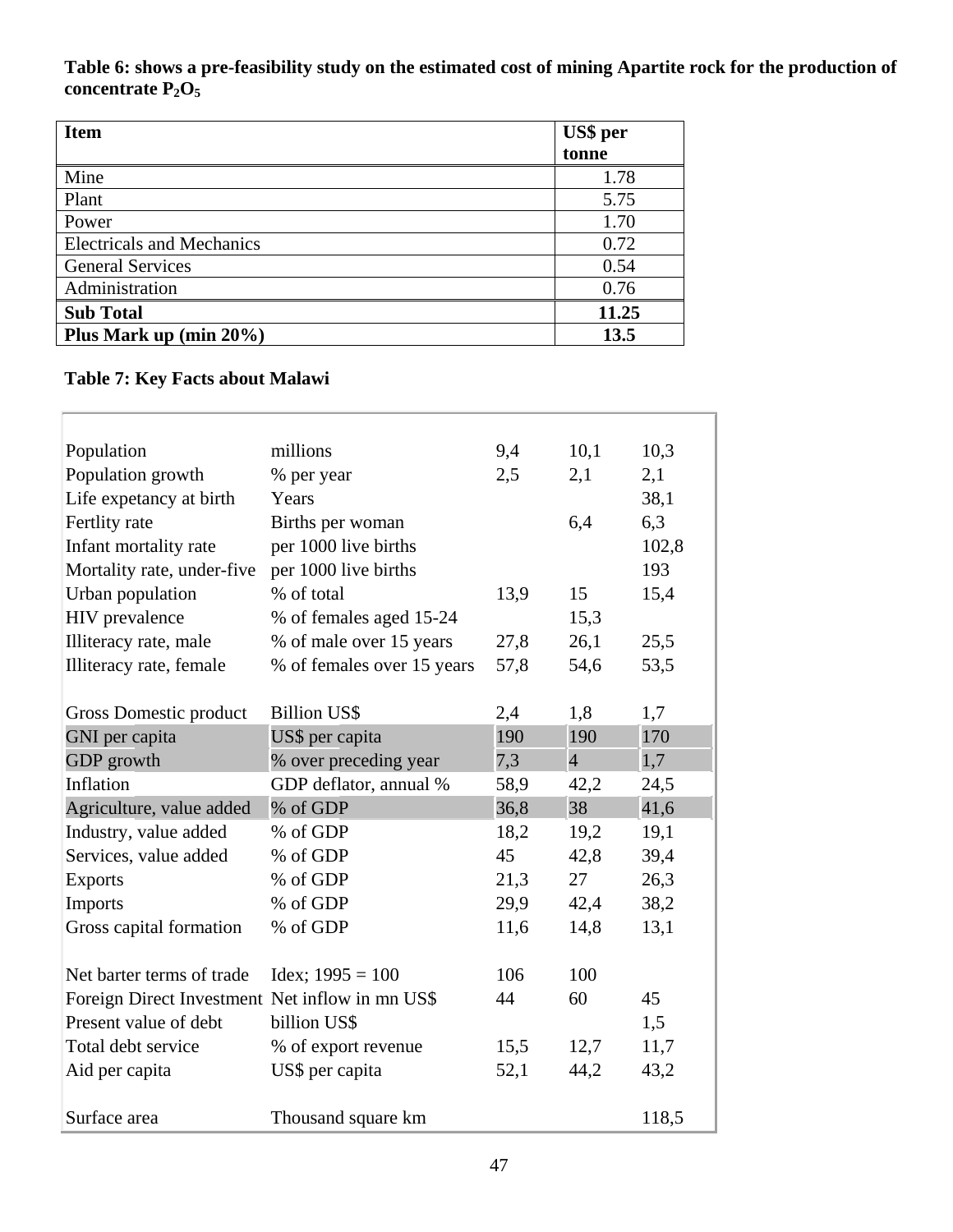| Forest area                       | Thousand square km                                                           | 26   |       |       |  |  |  |  |
|-----------------------------------|------------------------------------------------------------------------------|------|-------|-------|--|--|--|--|
| Annual deforestation              | % change                                                                     | 2,4  |       |       |  |  |  |  |
| Improved water source             | % of population with access                                                  | 57   |       |       |  |  |  |  |
| Urban sanitation                  | % of urban pop. w/ access                                                    |      |       | 96    |  |  |  |  |
|                                   |                                                                              |      |       |       |  |  |  |  |
| Fixed telephone lines             | per 1,000 people                                                             | 9    |       |       |  |  |  |  |
| Personal computers                | per 1,000 people                                                             |      | 1     | 1,2   |  |  |  |  |
| Internet users                    | Total number                                                                 |      | 10000 | 15000 |  |  |  |  |
| Paved roads                       | % of total                                                                   | 20   | 18,5  |       |  |  |  |  |
| Aircraft departures               | Total number                                                                 | 3500 | 4400  | 4800  |  |  |  |  |
|                                   |                                                                              |      |       |       |  |  |  |  |
| President:                        | Dr. Bingu wa Mutharika                                                       |      |       |       |  |  |  |  |
|                                   | (since May 2004)                                                             |      |       |       |  |  |  |  |
| <b>Head of Government</b>         | Dr. Bingu wa Mutharika                                                       |      |       |       |  |  |  |  |
|                                   | (since May 2004)                                                             |      |       |       |  |  |  |  |
| Last election:                    | May 2004                                                                     |      |       |       |  |  |  |  |
| Main exports                      | Tobacco, tea, sugar, cotton, coffee, peanuts, wood<br>products               |      |       |       |  |  |  |  |
| Export trading partners<br>(1999) | South Africa 16%, Germany 16%, US 15%, Netherlands<br>7%, Japan              |      |       |       |  |  |  |  |
| Main imports                      | Food, petro. products, semimanufactures, consumer goods,<br>transport equip. |      |       |       |  |  |  |  |
| Import trading partners           | South Africa 43%, Zimbabwe 14%, UK 5%, Germany                               |      |       |       |  |  |  |  |
| (1999)                            | 5%, Zambia, Japan, US                                                        |      |       |       |  |  |  |  |
| Lowest/highest point              | Junction Shire River/boundary with Mozambique 37 m,                          |      |       |       |  |  |  |  |
|                                   | Sapitwa 3002 m                                                               |      |       |       |  |  |  |  |
| <b>Seasons</b>                    | Rainy season (November to May); dry season (May to<br>November)              |      |       |       |  |  |  |  |
| Religions                         | Protestant 55%, Roman Catholic 20%, Muslim 20%,<br>indigenous beliefs        |      |       |       |  |  |  |  |
| <b>Official languages</b>         | <b>English and Chichewa</b>                                                  |      |       |       |  |  |  |  |

**Source: Norad, 2002**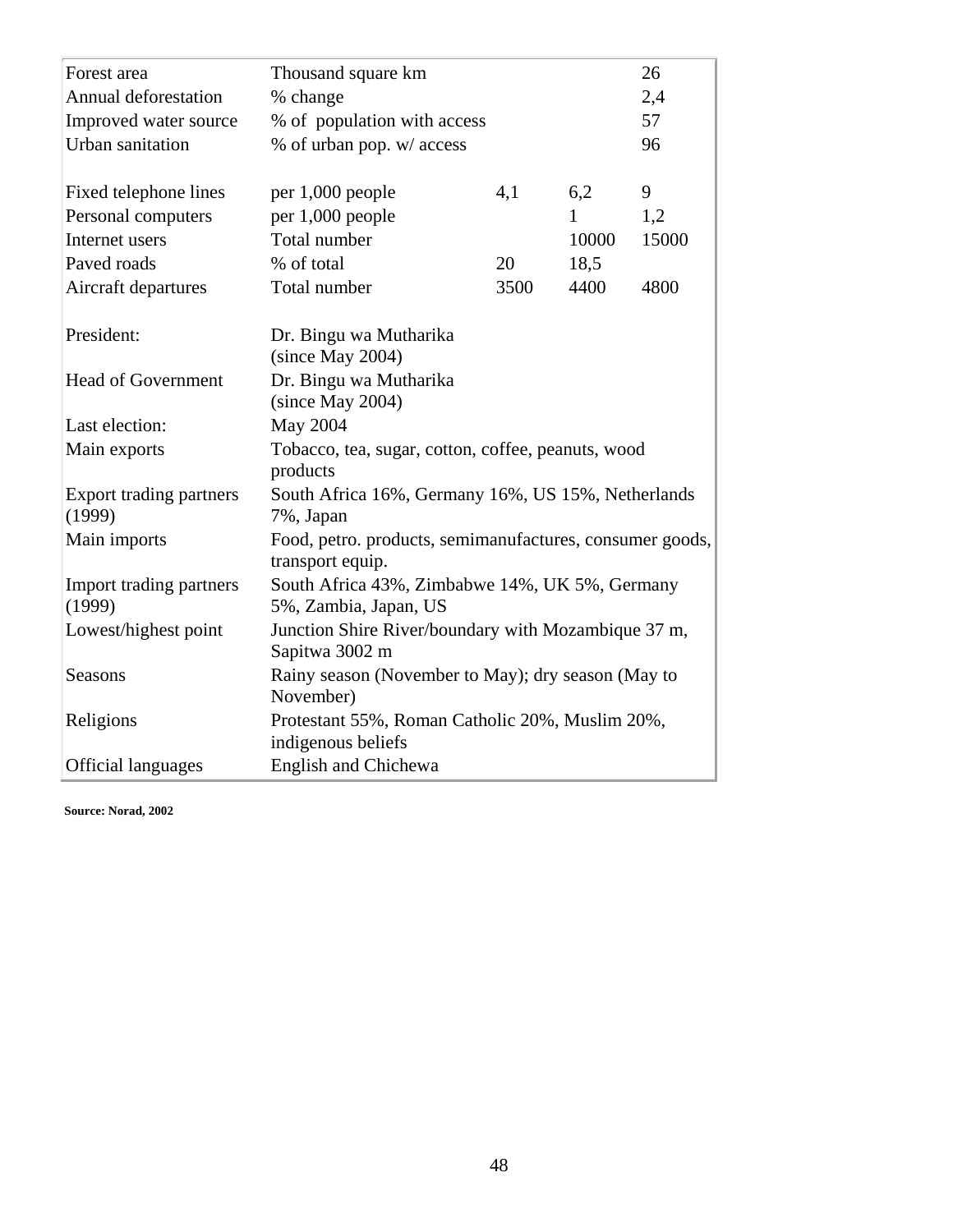

**Figure 8: Food production and Food production per capita indexes 1990-1997 (1989-91 = 100)** 

**Source: FAO, 2000** 

|  |  |  | Table 8: Smallholder Crop Production from 1999 to 2005 in Metric Tones |  |  |  |  |
|--|--|--|------------------------------------------------------------------------|--|--|--|--|
|  |  |  |                                                                        |  |  |  |  |

| <b>CROP</b>           | 1999/00 | 2000/01 | 2001/02 | 2002/03 | 2003/04 |
|-----------------------|---------|---------|---------|---------|---------|
| <b>Maize</b>          | 2245824 | 2211859 | 1899185 | 1983440 | 1733125 |
| <b>Paddy Rice</b>     | 92859   | 67084   | 93200   | 88184   | 49722   |
| <b>G/Nuts</b>         | 124604  | 116363  | 155200  | 190112  | 161162  |
| <b>Tobacco</b>        | 84555   | 98675   | 82500   | 94312   | 106186  |
| <b>Cotton</b>         | 50589   | 34907   | 37600   | 40446   | 53581   |
| Sorghum               | 41401   | 36799   | 36900   | 45438   | 40905   |
| <b>Millet</b>         | 20224   | 19508   | 20400   | 24515   | 17349   |
| <b>Pulses</b>         | 233811  | 248243  | 303800  | 323488  | 247242  |
| Cassava               | 895420  | 2757186 | 3362400 | 1735065 | 2559319 |
| <b>Sweet Potatoes</b> | 1680313 | 1634268 | 2586900 | 1535137 | 1784749 |

**Source: Government of Malawi, Economic Reports, 2004** 





 **Source: FAO, 2000**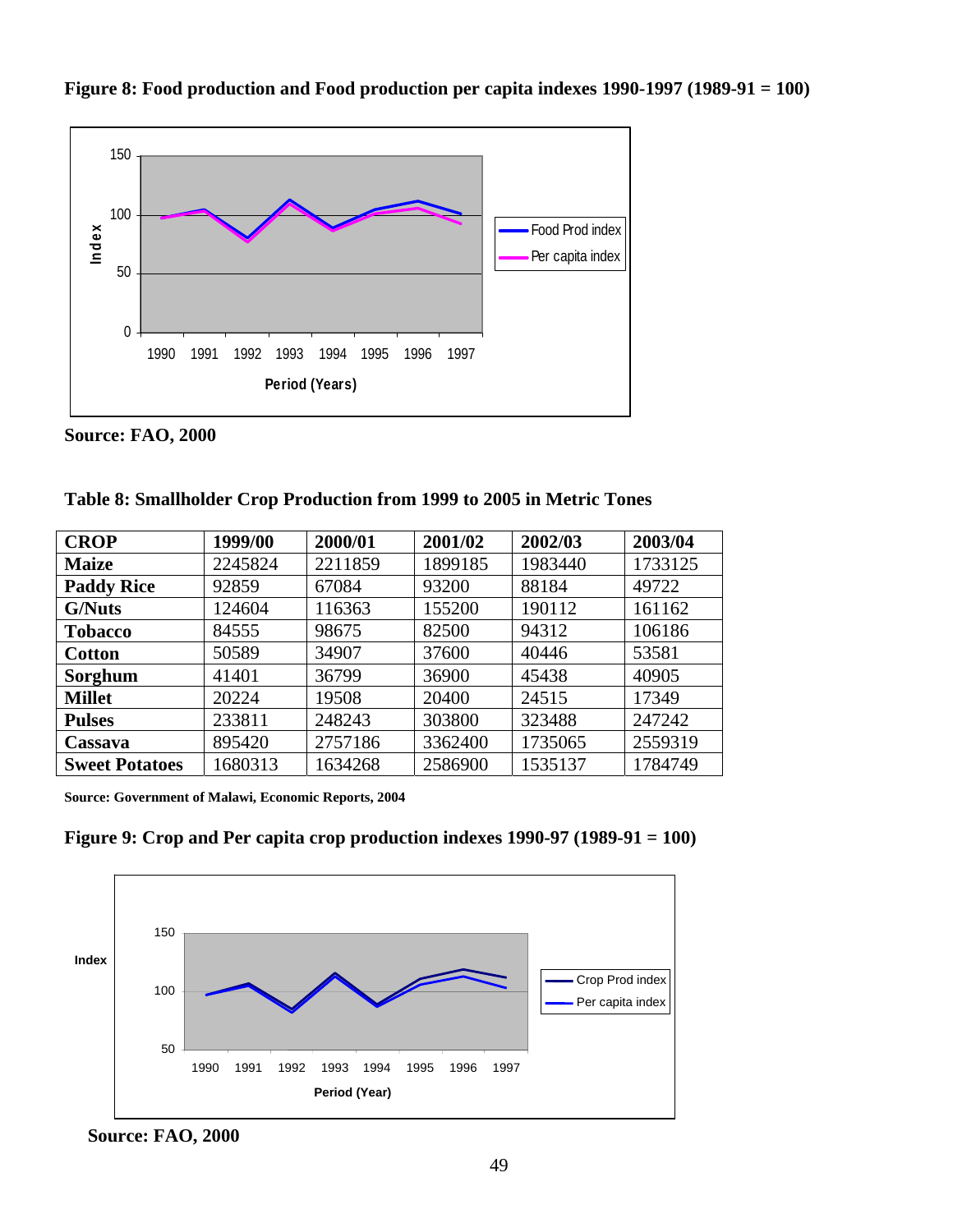## **A CHECKLIST FOR THE NATIONAL FERTILIZER STRATEGY STAKEHOLDER CONSULTATIONS FERTILIZER DEALERS**

## **(a) Availability, Affordability, Accessibility and Management**

- i. What are your current initiatives to make fertilizer available, affordable and accessible to farmers?
	- Ouantity
	- Timeliness
	- Source
	- Price (Comparative advantage between countries)
	- Retail outlets
	- Spatial distribution
- ii. If your future initiatives are different from the current initiatives, what do you have in the pipeline?
- iii. What factors associated with you do you think contribute to farmers failure to access and afford fertilizer?
- iv. What factors associated with farmers do you think contribute to farmers failure to access and afford fertilizer?
- v. What do you think should be done by the government and you to increase availability, affordability and accessibility to farmers?
- vi. What do they think are the management problems of fertilizer faced by farmers?
- vii. The government is currently implementing fertilizer subsidy and input for assets programme as a short tem measure to increase availability, affordability and accessibility to farmers, what are your views?
- viii. What do you think the government and you should do in order to promote availability, affordability and accessibility to farmers in the medium to long term?

# **(b) Quality Standards/Grades/Truth-in-Labeling**

- i. Do your fertilizers comply with Malawian and international standards, grades, truth and labeling?
- ii. If yes. Which standards and grades do you follow?
- iii. If no, what makes fail to comply?
- iv. What do you think the government and you should do in order to ensure that grades and standards are followed?

# **(c) Private Sector Capacity in Fertilizer Production and Marketing**

- i. What is the current capacity of the private sector in fertilizer production and marketing in Malawi?
- ii. According to your own assessment, do you think this capacity can meet the demand in Malawi?
- iii. If not what factors impede efficient and effective production of fertilizer in Malawi?
- iv. What do you think the government and the private sector should do in order to promote fertilizer production and marketing in Malawi?

# **PARASTATALS/DONORS/GOVERTNMENT/NGOs**

# **(b) Availability, Affordability, Accessibility and Management**

i. What factors associated with the private sector do you think contribute to farmers failure to access and afford fertilizer?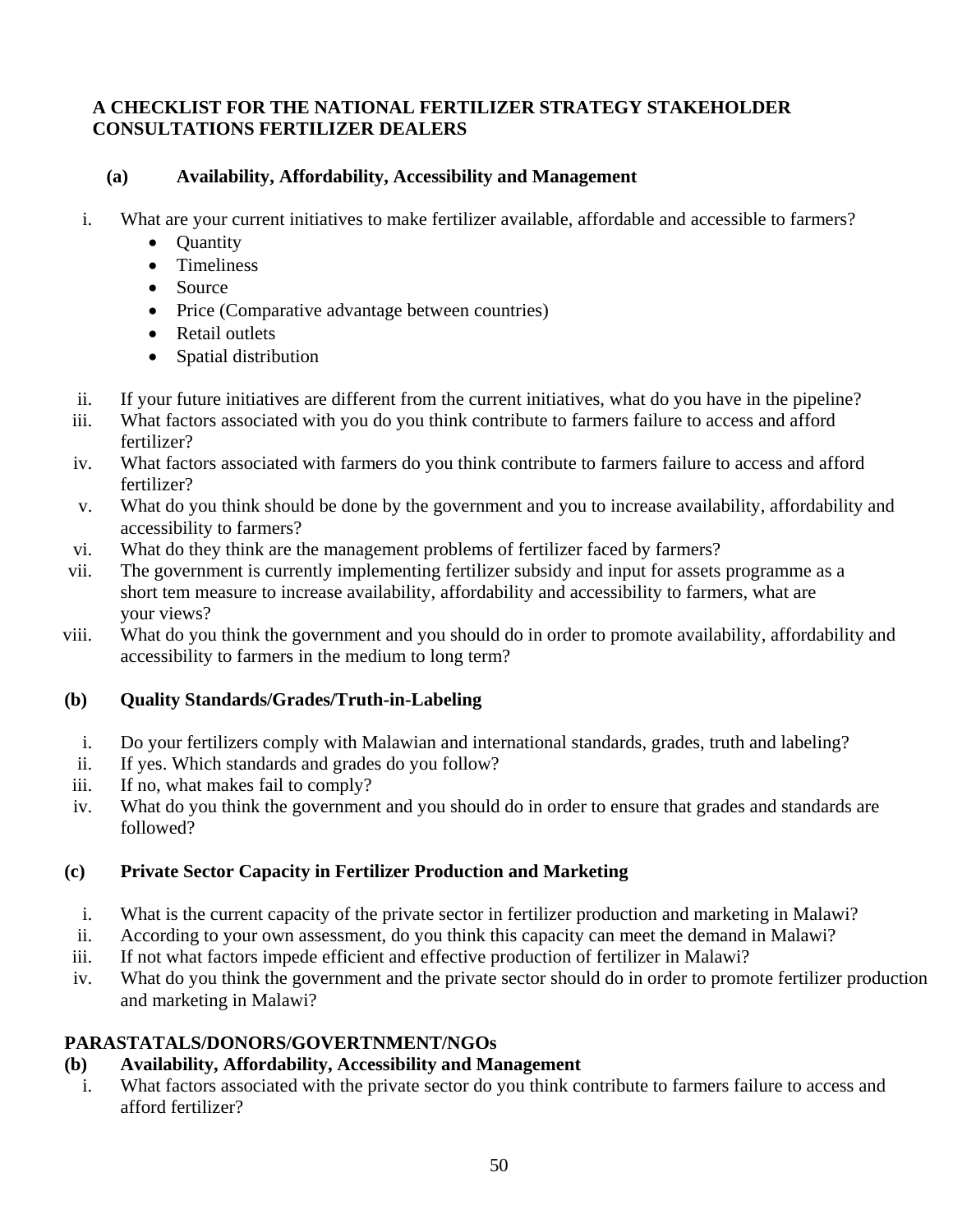- ii. What factors associated with farmers do you think contribute to farmers failure to access and afford fertilizer?
- iii. What factors associated with government do you think contribute to farmers failure to access and afford fertilizer?
- iv. What do you think should be done by the government to increase availability, affordability and accessibility of fertilizer to farmers?
- v. What do you think should be done by the private sector to increase availability, affordability and accessibility of fertilizer to farmers?
- vi. What do they think are the management problems of fertilizer faced by farmers?
- vii. What do you think should be done to remove these fertilizer management problems?
- viii. The government is currently implementing fertilizer subsidy and input for assets programme as a short tem measure to increase availability, affordability and accessibility of fertilizer to farmers, what are your views?
- ix. What do you think the government and the private sector should do in order to promote availability, affordability and accessibility of fertilizer to farmers in the medium to long term?

# **(b) Quality Standards/Grades/Truth-and Labeling**

## **(To be administered where applicable)**

- i. Do you think fertilizers available on the Malawian markets comply with Malawian and international standards, grades, truth and labeling?
- ii. If yes. Which standards and grades are followed?
- iii. If no, what makes the dealers fail to comply?
- iv. What do you think the government and the private sector should do in order to ensure that grades and standards are followed?

## **(c) Private Sector Capacity in Fertilizer Production and Marketing**

## **(To be administered where applicable)**

- i. What is the current capacity of the private sector in fertilizer production and marketing in Malawi?
- ii. According to your own assessment, do you think this capacity can meet the fertilizer demand in Malawi?
- iii. If not what factors impede efficient and effective production of fertilizer in Malawi?
- iv. What do you think the government and the private sector should do in order to promote fertilizer production and marketing in Malawi?

# **BANKS**

## **(a) Availability, Affordability, Accessibility and Management**

- i. How do you define your role in the current fertilizer marketing in Malawi?
- ii. Do you think you are able to deliver this role?
- iii. If not, what are the inhibiting factors?
- iv. The government is currently implementing fertilizer subsidy and input for assets programme as a short tem measure to increase availability, affordability and accessibility to farmers, what are your views?
- v. What do you think the government and you should do in order to promote availability, affordability and accessibility to farmers in the medium to long term?